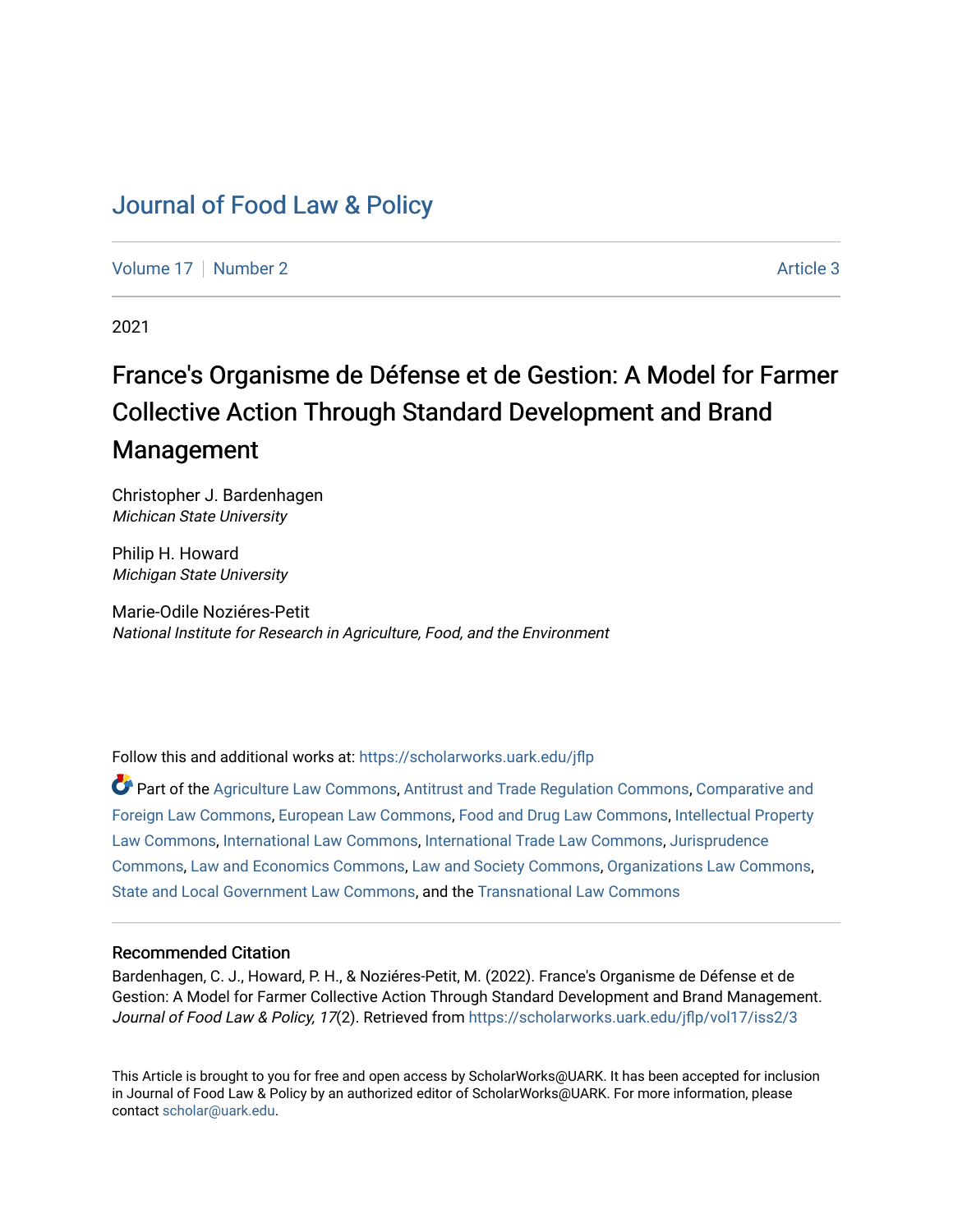

Volume Seventeen Number Two 2021

FRANCE'S ORGANISME DE DÉFENSE ET DE GESTION: A MODEL FOR FARMER COLLECTIVE ACTION THROUGH STANDARD DEVELOPMENT AND BRAND MANAGEMENT *Christopher J. Bardenhagen, Philip H. Howard & Marie-Odile Nozières-Petit*

A PUBLICATION OF THE UNIVERSITY OF ARKANSAS SCHOOL OF LAW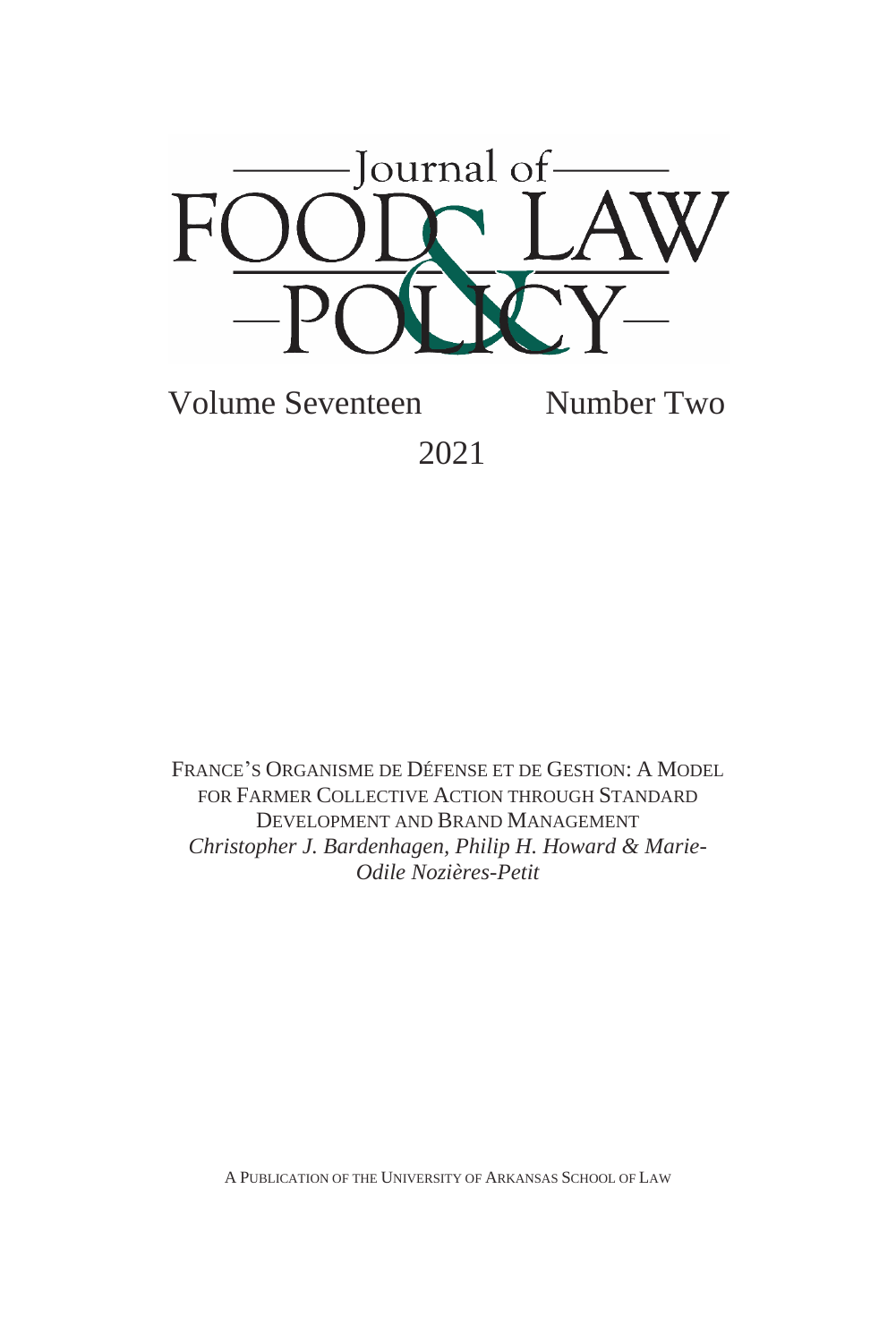## **France's Organisme de Défense et de Gestion: A Model for Farmer Collective Action through Standard Development and Brand Management**

## Christopher J. Bardenhagen\*, Philip H. Howard\*\* & Marie-Odile Nozières-Petit\*\*\*

## **Abstract\*\*\*\***

Quality-based food production, often with a regional dimension, can provide farmers with new, value-added markets. It can also provide consumers with access to place-based high-quality products, and may benefit local economies through increased commerce. French Organismes de Défense et de Gestion (ODGs) illustrate a mode of quality-based agri-food business organization. ODGs focus on the development of production standards, as well as management of the intellectual property related to those standards. This mode, which is commonly used in Europe, has not often been used in the United States, despite its potential for regional food system development. The ODG mode may provide certain advantages, such as the ability to assemble farmers and value chain actors in a collective food product branding effort, while also remaining in compliance with anti-trust laws —an ODG does not actually buy or sell the products it certifies. Here we describe French ODGs, their legal requirements, and their institutional supports and development processes. We compare relevant French corporate law to that of the United States, using Michigan as an example, and describe how the ODG mode can be organized using existing state statutes, provided steps are taken to ensure compliance with anti-trust laws. We discuss how certain French institutional supports can be

<sup>\*</sup> Christopher J Bardenhagen, PhD, Esq., is a Michigan attorney and recently completed a doctorate at the Department of Community Sustainability at Michigan State University. His dissertation research focused on the legal aspects of "quality group" agri-food organizations in France.

Philip H. Howard, PhD is an Associate Professor in the Department of Community Sustainability at Michigan State University. His areas of research include industry consolidation in the food system and the role of ecolabels in providing information to consumers.

Marie-Odile Nozières-Petit, PhD is a researcher at the National Institute for Research in Agriculture, Food, and the Environment (INRAE) and UMR Mediterranean and Tropical Livestock Systems (SELMET) in Montpellier, France. She studies the changes occurring in livestock systems, their resilience, and their organization and product markets.

**Note:** The aspects of this study involving human participants were reviewed and approved by the Michigan State University Human Research Protection Program, Exempt Category 2: MSU Study ID: STUDY00001089.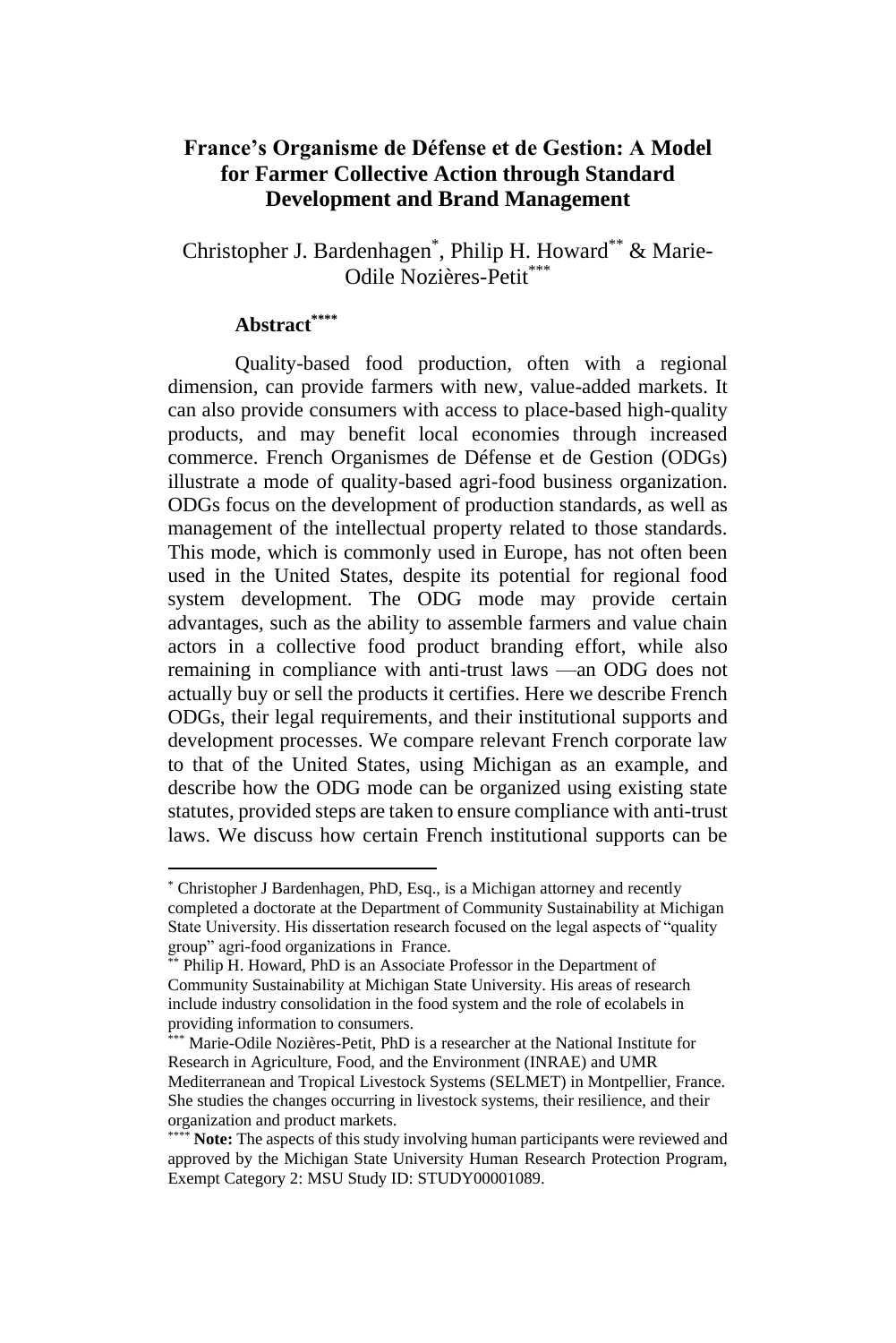replicated by adding specific provisions to organizational documents, and how others can be replicated by utilizing private institutional structures, such as a nonprofit umbrella brand. Finally, we discuss the circumstances for which the ODG mode could fit well, and conversely describe specific situations where an ODG may be less ideal. The ODG model has significant potential for branding of value-added farm and food products, but as with any mode of organization or business entity, it is not a panacea.

## **I. Introduction**

Quality-based food production may bring a number of benefits to farmers and consumers alike. Farmers may develop alternatives to commodity markets by focusing on qualities that consumers are increasingly seeking out at a wide variety of levels.<sup>1</sup> One type of quality arises from using particular plant or genetic varieties that have a specific flavor.<sup>2</sup> Another type relates to products grown or raised in particular ways, such as pastured poultry or grassfed beef, which speak to growing consumer interests in animal welfare, omega-3 nutritional profiles, and environmental concerns.<sup>3</sup>

Depending on the product, these may be marketed at the local, regional, or global level, with information about the product often communicated through food labeling. <sup>4</sup> There are many place-

<sup>1</sup> *See generally* Aimé L. Aumaître, *Quality and Safety of Animal Products*, 59 LIVESTOCK PROD. SCI. 113, 113-24 (1999); Catherine Mariojouls, *Introduction to Quality: Quality Concepts, Quality Perception by Producers, Clients and Consumers; Quality Signs (Geographic Origin, Ecolabelling, etc.); Translation of Quality Concepts into Products, Procedures and Services*, 51 CAHIERS OPTIONS MÉDITERRANÉENNES 15, 15-22 (2000); Bertil Sylvander et al., *Establishing a Quality Convention, Certifying and Promoting the Quality of Animal Products: The Case of Beef*, *in* LIVESTOCK FARMING SYSTEMS: PRODUCT QUALITY BASED ON LOCAL RESOURCES LEADING TO IMPROVED SUSTAINABILITY 61, 61 (2006).

<sup>2</sup> *See, e.g.*, François Casabianca & Claude Beranger, *Le Lien au terroir des viandes: Une construction originale [The Link to the Meat Terroir: An Original Construction], in* UNE HISTOIRE DES VINS ET DES PRODUITS D'AOC : L'INAO DE 1935 À NOS JOURS 147 (2015) (Fr.) (discussing localized production and genetic factors leading to quality differences).

<sup>3</sup> *See, e.g.,* Kevin Romig, *Impetus for Grass–Fed Beef Production in the Beef Belt*, 103 GEOGRAPHICAL REV., 112, 112-20 (2013); Philip H. Howard & Patricia Allen, *Beyond Organic and Fair Trade? An Analysis of Ecolabel Preferences in the United States*, 75 RURAL SOCIO. 244, 244-69 (2010); Imen Oueslati et al., *Virgin Olive Oil (VOO) Production in Tunisia: The Commercial Potential of the Major Olive Varieties from the Arid Tataouine Zone*, 112 FOOD CHEMISTRY 733, 733-41 (2009).

<sup>4</sup> *See generally* Jean-Christophe Bureau & Egizio Valceschini, *European Food-Labeling Policy: Successes and Limitations*, 34 J. FOOD DISTRIB. RSCH., Nov. 2003, at 70, 70-76; Danielle Ufer et al., *Information and Consumer Demand for Milk Attributes: Are Redundant Labels an Effective Marketing Strategy?,* APPLIED ECON. PERSP. POL'Y, 1, 1-2 (2021).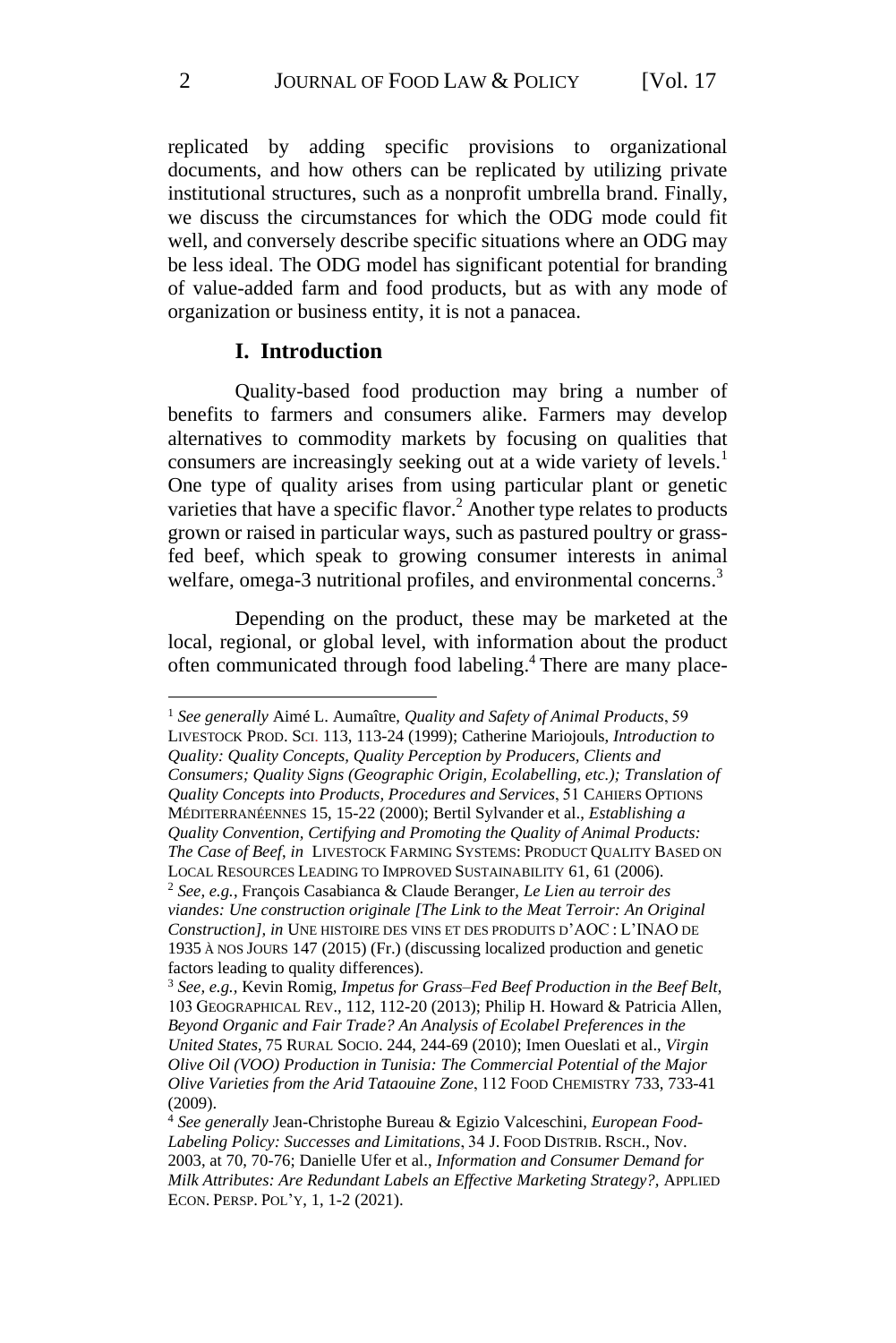based foods that have a particular quality due to the localization of their production, marked by the use of local genetic material and/or traditional know-how. Geographical Indications (GIs), for example, establish an association and connection between the quality of the products and a region, such as with Champagne wine, Idaho Potatoes, and Roquefort Cheese.<sup>5</sup> The production for each of these quality types usually arises from local-based efforts (at different scales: micro regional, regional or national), in contrast to commodities which may be aggregated from many points around the world. Quality-based food production may increase choice and availability of healthy food options for consumers.<sup>6</sup> It may also provide farmers with a larger share of the food dollar, either through shorter supply chains or value-added premiums, $\frac{7}{1}$  thereby contributing to the agricultural economy (rural and urban) through food business development.<sup>8</sup>

In Europe, farmers have developed multitudes of products that incorporate production standards with the intellectual property associated with quality signs. While not exclusive to Europe, quality signs have been promoted at the European Union (EU) level for decades as a strategy for rural development and one means of cultivating and protecting the agricultural sector.<sup>9</sup> Groups of farmers can use quality signs as a method for creating added value and increased sales through developing reputation. Quality signs can be

<sup>5</sup> Luke Owen et al., *Place-Based Pathways to Sustainability: Exploring Alignment between Geographical Indications and the Concept of Agroecology Territories in Wales,.* SUSTAINABILITY (June 15, 2020), https://www.mdpi.com/2071-

<sup>1050/12/12/4890/</sup>htm. *See also* M. Julien Frayssignes, *L'ancrage territorial d'une filière fromagère d'AOC. L'exemple du système Roquefort [The Territorial* 

*Anchoring of an AOC Cheese Sector: The Example of the Roquefort System],.* 264 ÉCONOMIE RURALE 89, 90 (2001) (evaluating the relationship of Roquefort cheese production to its territory over time).

<sup>6</sup> *See* Micaela Fischer et al., *Food Hubs: Definitions,* 10 *Expectations, and Realities.*J. HUNGER & ENV'T NUTRITION 92, 93-94 (2015).

<sup>7</sup> *See, e.g.*, Marko Nousiainen et al., *Are Alternative Food Systems Socially Sustainable? A Case Study from Finland,* 33 J. SUSTAINABLE AGRIC. 566, 581-82 (2009).

<sup>8</sup> *See* Henk Renting et al., *Understanding Alternative Food Networks: Exploring the Role of Short Food Supply Chains in Rural Development*, 35 ENV'T & PLAN. A: ECON. & SPACE 393, 392-95 (2003).

<sup>9</sup> Council Regulation 2081/92, art. 2, 1992 O.J. (L 208) 1, 2-3 (EC) (repealed by Council Regulation 510/2006, O.J. (L 93) 12, 12-13 (EC), and further repealed by Regulation 1151/2012 O.J. (L 343) 1, 1-2 (EU)).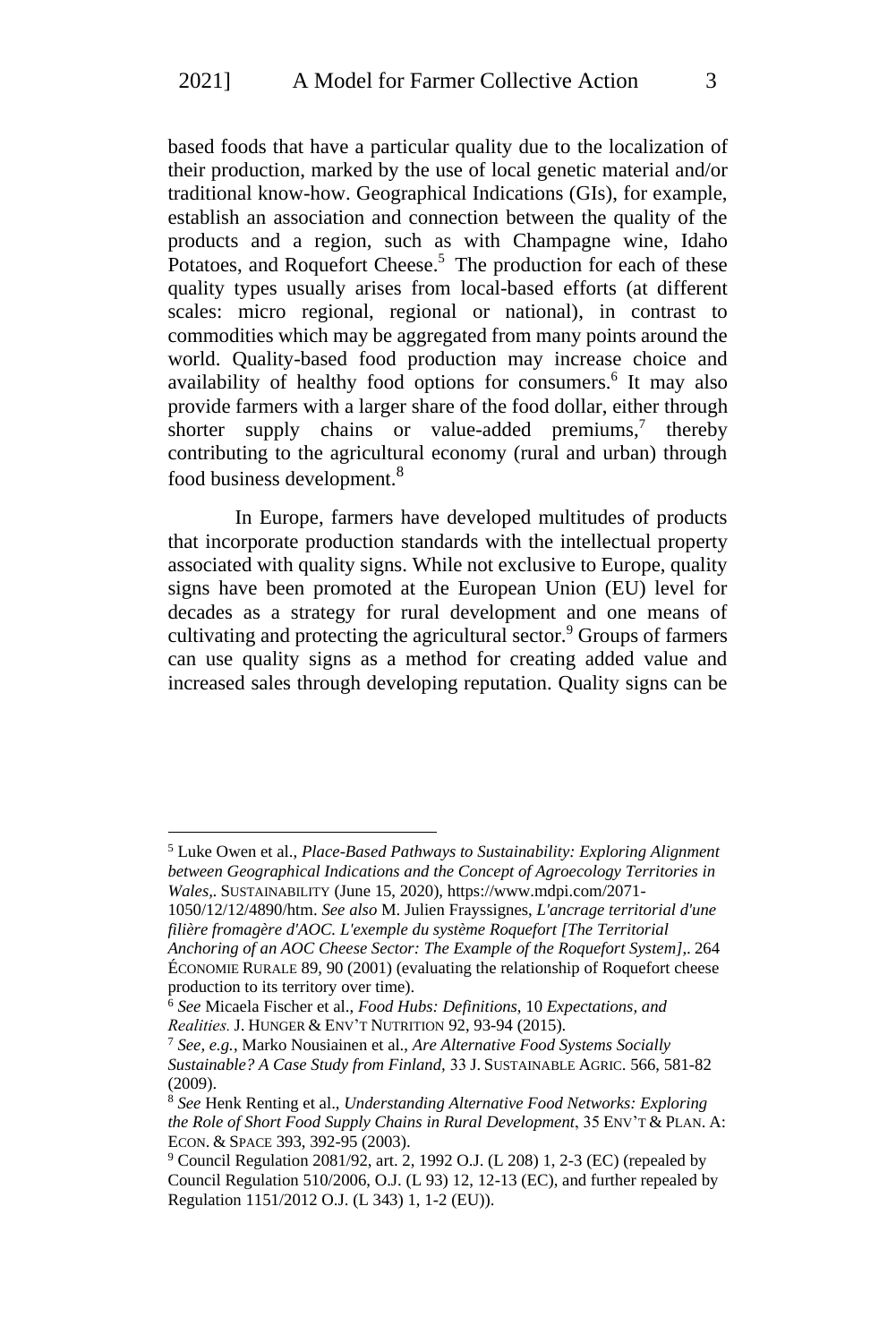an effective means of protecting against dilution of quality or cooptation by the larger industry.<sup>10</sup>

A variety of types or modes of organization are used to develop quality-based food production at the regional level in the United States. These include farmers markets, community supported agriculture arrangements, food hubs, cooperatives and other social entrepreneurship-focused business entities, standard business entities, and other governance modes such as state or federal marketing orders. Due to the many complexities to local and regional food system development, it is important for legal practitioners and other business advisors to identify the best mode to fit a particular effort that will match the specific needs of farmers and other actors involved.

Particular methods of business organization are often shared by practitioners across states or countries through research and networking. For example, the Limited Liability Company (LLC) form was created by legislation in Wyoming in  $1977<sup>11</sup>$  and provides multiple benefits over traditional corporations, such as pass-through taxation and a high degree of organizational flexibility. LLC legislation was later adopted by the other states, and now LLCs are one of the most frequently used forms used to start a business, <sup>12</sup> due to their value for small business development. Although the specifics of using a particular method or mode of organization will vary from one legal system to another, the underlying purposes can usually be translated to other contexts. France has adopted a similar form called the *Société à responsibilité limité* (SARL).<sup>13</sup> New forms and methods of organization in many cases require enabling legislation to be passed, such as with the LLC. However, some new forms and

<sup>10</sup> *See* Lawrence Busch, *Is Resistance Futile? How Global Agri-Food Attempts to Co-opt the Alternatives, in* RESISTANCE TO THE NEOLIBERAL AGRI-FOOD REGIME: A CRITICAL ANALYSIS 21, 21-22 (Alessandro Bonnano & S. A. Wolf eds., 2018). <sup>11</sup> Wyoming Limited Liability Company Act, WYO. STAT. ANN. §§17-15-

107(a)(viii)-(ix), 17-15-113, 17-15-122 (Westlaw through 2021 General Session of Wyoming Legis.) (repealed 2010). *See also* Robert R. Keatinge et al., *The Limited Liability Company: A Study of the Emerging Entity,* 47 BUS LAW. 375, 383 (1992). <sup>12</sup> For example, in Michigan during January 2021, 12,148 new LLCs were created versus 1,080 new corporate entities. *FY 2020/2021 New Corporation and Limited Liability Company Monthly Totals,* MICH. DEP'T OF LICENSING & REGUL. AFFS., HTTPS://WWW.MICHIGAN.GOV/LARA/0,4601,7-154-89334\_61343\_35413-544867-- ,00.HTML (last visited Sept. 23, 2021). Total number of Michigan domestic LLCs in good standing as of October 1, 2020 is 623,400, versus 159,799 for-profit corporations. *Total Business Entities as of October 2020,* MICH. DEP'T OF LICENSING & REGUL. AFFS., (Oct. 2020), https://www.michigan.gov/lara/0,4601,7- 154-89334\_61343\_35413-114907--,00.html.

<sup>13</sup> *See* Code de Commerce [C. com.] [Commercial Code] arts. L. 223-1–223-43, R. 223-1–223-36 (Fr.).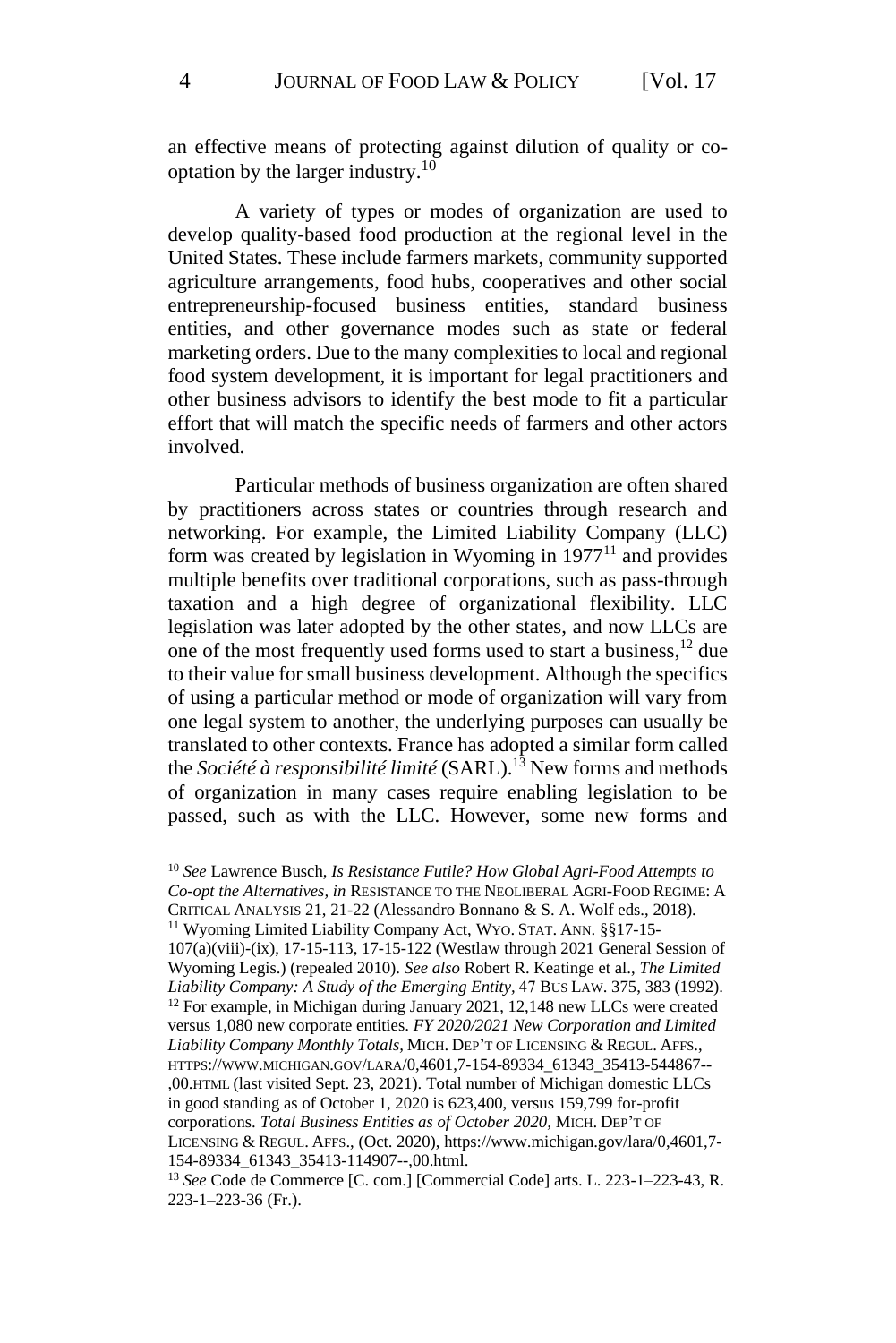methods of organization can be utilized in a specific jurisdiction using its existing laws.  $14$ 

EU regulations require applicants seeking to use a quality sign to be a "group" made up of "mainly producers."<sup>15</sup> This group must develop production rules called "specifications," oversee production controls, and manage the defense of the sign.<sup>16</sup> However, these groups do not actually commercialize the products—their members do. Countries within the EU can have additional requirements for these collective management organizations.

France is the birthplace of quality signs from both an intellectual property and an institutional programming perspective.<sup>17</sup> Legislation to protect place-based quality products dates back to  $1919<sup>18</sup>$  and several quality sign programs have been created since then. The first official quality sign created in France was the famous appellation d'origine contrôlée (AOC), which provided intellectual property protection and brand labeling for products having a connection to *terroir*, loosely translated as a "taste of the earth" or the "taste of place" that a product was grown and produced.<sup>19</sup> Another quality sign program France developed is the Label Rouge. Started in 1965,<sup>20</sup> Label Rouge is well-known by French consumers. <sup>21</sup> The Label Rouge is held as a certification mark by the

<sup>&</sup>lt;sup>14</sup> For examples, worker cooperatives can often be organized using a state's general cooperative statutes or even using other entities, depending on the state; and benefit corporations can be created on an ad-hoc basis in Michigan due to the specifics of Michigan corporate law. However, legislation creating a statutory basis for a new form provides structure and legal clarity for practitioners and regulators, which can lower the costs of organization for businesses.

<sup>15</sup> Regulation No. 1151/2012 of the European Parliament and of the Council of 21 Nov. 2012 on Quality Schemes for Agricultural Products and Foodstuffs, 2012 O.J. (L. 343) 8.

<sup>16</sup> *Id.* at 9-12.

<sup>&</sup>lt;sup>17</sup> Scholarly articles describing GIs frequently provide introduction to French legal history; for examples, *see* articles cited *infra* in notes 18, 19, and 24.

<sup>&</sup>lt;sup>18</sup> For a comprehensive legal history of French, European, and international intellectual property related to place-based quality food products, see Lilian V. Faulhaber, *Cured Meat and Idaho Potatoes: A Comparative Analysis of European and American Protection and Enforcement of Geographic Indications of Foodstuffs,* 11 COLUMBIA. J. EUR. L. 623 (2005).

<sup>19</sup> *See* Elizabeth Barham, *Translating Terroir: The Global Challenge of French AOC Labeling,* 19 J. RURAL STUD. 127, 131 (2003).

<sup>20</sup> *See generally* Randall E. Westgren, *Delivering Food Safety, Food Quality, and Sustainable Production Practices: The Label Rouge Poultry System in France*, 81 AM. J. AGRIC. ECON. 1107, 1107-1111 (1999) (describing the origins and characteristics of the Label Rouge program).

<sup>21</sup> *See* Daniel Hassan & Sylvette Monier‐Dilhan, *National Brands and Store Brands: Competition Through Public Quality Labels*, 22 AGRIBUSINESS, 21, 21-30 (2006).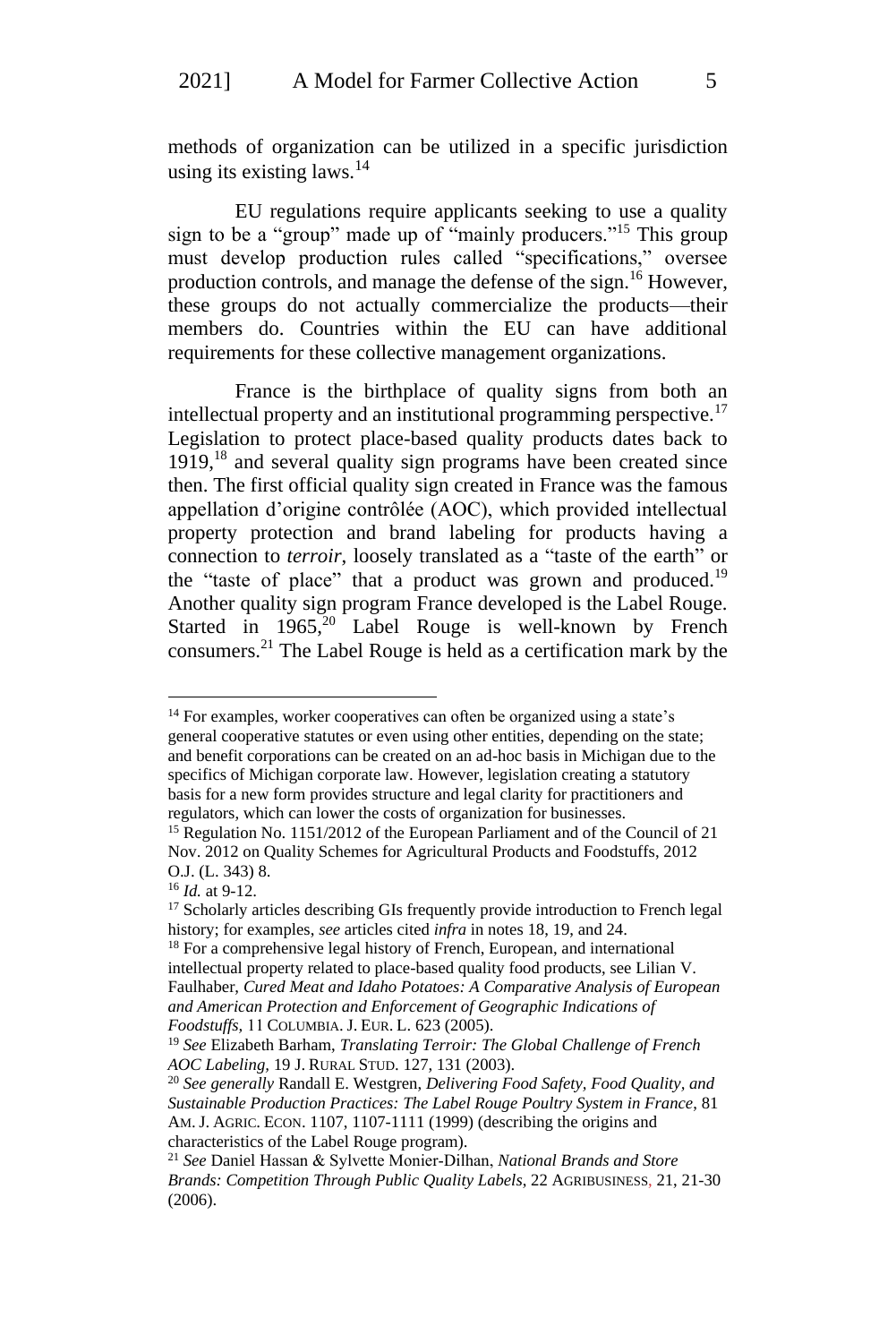French Ministry of Agriculture, and permission to use it is granted to applicants that can prove that their product is considered to be of higher quality than the standard version of a product in consumer taste tests and organoleptic lab testing.<sup>22</sup> Label Rouge products are marketed almost exclusively domestically, with many products found only in certain French *régions*. The Label Rouge program is unique to France and has not been replicated by other countries, but it has been the subject of study by researchers in other countries.<sup>23</sup>

The French AOC program became the model for the EU's Protected Designation of Origin (PDO) and the Protected Geographical Indication (PGI) programs created in  $1992.<sup>24</sup>$  The PGI program requires a link between a product and the place it originates, whereas qualification for the PDO program requires that all steps of production, including processing and further transformation such as cheese ripening, occur in the designated region. $^{25}$ 

Each of the abovementioned official quality sign programs serve as "umbrella" brands, and an institutional structure for development and approval of products is provided by governments both at the member state and the EU level. However, the quality products themselves are managed within the private sector, by the groups of farmers and other agricultural businesses involved in production. Hence, in addition to the official quality sign logos, these products are marketed under specific private brands.

Often referred to as quality groups, collective organizations are used to manage quality sign projects. These quality groups must comply with certain program regulations, which have experienced

<sup>22</sup> *See id.* at 22; Code rural et de la pêche maritime [Rural and Maritime Fisheries Code] art. L641-1 (Fr.); Code rural et de la pêche maritime [Rural and Maritime Fisheries Code] art. R641-9 (Fr.).

<sup>23</sup> *See*, *e.g.*, Westgren, *supra* note 19, at 1110; Myra Clarisse Ferrer & Glenn C. W. Ames, *Food Quality Certification: Is the Label Rouge Program Applicable to the U.S.?*, 43 J. FOOD DISTRIB. RSCH., 114, 114-115 (2012).

<sup>&</sup>lt;sup>24 24</sup> Regulation 1151/2012 of the European Parliament of the Council of 21 Nov. 2012 on quality schemes for agriculture products and foodstuffs, 2012 O.J. (L 343) 1, 1-4. Council Regulation (EEC) 2081/92 of July 14, 1992 on the protection of geographical indications and designations of origin agricultural products and foodstuffs, 1992 O.J. (L 208) 1, 1-8 (repealed by Council Regulation (EC) 510/2006, and further repealed by Regulation (EU) 1151/2012). *See also* Delphine Marie-Vivien et al., *Are French Geographical Indications Losing Their Soul? Analyzing Recent Developments in the Governance of the Link to the Origin in France*, 98 WORLD DEV. 25, 25-27 (2017).

<sup>25</sup> *Quality Schemes Explained,* EUR. COMM'N, https://ec.europa.eu/info/foodfarming-fisheries/food-safety-and-quality/certification/quality-labels/qualityschemes-explained\_en (last visited Sept. 19, 2021). The European Commission has a webpage dedicated to explaining these "quality schemes" available in multiple languages. *Id.*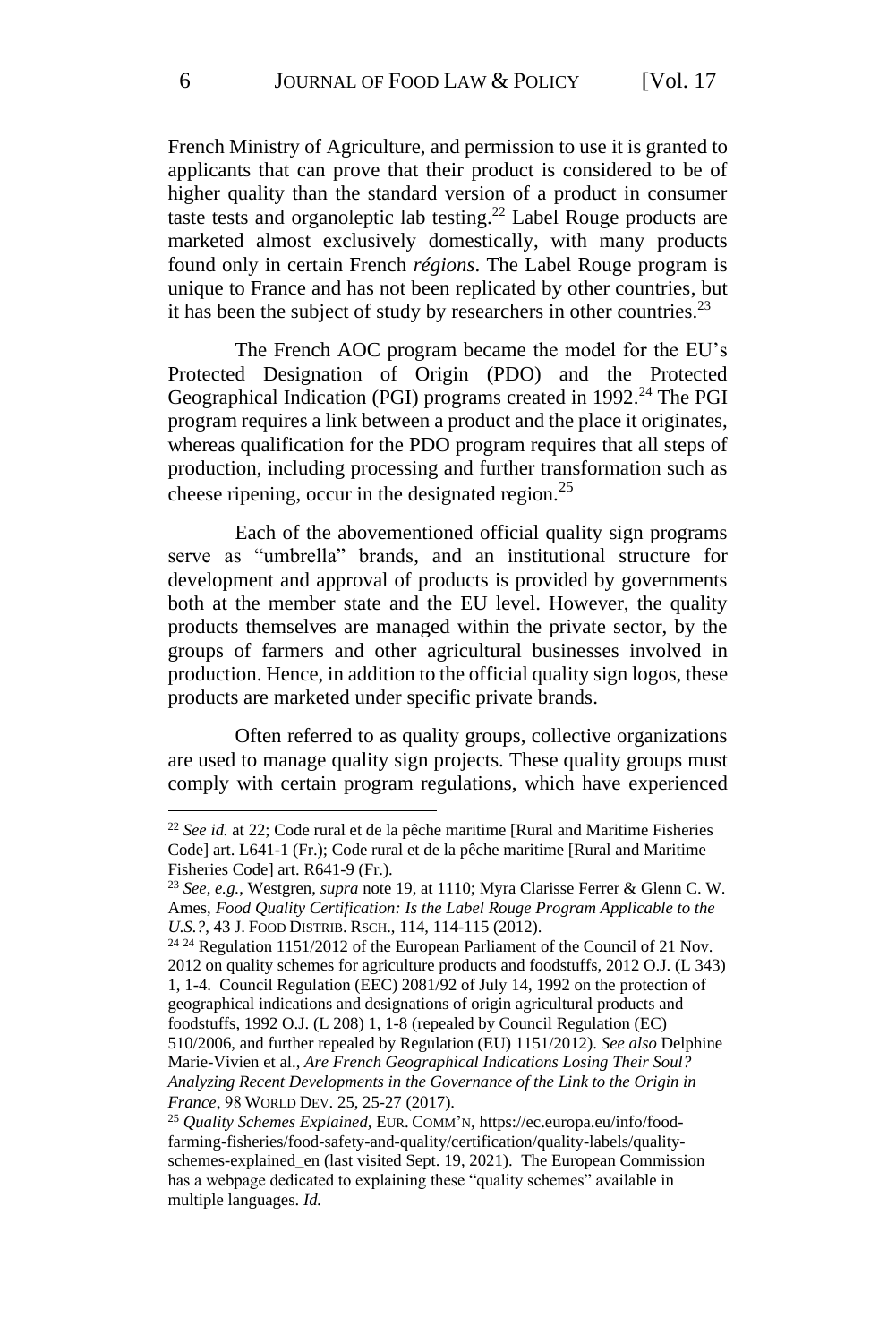changes over the years. Prior to the passing of European Standard EN 45011 in 1998, quality groups could perform product controls internally, certifying their own members to be able to use the quality sign logo.<sup>26</sup> However, EN 45011 required quality groups to use independent organizations for certifying their members' products. $27$ In France, this meant that groups managing Label Rouge and PGI signs had to begin to work with third party control organizations quickly, whereas the holders of the AOC/PDO sign were able to continue to be overseen by a special department of the French Ministry of Agriculture until 2006, after which each of the signs were required to use control organizations for certification.<sup>28</sup>

A French ordinance passed in 2006 restructured the Institut National de l'Origine et de la Qualité (INAO), making it the main institutional support for each of the quality signs in France.<sup>29</sup> Groups seeking quality signs were then required to organize their collective management body as an Organisme de Défense et de Gestion (ODG) and to apply for use of a quality sign through the INAO. $^{30}$ 

For reasons described in this paper, French ODGs represent perhaps the most legally advanced, institutionally supported version of collective management body used for the quality sign mode of agri-food organization. Our comparative research addresses the question of whether this mode can be readily replicated in the United States, and furthermore, what additional mechanisms are needed to meet the standards of the French ODG.

<sup>26</sup> Christopher J. Bardenhagen, Qualitative Research Data Set Based on 42 Semi-Structured Interviews (compiled January 2021) (unpublished data set) (on file with author, available upon reasonable request). Interview data was coded and separated into 5 thematic areas for analysis (summary 1, control mechanisms; summary 2, defense, marketing supports, and other subsidies; summary 3, institutional support, development, and oversight; summary 4, law and program regulations; summary 5, missions and purposes of ODG.

<sup>27</sup> Int'l Org. for Standardization, *General Requirements for Bodies Operating Product Certification Systems*, Guide 65/1996 (April 16, 1998) (replaced more recently by Guide 17065/2012).

<sup>28</sup> Bardenhagen, *supra* note 26, summaries 1 and 4. *See also* Marie-Vivien et al., *supra* note 24, at 27.

<sup>29</sup> Marie-Vivien et al., *supra* note 24, at 27. Loi 2006-1537 du 7 décembre 2006 relative au secteur de l'énergie [Law 2006-1547 of December 7, 2006 Relating to the Energy Sector] JOURNAL OFFICIEL DE LA RÉPUBLIQUE FRANÇAISE [J.O.] [OFFICIAL GAZETTE OF FRANCE] Dec. 8, 2006, p. 180.

<sup>30</sup> Loi 2006-1537 du 7 décembre 2006 relative au secteur de l'énergie [Law 2006- 1547 of December 7, 2006 Relating to the Energy Sector] JOURNAL OFFICIEL DE LA RÉPUBLIQUE FRANÇAISE [J.O.] [OFFICIAL GAZETTE OF FRANCE] Dec. 8, 2006, p. 180. Code rural et de la pêche maritime [Rural and Maritime Fisheries Code] art. L642-17 (Fr.).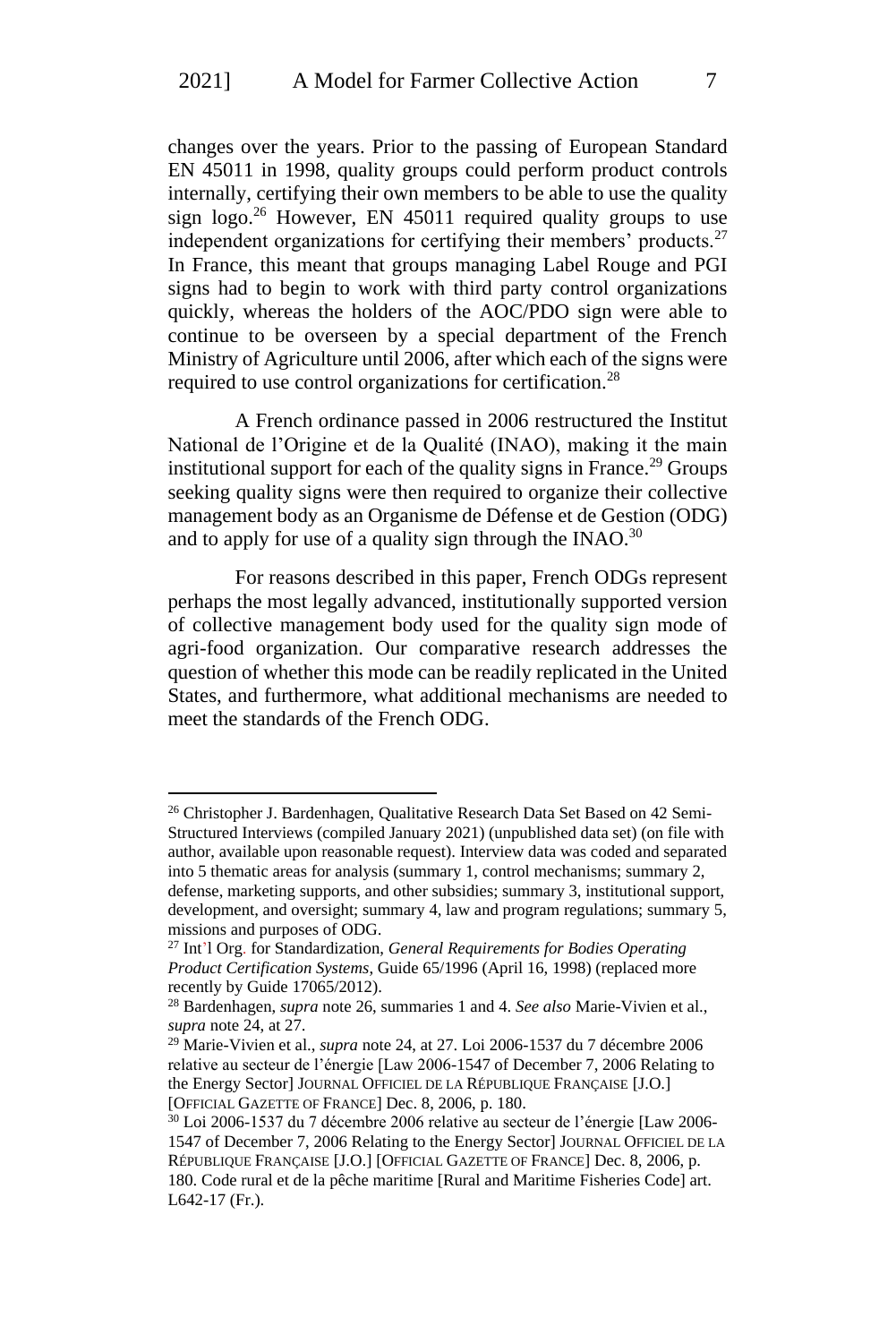In order to understand and consider the ODG mode and its applications, this paper will proceed in three further sections. Chapter II will describe the characteristics of ODGs—their function and purpose, unique legal requirements, and the institutional support they receive for development and oversight. Chapter III will compare the method of organizing an ODG under French corporate law with that of the United States to develop and manage a set of production standards—more specifically, organizing an ODG in Michigan.<sup>31</sup> For this chapter, three levels of organization building will be considered: a) meeting base minimum purposes and requirements b) incorporation of certain aspects and benefits of the French model and c) replication of a variety of institutional supports. Chapter IV will explore the "organizational fit" for ODGs in the U.S.––under which circumstances would the ODG mode be appropriate, and in which situations would it not be a good fit?

A mixed methods approach was used for this research. Legal research of French codified law, statutes, and regulation was conducted. Among the resources used were statutory code books, online code via Legifrance,  $32$  European Commission information,  $33$ programmatic informational documents, and INAO *directives* and guides. Our description of ODGs structure and functioning is also strongly informed by the perspectives gained from extensive interviews conducted in France in 2018 and 2019 with farmers, managers and value chain operators from 12 ODGs, government staff and INAO outreach agents, consultants, and researchers (42 total interviews). $34$  We also reviewed the organizational documents (*statutes*) from the 12 ODGs researched (note: the term "operators," which will be further defined below, refers to farmers and any other value chain actors such as processors and packers whose actions are implicated by any of the production rules of the quality sign).

#### **II. Description of Organismes de Défense et de Gestion**

Qualification as an ODG is a necessary step for collective management organizations to utilize French quality signs programs, and there are statutory requirements imposed on ODG structures. As such, ODGs have many of the characteristics of a business entity (or

<sup>&</sup>lt;sup>31</sup> Michigan was chosen as the first author is a Michigan attorney and member of the State Bar of Michigan.

<sup>32</sup> *See generally Codes*, LÉGIFRANCE,

https://www.legifrance.gouv.fr/liste/code?etatTexte=VIGUEUR&etatTexte=VIGU EUR\_DIFF (last visited Sept. 18, 2021).

<sup>33</sup> *See generally* EUR. COMM'N, https://ec.europa.eu/ (last visited Sept. 18, 2021).

<sup>&</sup>lt;sup>34</sup> The aspects of this study involving human participants were reviewed and approved by the Michigan State University Human Research Protection Program, Exempt Category 2: MSU Study ID: STUDY00001089.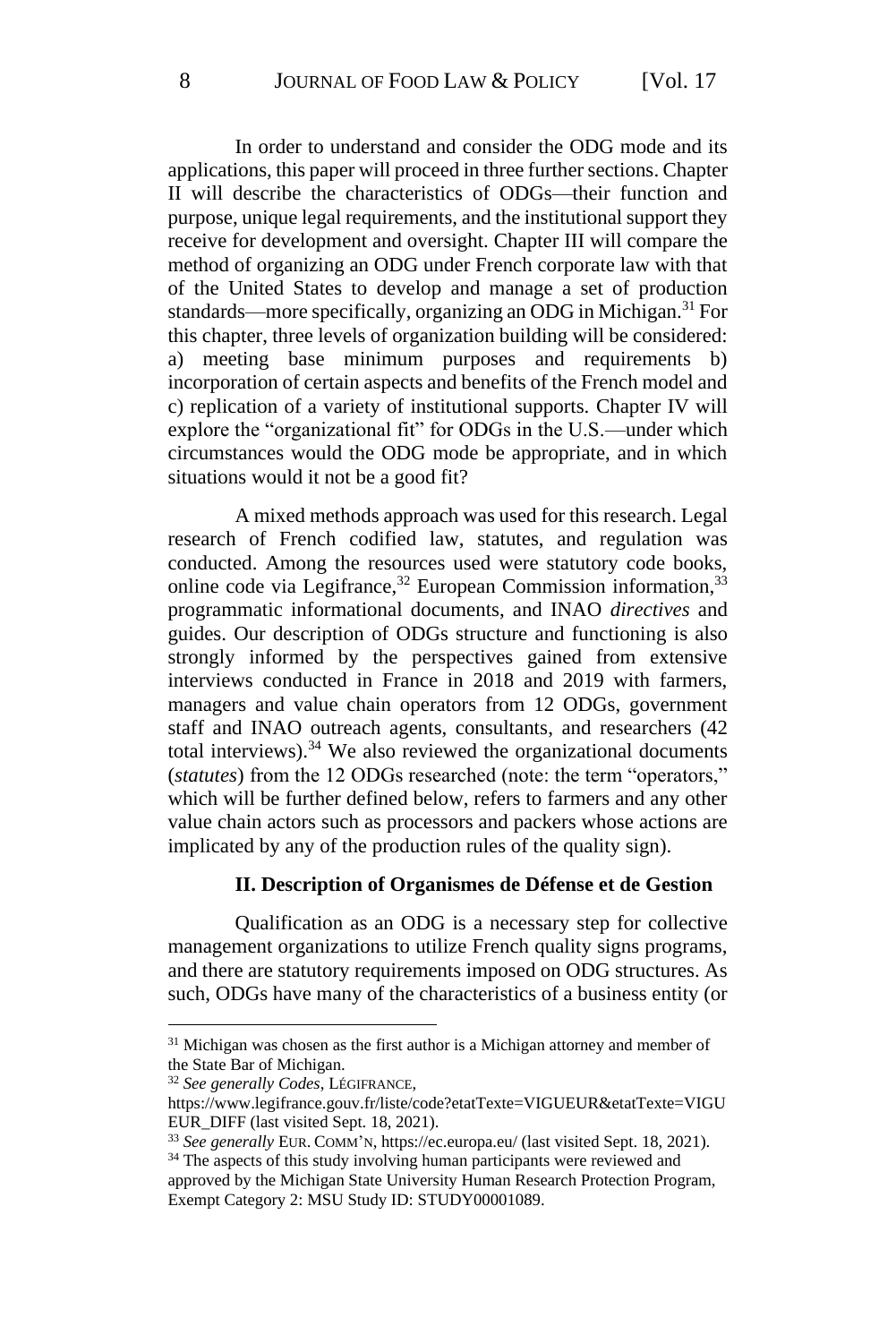quasi-entity). Here we provide information regarding the basic functions and purposes of ODGs, their legal requirements, development process and oversight.

#### *A. Functions, Purposes, and Missions*

As France's chosen form for a collective management body, the main function of ODGs is to develop and manage a quality sign product or products.<sup>35</sup> France's very specific outlines for the functioning of ODGs relate to the basic purposes of its quality sign programs: rural development and farm viability (especially in remote and rugged areas), enable equitable sharing of the profits within the supply side of the value chain, $36$  and farm competitiveness in the national and international marketplace.<sup>37</sup> There are varying requirements for each of the programs, but at the heart of each is the purpose of providing consumers information about the quality of products.<sup>38</sup> As such, ODGs create production standards and promote their brand, however, ODGs do not produce or sell the products themselves—it is their farmer, cooperative, or processor members who actually commercialize the products.<sup>39</sup>

The definition of quality also varies for each of the programs. Quality for the Label Rouge program effectively means a better sensory experience based on taste tests, whereas quality for the AOP/PDO program is based on the "taste of place" or *terroir*, and quality for the PGI program relates to the fact of being raised or processed traditionally in a particular place.<sup>40</sup> As stated by an INAO

<sup>35</sup> *See* Code rural et de la pêche maritime [Rural and Maritime Fisheries Code] art. L–642-22(Fr.). *See also* Bardenhagen, *supra* note 26, summaries 4 & 5.

<sup>36</sup> *See* Code rural et de la pêche maritime [Rural and Maritime Fisheries Code] art. L–640-1 (Fr.). As one development researcher/practitioner stated, quality sign

organization is intended to be "…a type of bottom-up labelisation … that is original because it is rooted in local elements, … it is up to the local group of stakeholders to define the contents of the code of practice [specifications] …" *See*  Interview by French research group with anonymous researcher performed under promise of confidentiality (April 2, 2019).

<sup>&</sup>lt;sup>37</sup> A national strategy of increased farmer adoption of or inclusion in quality sign projects is being promoted under the current administration. There are some who have concerns, however, that such a policy could lead to a watering down of quality.

<sup>&</sup>lt;sup>38</sup> Code rural et de la pêche maritime [Rural and Maritime Fisheries Code] art. L640-1(Fr.); Code rural et de la pêche maritime [Rural and Maritime Fisheries Code] art. L641-1− 641-13 (Fr.) (defining the details of the "signes d'identification de la qualité et de l'origin," the Label Rouge program's focus on "qualité supérieure," and the AOC/PDO and PGI programs' focus is on qualities that are specifically connected to a place).

<sup>39</sup> Bardenhagen, *supra* note 26.

<sup>40</sup> *See* Code rural et de la pêche maritime [Rural and Maritime Fisheries Code] art. L–641-11(Fr.). *See also* Regulation 1151/2012 of the European Parliament and of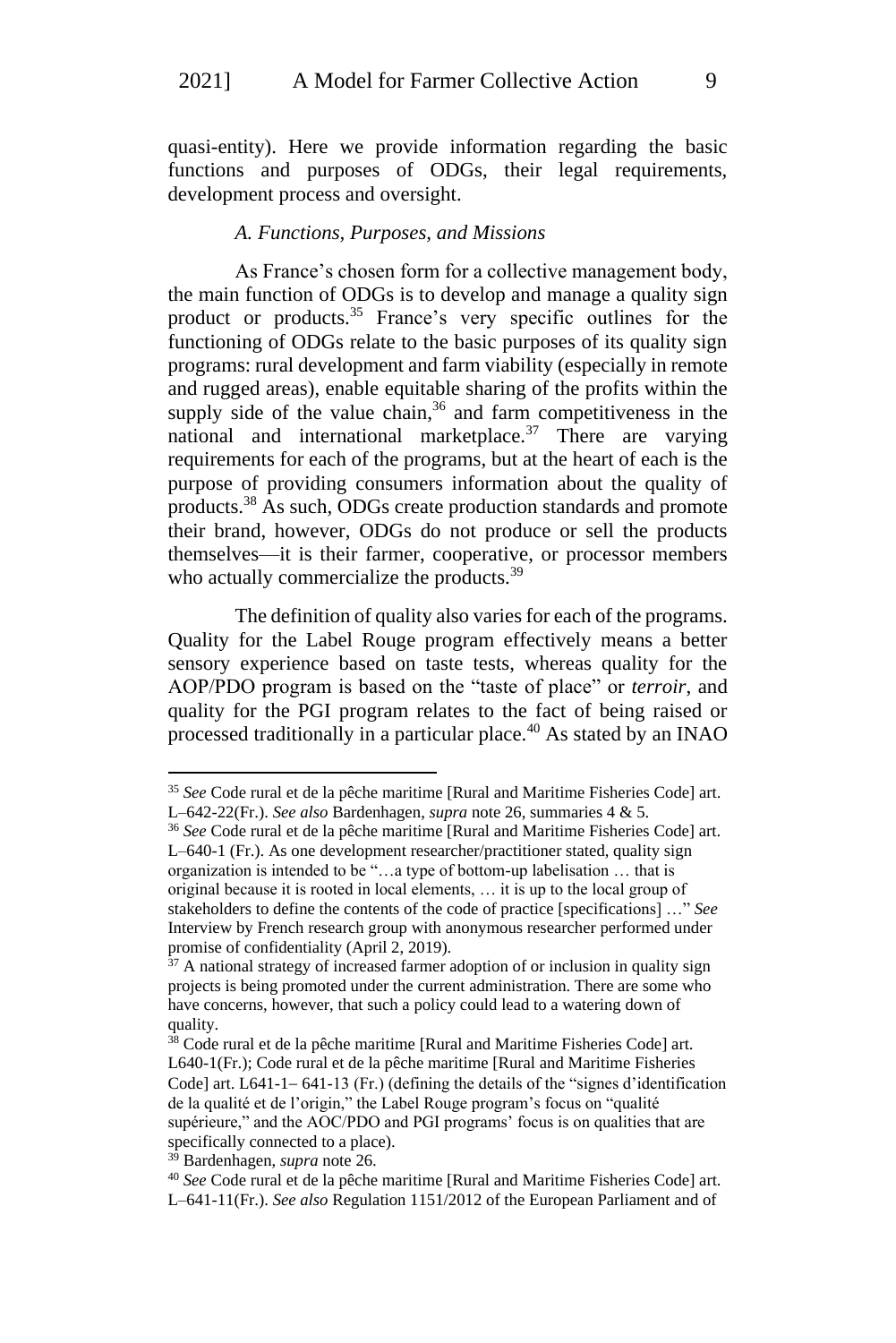agent (translated from French), "It has to be a product that is genuinely specific. You need to be careful: it doesn't necessarily have to be a quality product in the sense... how can I put this? It must satisfy certain organoleptic specificities, but it's not a product that will please everyone."<sup>41</sup> While each quality sign product might not be preferred by all consumers, one of the main public purposes behind the programs is to efficiently transmit knowledge about these high-information cost goods.<sup>42</sup> For farmers and other operators of ODGs, this leads to increased product reputation, which further translates into new markets, increased sales, and/or higher prices.<sup>43</sup>

The statutory missions for ODGs are clearly defined in the French Rural Code.<sup>44</sup> These include development of the product specifications, putting in place a control and inspection plan, and defending and promoting the name of the product as intellectual property<sup>45</sup> (each of these are visited in more detail below). Also included are requirements to communicate with the INAO for oversight purposes, such as to transmit a current list of operators and provide relevant budget information at INAO's request.<sup>46</sup> The missions outlined in the Rural Code were normally included in the ODG's organizational documents.

the Council of Nov. 21, 2012 on the Quality Schemes for Agricultural Products and Foodstuffs 2012 O.J. (L 343) 1; Barham, *supra* note 19.

<sup>&</sup>lt;sup>41</sup> Interview with anonymous regional agent performed under promise of confidentiality, Institut National de l'orgine et de la qualité (Jan. 18, 2019).

<sup>42</sup> *See generally*, Riccarda Moser et. al., *Consumer Preferences for Fruit and Vegetables with Credence-Based Attributes: A Review* 14 INT'L FOOD & AGRIBUSINESS MGMT REV. 121, 122, 126 (2011) (describing experiential goods as

those that can't fully be evaluated before purchase, and credence products as those that require trust in information provided, because consumers can't fully determine the nature of the good before or after the purchase (e.g., the attribute of origin)); *See also* Interview with anonymous member of the Board of Directors performed under promise of confidentiality, French ODG (Mar. 15, 2019)

<sup>(&</sup>quot;There's a real demand from society as a whole for us to explain how we work," (translated from French)).

<sup>43</sup> As one small farm-market-oriented vegetable farmer described, "… it's just the same as being organically certified, you don't have to justify yourself." – Interview with anonymous farmer member performed under promise of confidentiality, French Organismes de Defense et de Gestion (June 17, 2019).

<sup>44</sup> Code rural et de la pêche maritime [Rural and Maritime Fisheries Code] art. L642-22(Fr.).

<sup>45</sup> *Id*.

<sup>46</sup>*Id*. *See also* Code rural et de la pêche maritime [Rural and Maritime Fisheries Code] art. L642-23−642-25.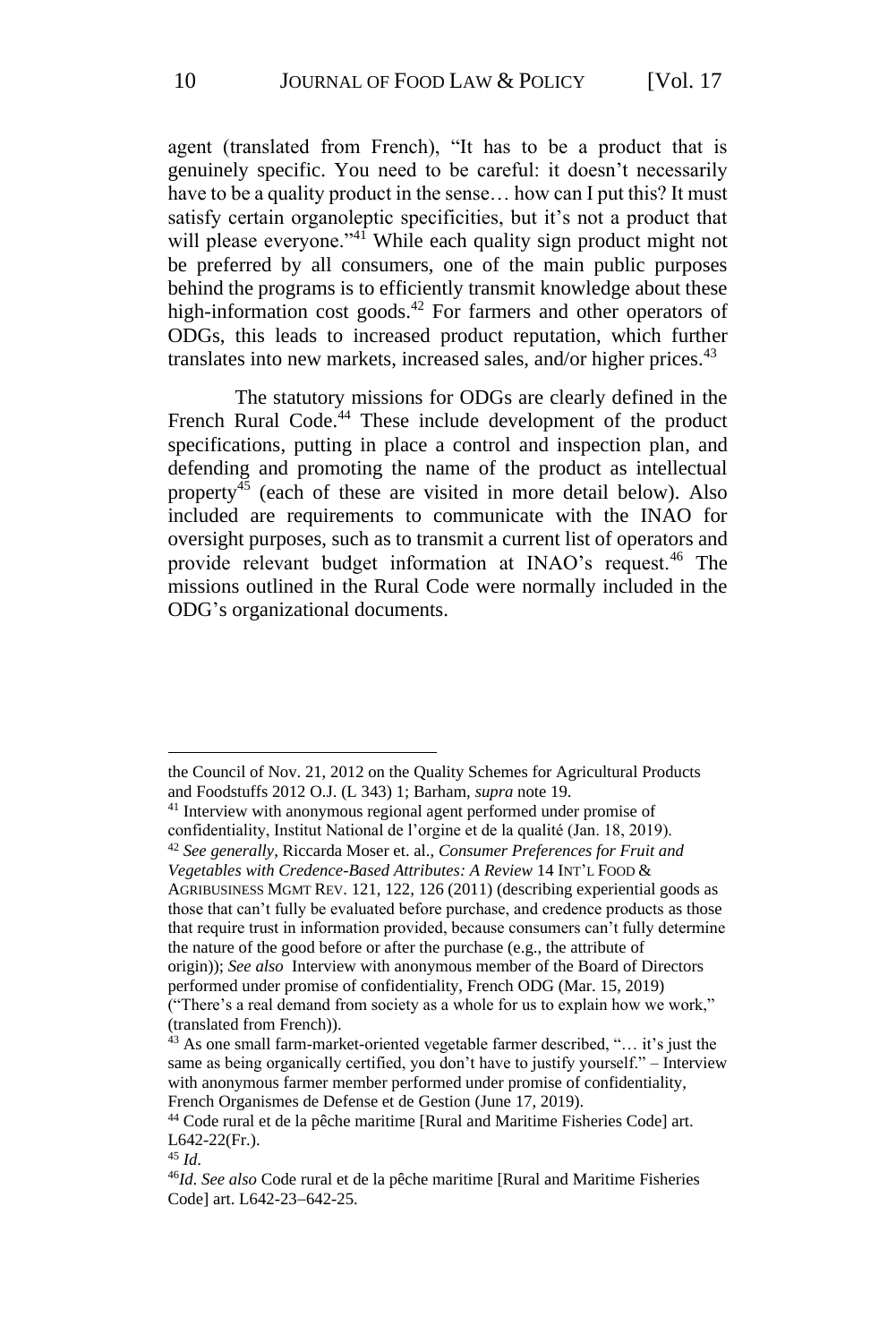#### i. Development of Production Specifications

Creating and managing product specifications form the core of the ODG's functions.<sup>47</sup> Referred to as "*cahier des charges*" in French, the "specifications" are the body of agreed upon production rules for a particular product, describing all the steps needed for the manufacture of the product, from the origin of the raw materials to the packaging.<sup>48</sup> The specifications become the intellectual property of the ODG, and essentially are what are promoted, defended, and controlled by the control plan.<sup>49</sup> To meet its obligation, an ODG will provide a space for communication and negotiation between the farmers and other value chain operators. The more the product is processed, the more downstream operators will be involved in the process of developing the specifications.<sup>50</sup> For the cases we studied, many times the baseline of the specifications was simply the methods that farmers were already using for production, as the main idea is to include the practices and genetics that result in the typical product. However, for AOP/PDOs and PGIs, delineation of the geographical area is also part of the specification-building process, using criteria which that might include micro-climates within a territory, geological aspects, and cultural dimensions. <sup>51</sup> While simple in concept, the specifications can become quite complex, and ultimately include requirements for sizing, shape conformation, packaging, storage box sizes, and even sucrose (brix) levels. $52$ 

<sup>47</sup> Code rural et de la pêche maritime [Rural and Maritime Fisheries Code] art. L642-22. *See also* Bardenhagen, *supra* note 26, at summary 5.

<sup>48</sup> Westgren, *supra* note 20, at 1108; see examples of *cahier des charges* for different products by using the product search function, INSTITUT NATIONAL DE L'ORIGINE ET DE LA QUALITÉ, https://www.inao.gouv.fr (last visited Oct. 31, 2021).

<sup>&</sup>lt;sup>49</sup> Because the specifications form the rules of production that are advertised to and/or largely accessible by consumers, they are the basis of branding and reputational development.

<sup>&</sup>lt;sup>50</sup> Christopher J. Bardenhagen, Data Set Comprised of 12 Organizational Statutes, Numerous cahiers des charges and Control Plan (2018-2019) (on file with author). Information obtained upon condition of confidentiality.

<sup>51</sup> *Id. See also* Code rural et de la pêche maritime [Rural and Maritime Fisheries Code] art. L641-6 (Fr.); Council Regulation 1151/2012, 2012 O.J. (L 343) 1-2, 8-9 (EU); Bardenhagen, *supra* note 26.

<sup>52</sup> Bardenhagen, *supra* note 50. Our qualitative research indicates that ODGs are increasingly adding specifications related to sustainability and environment, in order to boost reputation with consumers. However, some practitioners advise to keep the specifications focused on the production methods and situations that make the product unique.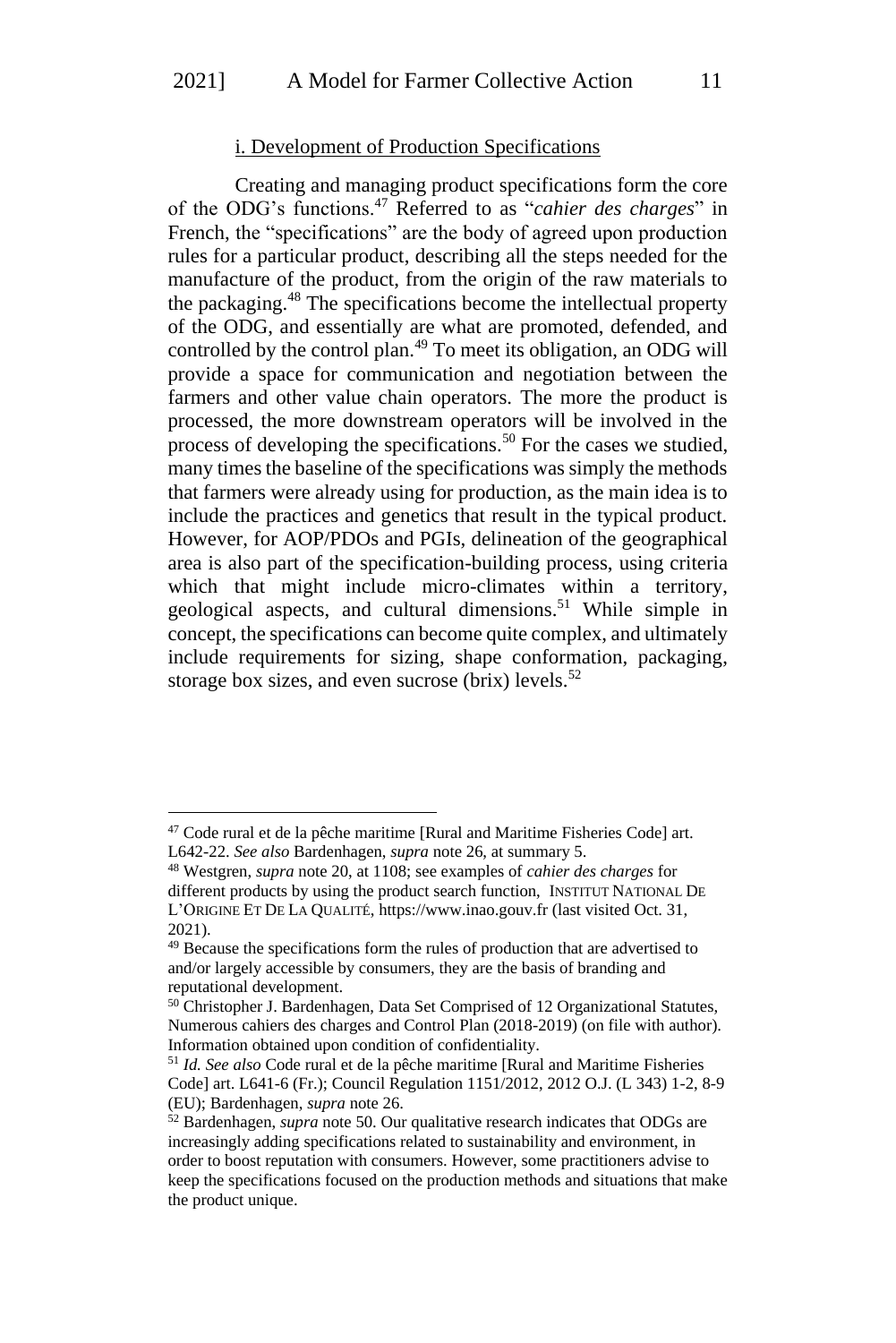#### ii. Control Mechanisms

Once the specifications are drafted, the control plan ("*plan de contrôle*") can be created.<sup>53</sup> The control plan is based on the important points of the specifications. It is the basis of verification that a product is actually produced in line with the rules—enabling a consumer to trust that a product is what the label says it is. The types of items controlled for vary by product type and the particulars of the specifications. They can include checking the documentation of harvest dates, confirmation of appropriate storage and drying facilities, and visual inspection of plant and animal variety, such as the breed of cattle used for milk production for cheese products.<sup>54</sup> Other control points include amount of pasture per animal and the density of trees per acre to stay within agreed-upon limits.<sup>55</sup>

There are several levels of control: self-control by the operators, consisting of checks and form filling; internal control by the ODG, which conducts control checks on operators and audits operators' self-control forms; and external control by a third-party control organization (CO), which conducts control checks of operators in the field, and audits the ODGs' control regularly (two to four times a year).<sup>56</sup> This inclusion of an independent third-party controller to help draft the control plan and provide inspection services is required by the Rural Code.<sup>57</sup> The CO will perform both planned and surprise visits along the value chain in order to help ensure compliance with the specification.

The INAO mandates a minimum amount of external control, the level of which can vary by sector.<sup>58</sup> However, the remainder of controls can be split between the ODG and the CO in a manner that fits a group's particular circumstances.<sup>59</sup> A greater amount of internal control will minimize external control needs; this enables those ODGs that have the capacity and resources to manage a larger part of the control, while allowing other ODGs to delegate certain tasks

<sup>53</sup> Code rural et de la pêche maritime [Rural and Maritime Fisheries Code] art.

L642-2 (Fr.). An overview of the principle or most notable control points will also be listed in the specifications documents (*cahier des charges*). *Id.*

<sup>54</sup> Bardenhagen, *supra* note 26; Bardenhagen, *supra* note 50.

<sup>55</sup> Bardenhagen, *supra* note 26; Bardenhagen, *supra* note 50.

<sup>56</sup> Bardenhagen, *supra* note 26, at summary 1.

<sup>57</sup> Code rural et de la pêche maritime [Rural and Maritime Fisheries Code] art. L642-27−L642-35 (Fr.). Additionally, the CO must be approved and overseen by INAO per Code Rural L642-34 and R642-41, and all third party-certification organizations in France are overseen and approved by the *Comité Français d'Accréditation* (COFRAC). *Id.* L642-34, R642-41.

<sup>58</sup> Bardenhagen, *supra* note 26, at summary 1.

<sup>59</sup> *Id.*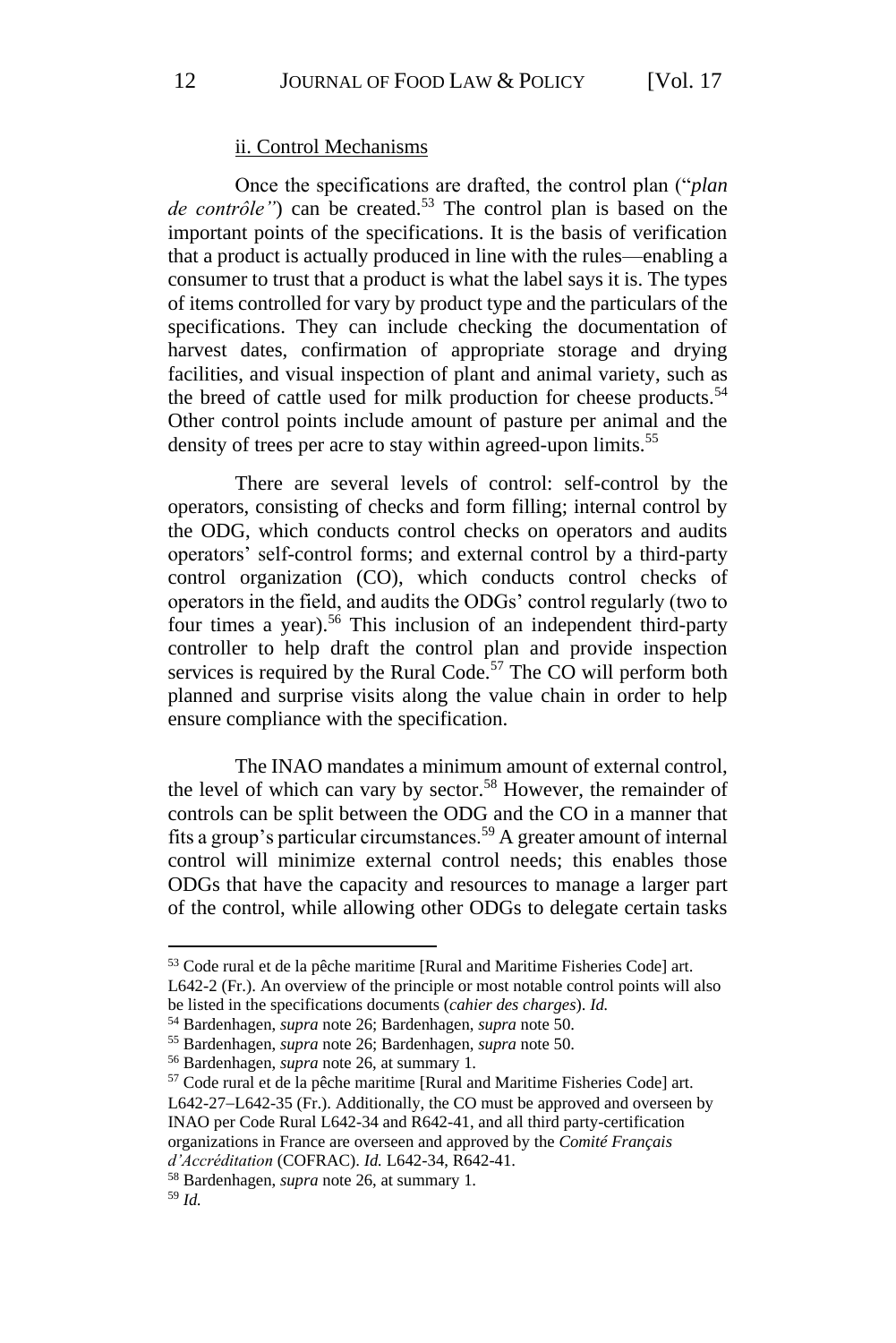to the third-party CO. The ODG's proposed split of control duties must be approved by the INAO.<sup>60</sup> As an example, one ODG controls 30% of its operators each year, with the CO inspecting 10%. The ODG and CO coordinate to make sure they control different operators in a particular year, and that each operator is inspected relatively frequently.

The control plan also outlines what will be done in the case of non-conformity. There are three levels of non-conformity: minor, major, and severe ("*grave"*). <sup>61</sup> Each has different consequences for a particular control point that must be answered by the operator in a different length of time (24 hours for severe, 1 week for major, etc.).<sup>62</sup> For example, harvesting the crop before specified dates might be a minor charge where a warning is given, whereas utilizing an unauthorized variety would be a severe issue that, if repeated, could lead to suspension of the use of the ODG's brand for the farmer. Normally, ODG managers and the CO will work to help an operator come back into compliance with the specifications.<sup>63</sup> Sanctions can include excluding the operator from use of the ODG's branding label, but this is rare and nearly always the result of inaction on the operator's part.<sup>64</sup>

The costs of third-party certification are usually covered by the ODG, but charged to operators via annual fees ("*cotisations"*) in order to spread the costs evenly over time, though in some groups the individual operators pay the CO directly when they are controlled.<sup>65</sup>

#### iii. Defense of Intellectual Property and Brand Management

As the name implies, one of the main purposes for the ODG as a collective management organization is to defend the quality sign against fraud and usurpation.<sup>66</sup> Fraudulent use of the sign can occur at two levels—the local/regional level and the larger national or international commerce level. Locally, fraud tends to happen in the form of individual farmers who are not part of the ODG marketing their products using the quality sign name brand or logo, often at farmer's markets, local shops, or at roadside stands. Most ODGs that

<sup>60</sup> *Id.*

<sup>61</sup> *Id.*

<sup>62</sup> *Id.*

<sup>63</sup> Bardenhagen, *supra* note 26, at Summary 1.

<sup>64</sup> *Id;* Bardenhagen, *supra* note 50. Note that the control organizations do not inspect for food safety compliance; it is only for the specification points. However, COs are obliged to report serious food safety issues if they see them.

<sup>65</sup> Bardenhagen, *supra* note 26, at summary 1; Bardenhagen *supra* note 50.

<sup>66</sup> *See* Code rural et de la pêche maritime [Rural and Maritime Fisheries Code] art. L642-22 (Fr.); Bardenhagen, *supra* note 26, at summary 5.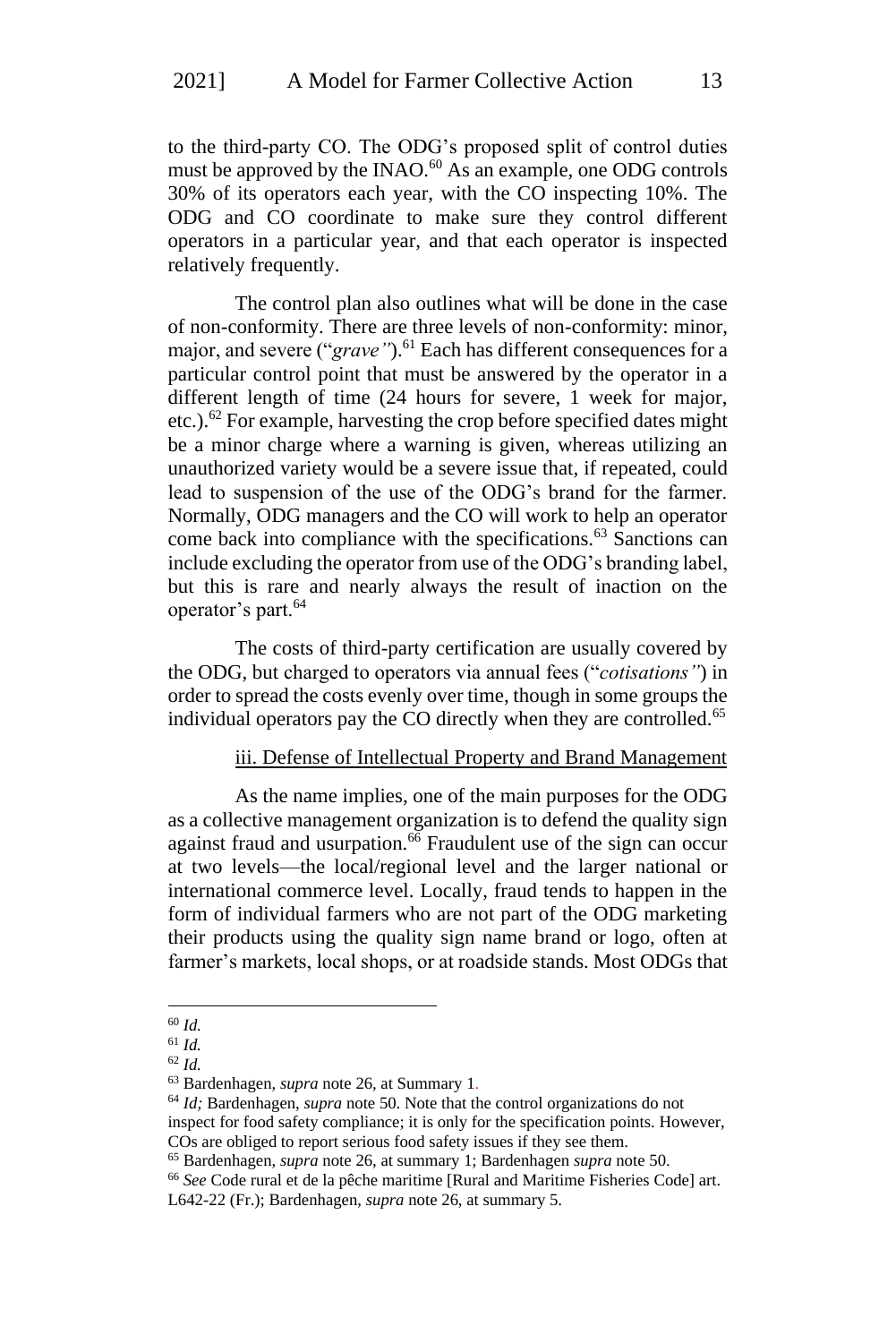we interviewed have these issues with some frequency,  $67$  and managers will talk to the farmer or send a cease-and-desist letter. Usually such action is sufficient, but if not, ODGs can get the INAO involved, or even file an action at the local court.

At the extra-regional or foreign level, the positive reputation that an ODG develops can lead outside businesses to infringe on the name. When this occurs, ODGs can work with INAO and the French consumer fraud authority, DGCCRF,<sup>68</sup> which can provide assistance and legal support. $69$  Most ODGs do not get involved with litigation frequently, but when it does occur INAO provides substantial support, including sharing the costs of legal services.<sup>70</sup>

ODGs carry out a variety of promotional activities for the quality sign, with some being more involved with marketing and promotion efforts than others. ODGs promote their quality sign brand in a general way, rather than particular products of their individual members. <sup>71</sup> Managers often attend regional food fairs and *salons* where they can educate people about their production practices and hand out promotional materials. Some ODGs are involved with agri-tourism, setting up farm visit days with maps of farmer stops on a trail or around a region, as well as supermarket promotions, usually within the relevant farming region.<sup>72</sup> However, some of the larger volume ODGs have initiated media campaigns,

<sup>68</sup> *Direction Générale de la Concurrence, de la Consommation et de la Repression des Frauds,* https://www.economie.gouv.fr/dgccrf (last visited Sept. 20, 2021). <sup>69</sup> *See Id.*; INSTITUT NATIONAL DE L'ORIGINE ET DE LA QUALITÉ (INAO),

https://www.inao.gouv.fr (last visited Sept. 20, 2021). The INAO has authority to take action/litigate based on France's intellectual property code (Code de la Propriété Intellectuelle) whereas the DGCCRF takes action based on the consumer code (Code de la Consommation). *See* Code de la propriété intellectuelle [Intellectual Property Code] art. L711-1−L731-4 (Fr.); Code de la consommation [Consumer Code] art. L511-1−L541-3 (Fr.).

 $67$  Ideally, all the farmers in a particular region will eventually begin to produce under the specifications and become official members of the ODG, especially with the regionally-oriented AOP/PDO and PGI programs. This 100% saturation can happen as an ODG develops its reputation, gains sales, and adds producers over time.

<sup>70</sup> As stated by an INAO agent (translated from French): "If we observe that someone is doing this, we can… not necessarily take them to court straight away, it generally starts with official letters, but it can end up in court if there's no other way of finding a solution. In that case, we have lawyers who support the ODG. And the cost – because lawyers aren't free! – is shared between the ODG and the INAO." – Interview with anonymous regional agent performed under promise of confidentiality, Institut National de L'orgine et de la Qualité (Jan. 18, 2019). <sup>71</sup> Bardenhagen, *supra* note 26, at summaries 2 and 4. ODGs do not buy, sell, or otherwise commercialize quality sign products themselves; more on this in the "Legal Requirements" section below.

<sup>72</sup> Bardenhagen, *supra* note 26, at summary 2.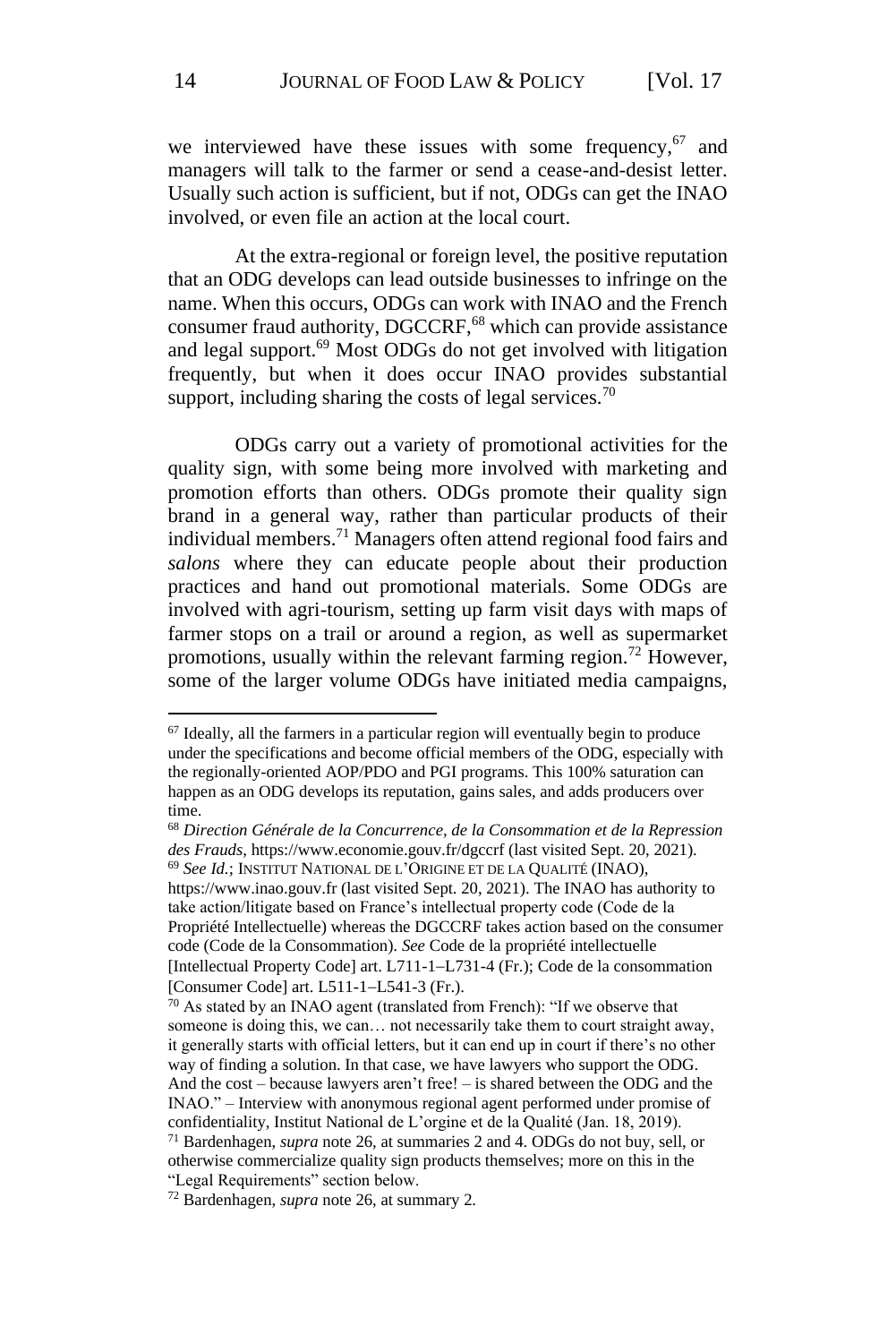such as advertisements in the Paris Metro.<sup>73</sup> ODGs often receive subsidies from the EU or regional French authorities in order to promote their products, sometimes in collaboration with businesses that do the direct marketing of the products. $74$ 

#### *B. Legal Requirements*

The definition and main legal requirements for quality sign programs and ODGs are outlined in Book Six, Title IV of the French Rural code.<sup>75</sup> However, multiple areas of the law apply to ODG functioning, in particular French corporate and nonprofit law, and the French Intellectual Property code related to trademarks and geographical indications.<sup>76</sup> This subsection *B* will focus on the specific laws and regulations that help to shape and define ODGs.<sup>77</sup>

#### i. Entity Considerations and Membership Definitions

A very important aspect of ODGs is that they must not have a commercial purpose, meaning that they do not buy, sell, or themselves produce the goods they manage.<sup>78</sup> Because of this, only certain forms of business entities are permitted for organizing an  $ODG<sub>1</sub><sup>79</sup>$  namely, "syndicates"<sup>80</sup> (farmer's unions), or associations

<sup>74</sup> *Id.*

<sup>73</sup> *Id.*

<sup>75</sup> *See generally* Code rural et de la pêche maritime [Rural and Maritime Fisheries Code] art. L640-1−L644-15, R641-1− D646-37 (Fr.) ("*La valorization des* 

*produits agricoles, forestiers ou alimentaires et des produits de la mer."*). <sup>76</sup> Trademark laws are similar in France and the U.S., but geographical indications have a separate legal regime in France, found in the CODE DE LA PROPRIÉTÉ INTELLECTUELLE [INTELLECTUAL PROPERTY CODE] art. L721-1−L722-17, R721- 1−R. 722-7.

<sup>77</sup> Many of the main requirements for ODGs are spelled out in Chapter II, Section III of Title IV (Code rural et de la pêche maritime [Rural and Maritime Fisheries Code] art. L642-17−L. 642-26, R642-33−R642-36), titled *Les organismes de défense et de gestion* [Defense and Management Organizations].

<sup>78</sup> Bardenhagen, *supra* note 26. This admonition against commercial purpose, while not found in French codes or accessible regulations, is detailed in the INAO's guidance publication for ODGs. INSTITUT NATIONAL DE L'ORIGINE ET DE LA QUALITÉ, GUIDE DU DEMANDEUR POUR LA

RECONNAISSANCE EN QUALITÉ DE DÉFENSE ET DE GESTATION [APPLICANT'S GUIDE FOR RECOGNITION AS A DEFENSE AND MANAGEMENT ORGANIZATION] 16 (2017). It was also mentioned and emphasized by multiple INAO agents and other interviewees officially connected to the INAO. For this reason, it is either a de facto regulation, or, we hypothesize, a per se regulation codified in an INAO *Circulaire*, which are not publicly accessible. <sup>79</sup> *See id.*

<sup>&</sup>lt;sup>80</sup> Syndicates are organized under the French labor code. Code du travail [C. trav.] [Labor Code] art. L2131-1−L2131-6. Code du travail art. R2131-1 requires a syndicate to file their statutes at the local Mayor's office.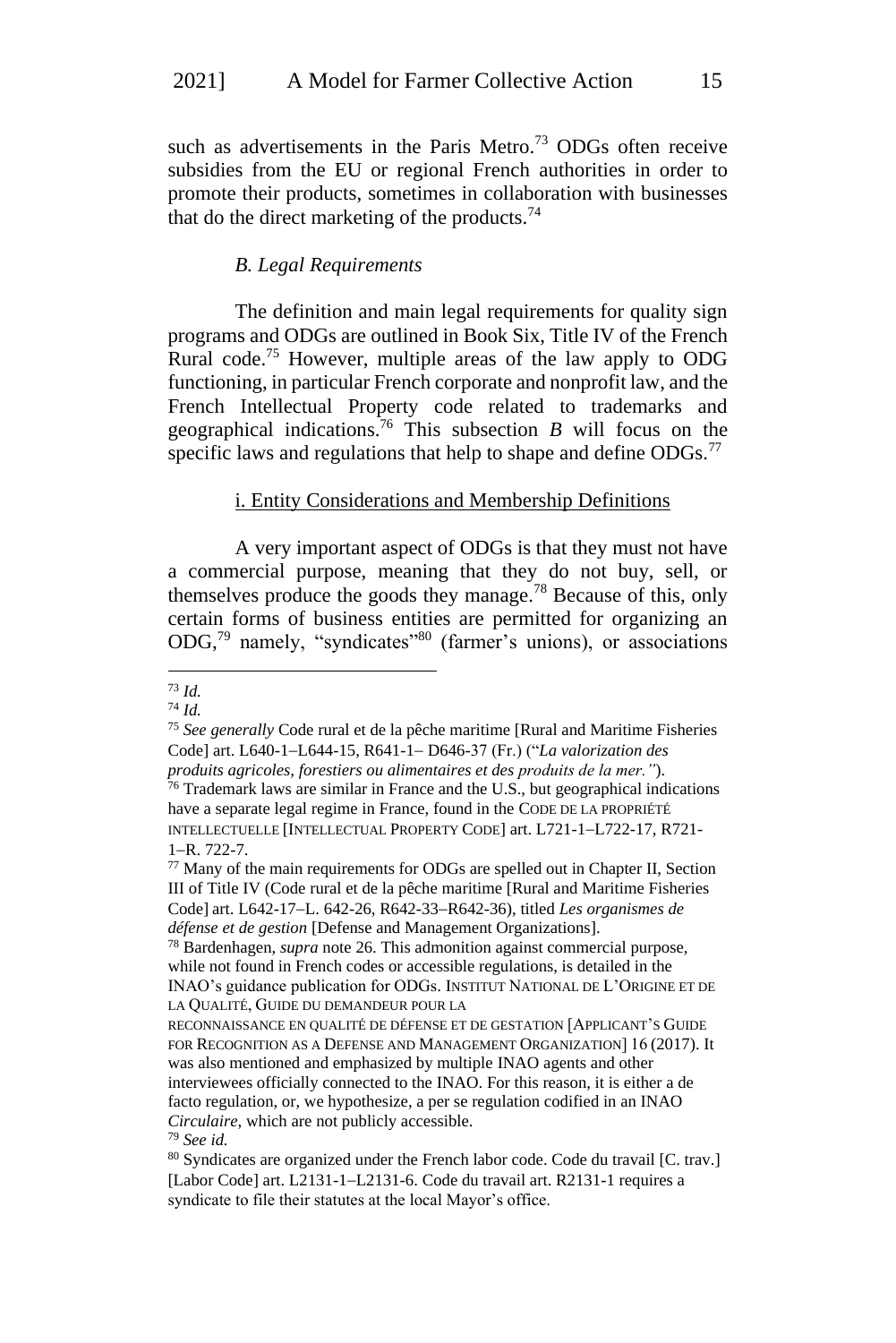organized under the *Loi du 1er juillet 1901*, <sup>81</sup> the main nonprofit law used in France.<sup>82</sup> For-profit corporations and cooperatives are prohibited from use due to their commercial nature, though certain "interprofessions" organized prior to 2007 can be approved to act as ODGs, provided they split their ODG missions and finances from their other activities. $83$  While a baseline business entity must be used to organize an ODG, we posit that the ODG form can be considered as a "quasi"-business entity due to the statutory and regulatory requirements that apply to the form. ODGs can manage more than one quality product, $84$  for example a poultry ODG might manage different quality signs for the chicken, duck, and eggs that its farmers raise.

The flexible, if complicated, French legal platform for ODGs gives all the relevant value chain actors implicated by the production rules the power to get involved. ODGs can involve farmers, packers, processors, slaughterhouses, and potentially other upstream and downstream actors, collectively defined as "operators." The Rural Code, in seeking to ensure that all relevant producers have a voice in decision-making about the production rules, define an operator as "… each person that actually participates in the activities of production, transformation, processing, or packing planned for in the production specifications ..."<sup>85</sup> In other words, any actor who is involved in a production step outlined by the production rules is an operator and has certain rights and obligations under the Rural Code.

Operators are deemed to be members of the ODG as a matter of law,<sup>86</sup> but membership in the underlying entity – the association or syndicate – can be further defined in their organizational

<sup>&</sup>lt;sup>81</sup> This association law is an important standalone law that has not been incorporated into one of the French statutory codebooks but is instead regulated by the law of contracts. Loi du 1er juillet 1901 relative au contrat d'assocation [Law of July 1, 1901 relating to the Association Contract] JOURNAL OFFICIEL DE LA RÉPUBLIQUE FRANÇAISE [J.O.] [OFFICIAL GAZETTE OF FRANCE], July 2, 1901, p. 1. Associations must file their statutes at the local Prefecture, found at the head of the department (akin to a county seat in the United States; there are 101 departments in France). *Id.* Statutes are publicly available by request, but not

online.

<sup>82</sup> However, ODGs are not charitable organizations.

<sup>83</sup> *See* Code rural et de la pêche maritime [Rural and Maritime Fisheries Code] art. L642-19 (Fr.).

<sup>84</sup> *Id.* art. L642-17.

<sup>85</sup> *Id.* art. L642-3. Similar to Michigan state law, "persons" can include corporations and other legal entities under French law. *See e.g.*, MICH. COMP. LAWS § 450.2108 (Westlaw through P.A. 2021, No. 81, of the 2021 Reg. Sess., 101st Legis.).

<sup>86</sup> Code rural et de la pêche maritime [Rural and Maritime Fisheries Code] art. L642-21 (Fr.).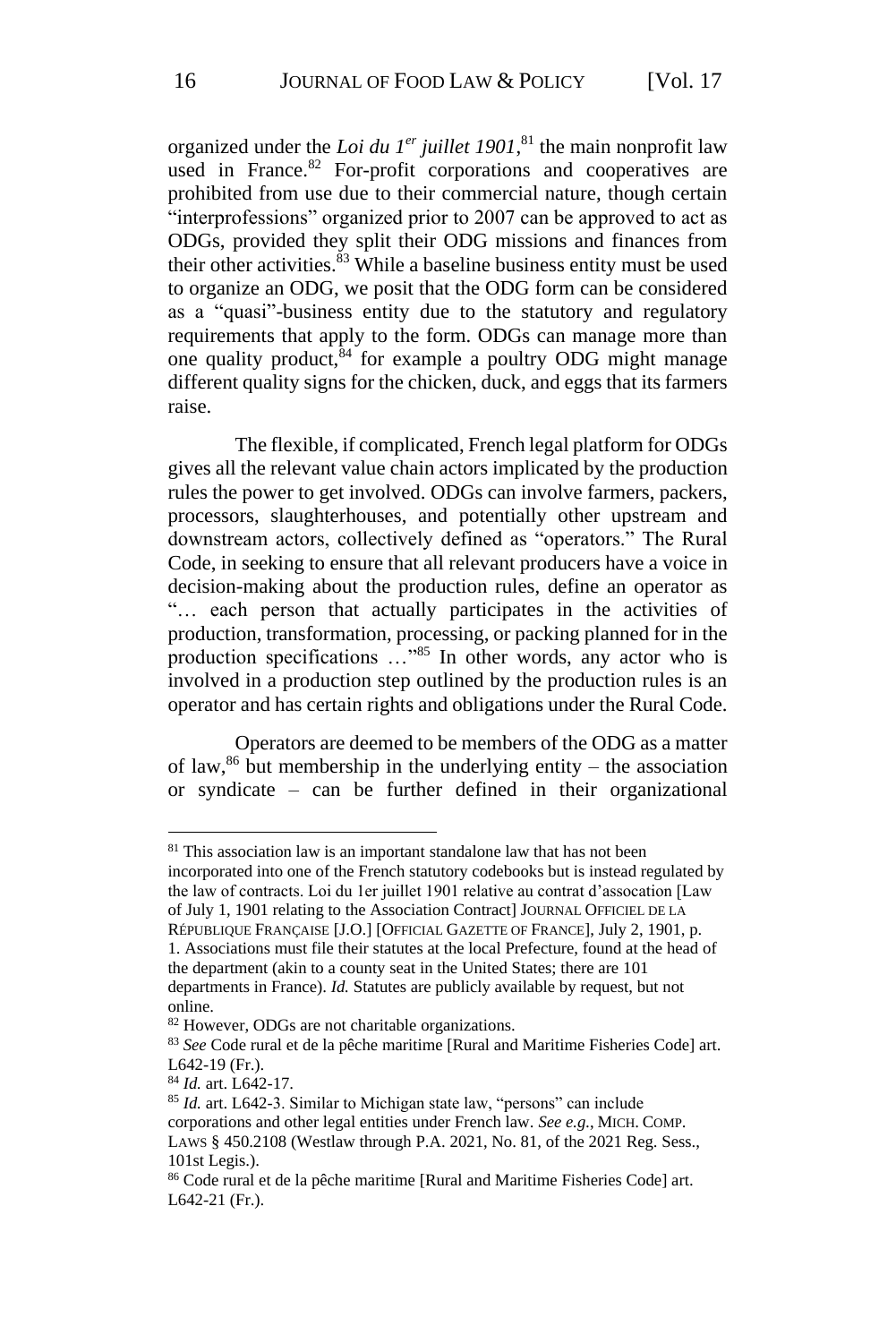documents, following laws applicable to that entity.<sup>87</sup> Operators can be represented by delegates, provided there is some democratic mechanism for selection of delegates and that the operators are kept informed about ODG matters.<sup>88</sup> In some ODGs, for example, cooperatives are the main members, but this is acceptable because the farmer operators are involved in the democratic processes at the cooperative level.<sup>89</sup> However, ODGs must provide a means for individual operators to become part of the ODG, for example farmers that are not members of a member cooperative. $90$ 

#### ii. Financing

Regarding financing, an ODG is free to determine how to calculate a fee structure for the funding of its activities.<sup>91</sup> Sometimes these fees (*cotisations)* will be flat, but they are often calculated on a per-unit basis. The decision to set fee levels must be decided on annually by the General Assembly, which is the whole body of the members, and the details of this vote must be provided to the INAO.<sup>92</sup> This provides the operators a direct vote on the fees as a matter of law, ensuring a small board of directors cannot control the financial decisions affecting all the operators. Operators are obligated to provide the information necessary to calculate their fees to the ODG,<sup>93</sup> though in some situations not all operators in an ODG are necessarily liable to pay the fees, for example where a cooperative pays on a farmer's behalf.

#### iii. Organizational Documents and Structural Requirements

The basic fee structure, details on membership, and missions are all set forth in the ODGs "statutes" and "règlement intérieur," which are organizational documents similar to corporate articles of incorporation and bylaws in the United States.<sup>94</sup> In order to apply for

 $87$  For example, the groups statutes might require the annual fees to be paid as a condition or confirmation of membership.

<sup>88</sup> INSTITUT NATIONAL DE L'ORIGINE ET DE LA QUALITÉ, *supra* note 78, at 8. <sup>88</sup> *See id.*

<sup>89</sup> *See* Bardenhagen, *supra* note 26; Bardenhagen *supra* note 50.

<sup>90</sup> INSTITUT NATIONAL DE L'ORIGINE ET DE LA QUALITE, *supra* note 78, at 8.

<sup>&</sup>lt;sup>91</sup> Code rural et de la pêche maritime [Rural and Maritime Fisheries Code] art.

L642-24 (Fr.).

<sup>92</sup> *Id. See id.* art. L642-25.

<sup>93</sup> *See id.* art. L642-24.

<sup>94</sup> An organization's *statutes* contain many of the operational rules concerning membership and the board of directors *inter alia*, that would be contained in bylaws in the U.S. However, while bylaws in the U.S. are a private document, the statutes are a semi-public document, accessible by the general public, but only upon request (not held online like articles of incorporation can be in the U.S.). As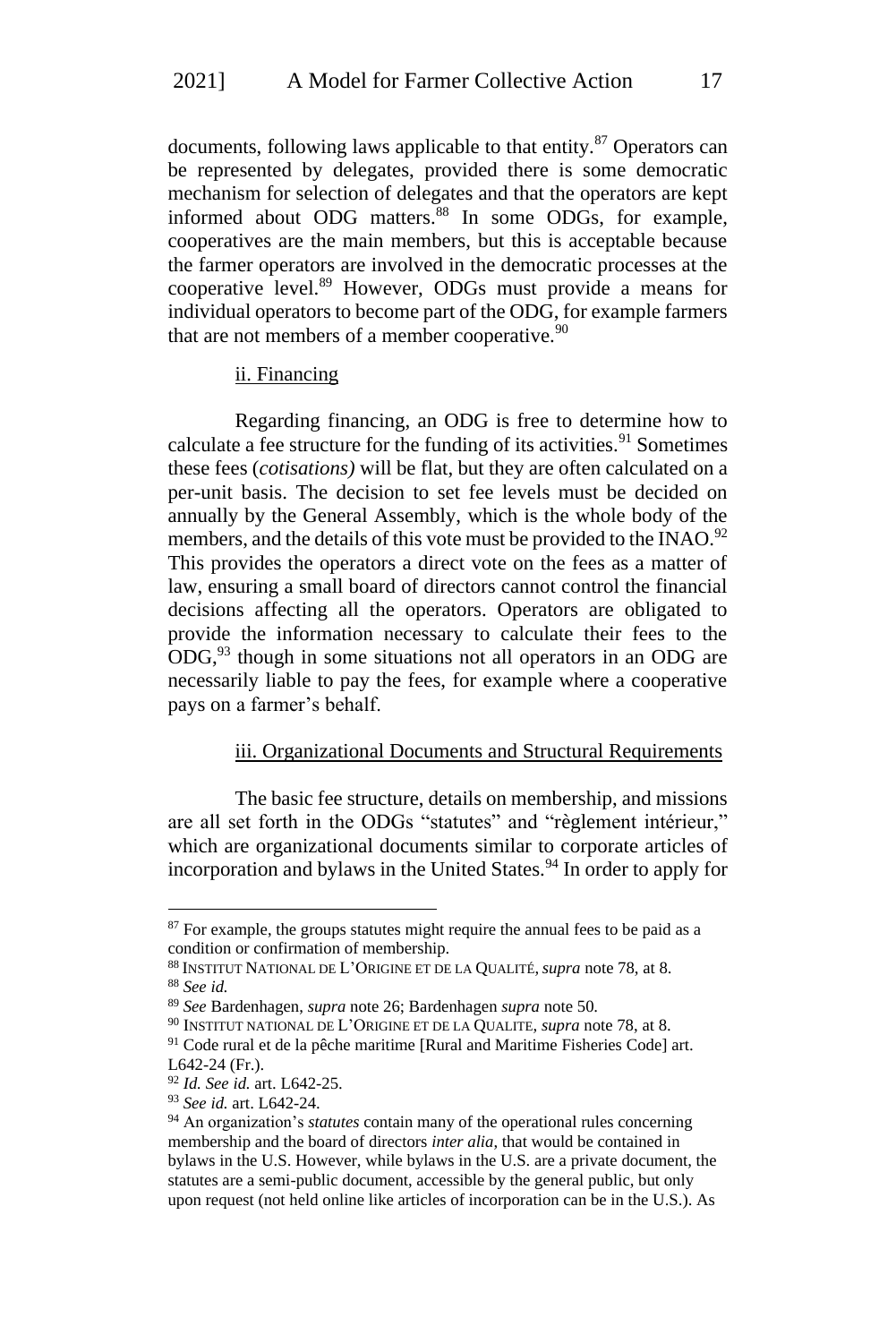recognition as an ODG, the group must provide their statutes (and règlement intérieur if they have one) to the INAO for approval.<sup>95</sup> Groups have a high degree of flexibility with how to structure the ODG, but among other things, INAO checks to see if the relationship between the operators passes scrutiny regarding three statutory and regulatory factors:

- representativeness of the operators (*représentativité des opérateurs)*<sup>96</sup>
- democratic functioning (*fonctionnement démocratique*)<sup>97</sup>
- balanced representation *(représentation équilibrée*) 98

These factors, detailed below, broadly seek to implement fairness, which is a concept that is perhaps uniquely operationalized in various areas of French law including contracts.<sup>99</sup> Overall, deference is given to the group organizing the ODG, but INAO outreach agents and National Committee members<sup>100</sup> check to ensure that the power relationship between actors is not too out of balance.

*Representativeness of the operators.* The factor of representativeness of operators relates to the basic rule that all operators potentially implicated by the ODG's product specifications

[MONITORING OF ODG RECOGNITION CONDITIONS] (2011).

such, the statutes are somewhat of a cross between articles and bylaws. The *règlement intérieur* is a private document, however, which can add more specifics and rules to the statutes but cannot contradict the statutes on any matters. A règlement intérieur is optional – many ODGs do not have one. *See Guides* 

*Pratiques* [*Practical Guides*], INSTITUT NATIONAL DE L'ORIGINE ET DE LA QUALITÉ, https://www.inao.gouv.fr/eng/Espace-professionnel-et-outils/Produire-sous-signesde-qualite-comment-faire/Guides-pratiques (last visited Sept. 15, 2021).

<sup>95</sup> *See* Code rural et de la pêche maritime [Rural and Maritime Fisheries Code] art. L642-33 (Fr.).

<sup>96</sup> *See id*. L642-18; INSTITUT NATIONAL DE L'ORIGINE ET DE LA QUALITÉ, INAO-DJR-2009-03 RÉV. 1, SUIVI DES CONDITIONS DE RECONNAISSANCE ODG

<sup>97</sup> INSTITUT NATIONAL DE L'ORIGINE ET DE LA QUALITÉ*, supra* note 96. <sup>98</sup> *Id.*

<sup>99</sup> *See* Code Civil [C. Civ.] [Civil Code] art. 1171 (Fr.) (deeming certain sideclauses that create a "significant imbalance" between parties to be "unwritten" (essentially non-enforceable)); Code Civil [C. Civ.] [Civil Code] art. 1195 (Fr.) (allowing a judge to revise a contract when unforeseen circumstances make it onerously costly for a party to perform); Code Civil [C. Civ.] [Civil Code] art. 1221 (Fr.) (allowing specific performance unless it would be extraordinarily costly to the obliged). Fairness is a concept incorporated into contract law in United States as well, but the French mechanisms seem to provide stronger safeguards against greatly disadvantageous outcomes.

<sup>&</sup>lt;sup>100</sup> The Rural Code creates several national committees to provide oversight of quality sign programs and approve applications for ODG status. *See* Code rural et de la pêche maritime [Rural Fisheries and Maritime Code] art. L642-6−L642-11 (Fr.).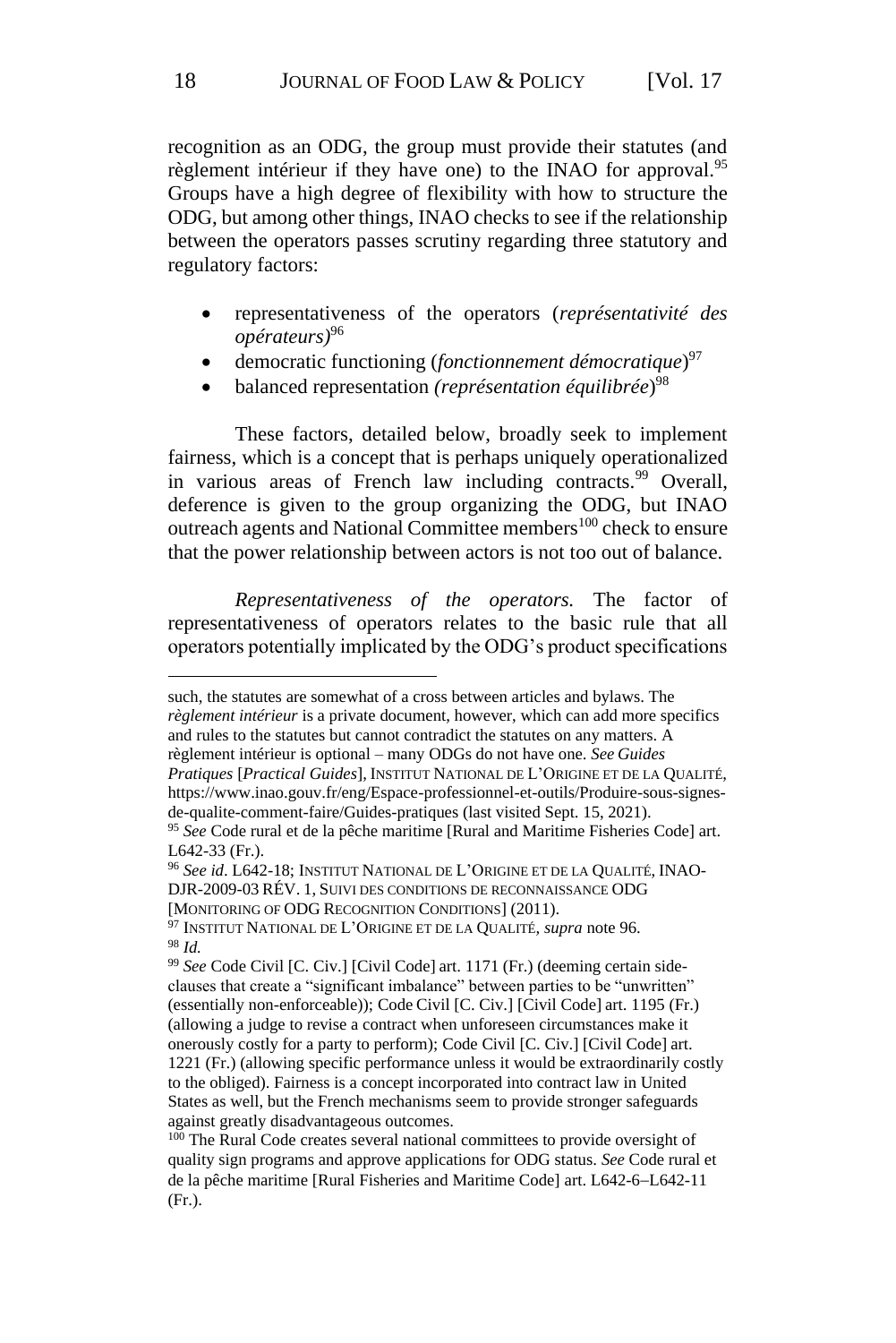must have a voice.<sup>101</sup> To assess this, INAO agents work to determine how many operators are involved with the ODG relative to the total number of operators currently working in the production of that product, as well as the volume of product the group organizing the ODG produces relative to the whole.<sup>102</sup> For example, the organizers of an ODG for a GI identifying a particular variety of pears should make sure that at least 80% of the growers of that variety in that region are represented and involved in the discussions, and similarly that most of the volume of production is represented. In this way, an ODG should mirror fairly closely the extant industry, so that the ODG does not become an exclusive club.<sup>103</sup> As intellectual property, the quality sign becomes a common good among the producers and operators involved, and therefore an ODG should not be created in such a way as to allow one or more firms to monopolize it.<sup>104</sup> In a practical sense, this does not mean all operators will participate in the ODGs production rules from the start. Often the membership grows once the ODG is more established and the operators involved experience more benefits, with some PGI and PDO ODGs eventually adding all the farmers from the region onto its membership list.

Some scholars, however, question the value of representativeness, noting that this requirement can duplicate already-existing inequalities or unfair situations between ODG actors.<sup>105</sup> For example, a group of smaller cheese producers might seek a quality sign for their products that requires the use of certain artisanal practices, but representativeness enables larger companies of cheese in their area to enter the ODG and water down the rules. In

<sup>101</sup> *See, e.g., id.* art. L642-18. The rules, regulations, and practice surrounding ODG development provide multiple layers of assurance that any of the farmers and other value chain operators involved in production can have a place in the development of the ODG and the production rules, even if through another democratic entity such as a cooperative.

<sup>102</sup> INSTITUT NATIONAL DE L'ORIGINE ET DE LA QUALITÉ, *supra* note 78. <sup>103</sup> In the case of GIs, a delineated region is created, and all growers inside that region are implicated. However, the rules of Label Rouge allow for farmers or other food producers to create a product that is different from the standard, without regional constriction and reputational history, and so some Label Rouge ODGs illustrate exceptions to this rule. For example, several producers of a new, special variety of wheat could work together, potentially span different regions, provided they create a collective (ODG) that enables other producers that comply with the product specifications to join.

<sup>&</sup>lt;sup>104</sup> For further reading related to the concept of common ownership, see Stéphane Fournier et al., *Les indications géographiques au regard de la théorie des communs* [*Geographical Indications with Regard to the Theory of Commons*], REVUE INTERNATIONALE DES ÉTUDES DU DEVELOPPEMENT 139, 141 (2018).

<sup>105</sup> *See* Delpine Marie-Vivien et al., *Controversies Around Geographical Indications: Are Democracy and Representativeness the Solution?*, 121 BRIT. FOOD J. 2995, 3006 (2019).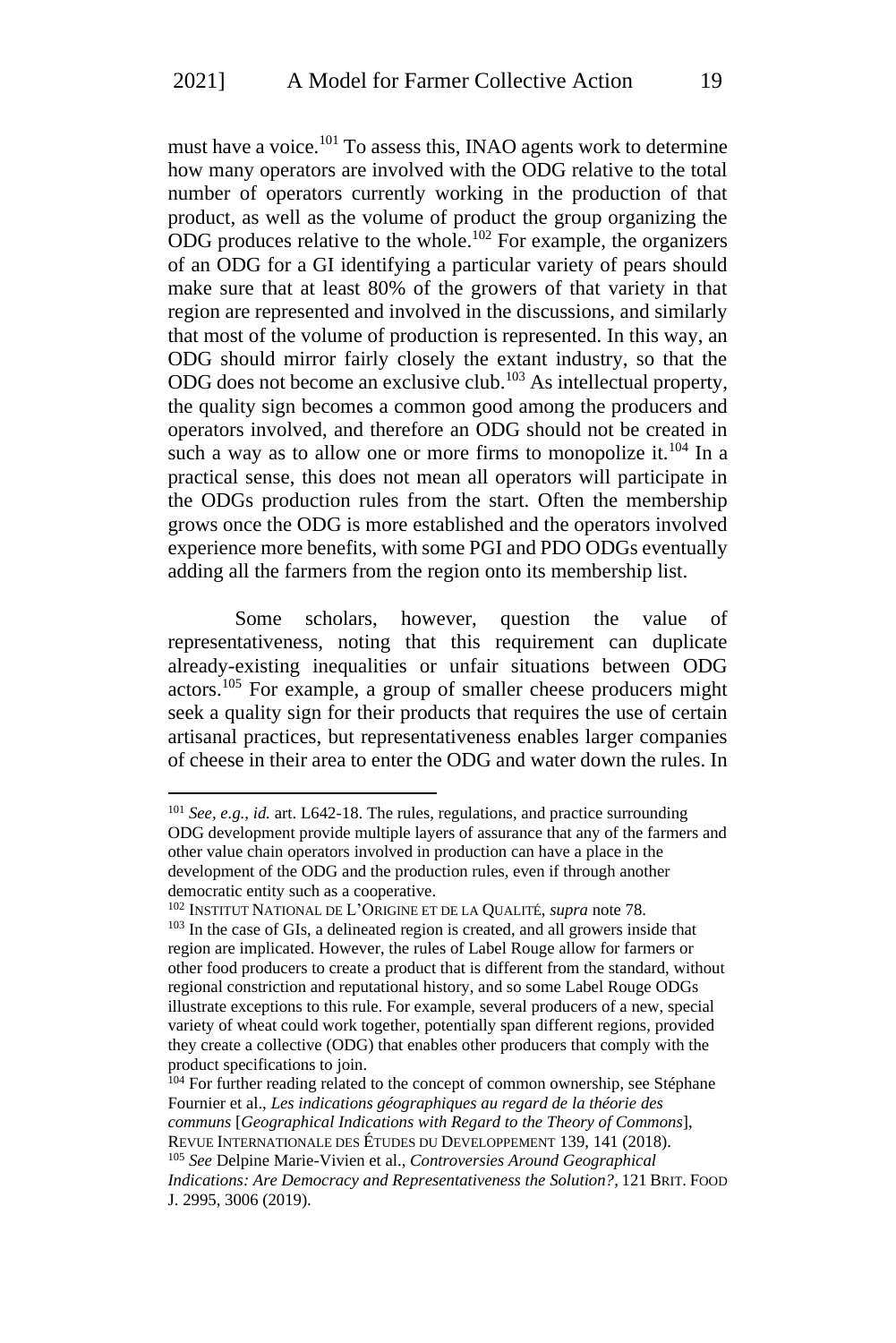this way, the reputation that may have been built by artisanal producers over many years can become exploited by processors working with essentially commodity milk.

*Democratic functioning.* The factor of democratic functioning requires there to be democratic processes underlying all important decisions for the ODG. All operators must be able to have a voice individually or to elect members through some democratic mechanism.<sup>106</sup> This means that even though farmers are operators in an ODG, cooperatives can be *per se* members and vote in the General Assembly because there is a method for electing the delegates through the cooperative.

To create a democratic form, ODGs can organize different classes of operators into colleges or sections.<sup>107</sup> This enables the different classes to have representation on the board of directors (*conseil*), which provides flexible structuring that can fit nearly any value chain situation and number of operators. Some ODGs may have hundreds of farmers, multiple processors, and a college of farmers that process on farm, whereas more simple ODGs have only farmers as members. As such, the ODG model can allow for significant complexity, as opposed to the cooperative form, which is normally more limited to one member, one vote, and single levels of membership, even for different product areas (though capital contributions can vary). Democratic functioning in an ODG is not limited to one member, one vote, and structures where the downstream actors (e.g., processors, slaughterhouses) have as many board seats as the upstream operators (e.g., farmers) are not uncommon and are found to be acceptable by  $INAO.<sup>108</sup>$ 

Relevant to the concept of democratic functioning, it is up to the ODG to spell out the process of creating the product specifications, and the body that is charged with developing it.<sup>109</sup> Although the structure must be approved by INAO, which presumably ensures that the voices of the operators are heard, in some cases the main process of product rule creation can be delegated to the board.<sup>110</sup> While this surely adds practicality to the development of the production rules, there is a risk of decisionmaking being skewed towards more concentrated actors, such as

<sup>106</sup> INSTITUT NATIONAL DE L'ORIGINE ET DE LA QUALITÉ, *supra* note 78.

<sup>107</sup> *See id.* at 13.

<sup>108</sup> Bardenhagen, *supra* note 50.

<sup>109</sup> INSTITUT NATIONAL DE L'ORIGINE ET DE LA QUALITÉ, *supra* note 78, at 12.

<sup>110</sup> Bardenhagen, *supra* note 26, at summary 3.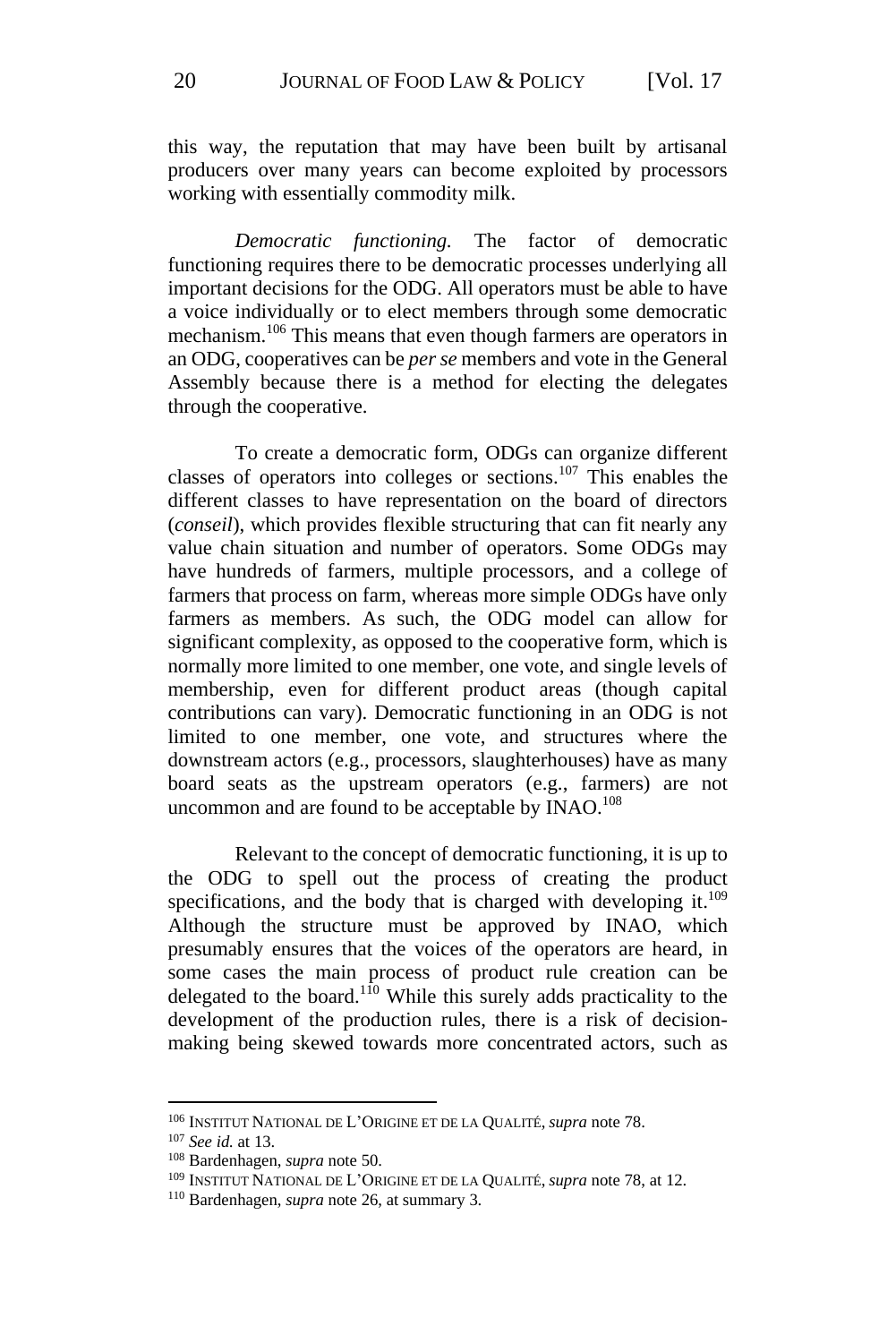cooperatives and processors, even if those results are ratified at the General Assembly of operators.

*Balanced representation.* The factor of balanced representation relates to the different categories of the operators along the value chain that are involved.<sup>111</sup> While this factor is ostensibly meant to ensure that *farmers* have significant voice, this principle goes both ways, also requiring that there be representation from the processors, packers, and other downstream operators. This factor is closely tied to the representativeness and democratic functioning of an ODG. What is considered to be balanced representation can vary widely, again with deference usually given to the ODG. INAO will step in when they determine there is a significant imbalance or lopsidedness, such as a situation where a small number of downstream operators hold a clear majority of the  $decision-making power.<sup>112</sup>$ 

#### *C. Institutional Support and Oversight*

Two significant areas of support for ODGs are related to support during the application process, including applications for changes to existing production rules, and to subsidies that help save resources for ODGs.

## i. Application Process and Continuing Oversight

The INAO is main supporting organization for ODG development and ongoing changes with production specifications, with approximately 21 INAO regional offices serving the different French regions.<sup>113</sup> Interested groups will come to these agents for information and guidance on the process. Three important areas for which INAO agents provide support and oversight are the development of the ODG organizational structure, the development or modification of specifications, and communications with the INAO National Committee<sup>114</sup> that ultimately decides on the ODGs application.

The organizational structure is of first order importance because it is the ODG that creates the specifications via a democratic

<sup>111</sup>*See* INSTITUT NATIONAL DE L'ORIGINE ET DE LA QUALITÉ, *supra* note 78, at 12. <sup>112</sup> Bardenhagen, *supra* note 26, at summary 3.

<sup>113</sup> *L'INAO sur le Territoire [INAO on the Territory]*, INSTITUT NATIONAL DE L'ORIGINE ET DE LA QUALITÉ, https://www.inao.gouv.fr/eng/The-National-

Institute-of-origin-and-quality-Institut-national-de-l-origine-et-de-la-qualite-INAO/L-INAO-sur-le-territoire (last visited Oct. 29, 2021).

<sup>114</sup> *See* Code rural et de la pêche maritime [Rural and Maritime Fisheries Code] art. L642-6–642-11 (Fr.) (establishing the INAO National Committee structure).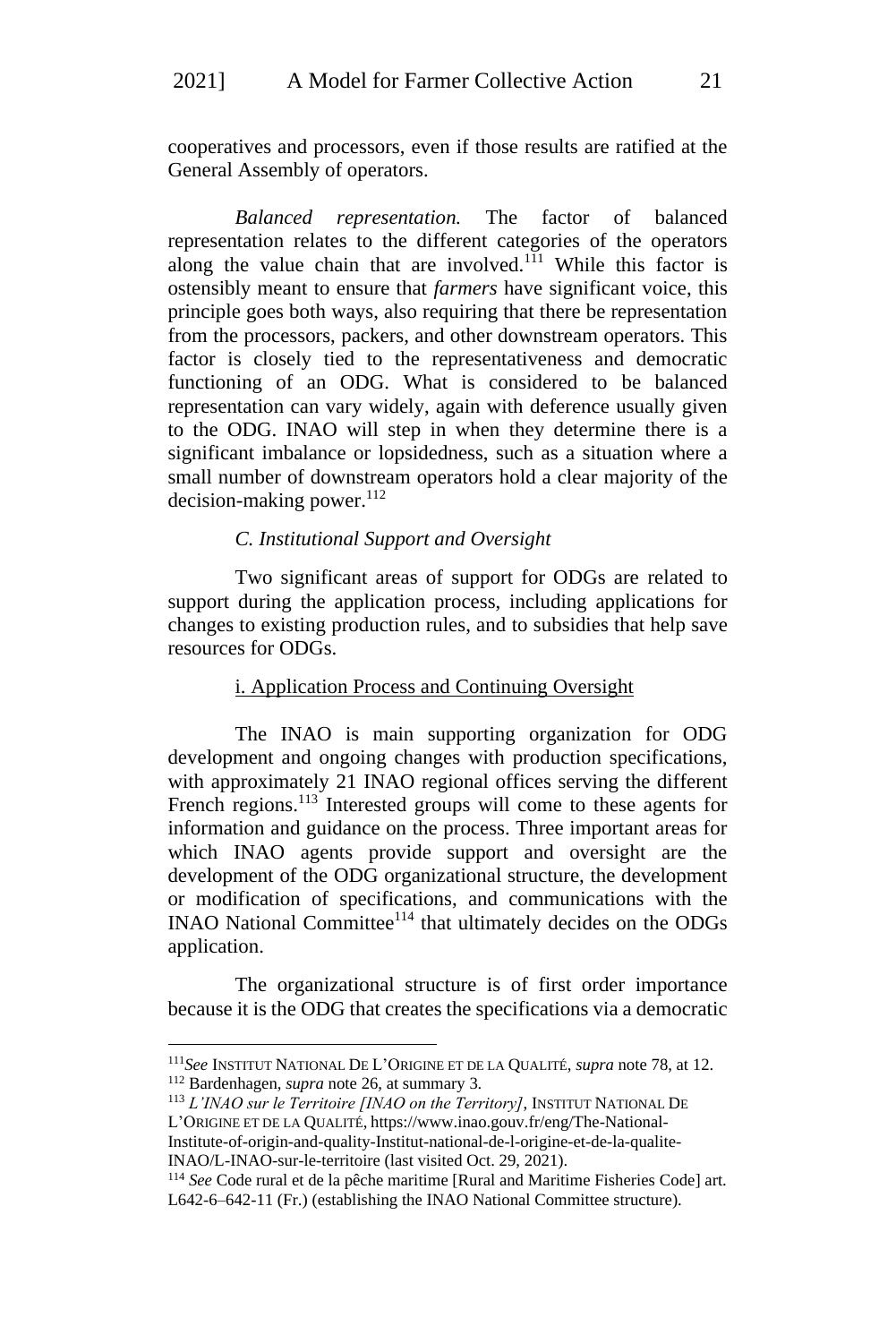process; therefore, it is important to ensure that the appropriate stakeholders have a voice and a sufficient level of voting power in the ODG. To accomplish this, when working with a new group INAO will evaluate whether the appropriate stakeholders are involved in the process, per the *représentativité* or representativeness factor mentioned above. Usually, local agents already have familiarity with the sector involved, but will also go to the local Chamber of Agriculture to cross reference information given to them by the ODG organizers regarding the volume of product and percentage of the implicated operators they represent.<sup>115</sup> To help institute the factors of *fonctionnement démocratique* and *représentation équilibrée,* INAO agents can provide advice to groups on the internal structure during the development of their *statutes*, *<sup>116</sup>* with some agents being more involved in statute development than others. Groups are encouraged to connect with existing ODGs to gather experience and examples of statutes that can help them create their organizational structures. Industry groups and cooperatives also help with statutes development in some circumstances. Local INAO agents can send difficult questions regarding the statutes or internal structure on to the legal department at the central INAO office in Paris for an opinion. Overall, INAO agents guide groups in creating a structure that will pass the scrutiny of the INAO National Committee.

As the production rules or specifications are being written by the ODG, a Commission of Inquiry is created from members selected from the INAO National Committee.<sup>117</sup> Both this commission and an ODG's local INAO agent will provide expertise on items that should be included (or alternatively, excluded).<sup>118</sup> They also will advise groups to consider the corresponding control measure for any item that will be included in the specifications, as control measures are based on important points in the specifications. Both INAO agents and members of Commission of Inquiry can ask for help from university or government research units to provide assistance on an ad hoc basis with writing specifications, such as with drafting a comprehensive definition of the product.<sup>119</sup> Additionally, agents from control organizations (COs) will advise groups on

<sup>115</sup> Bardenhagen, *supra* note 26, at summary 3.

<sup>116</sup> As mentioned above, the *statutes* are similar to bylaws in the U.S., setting out provisions for the governance structure for the organization (e.g., board membership and voting rules). The statutes document is the main organizational document for ODGs and many other corporate organizations.

<sup>117</sup> Bardenhagen, *supra* note 26, at summary 3.

<sup>118</sup> *Id.*

<sup>119</sup> Marie-Odile Nozières-Petit, Comment (June 3, 2021). Dr. Nozières-Petit is a member on the Label Rouge/PGI National Committee, serving as a *personalité qualifié.*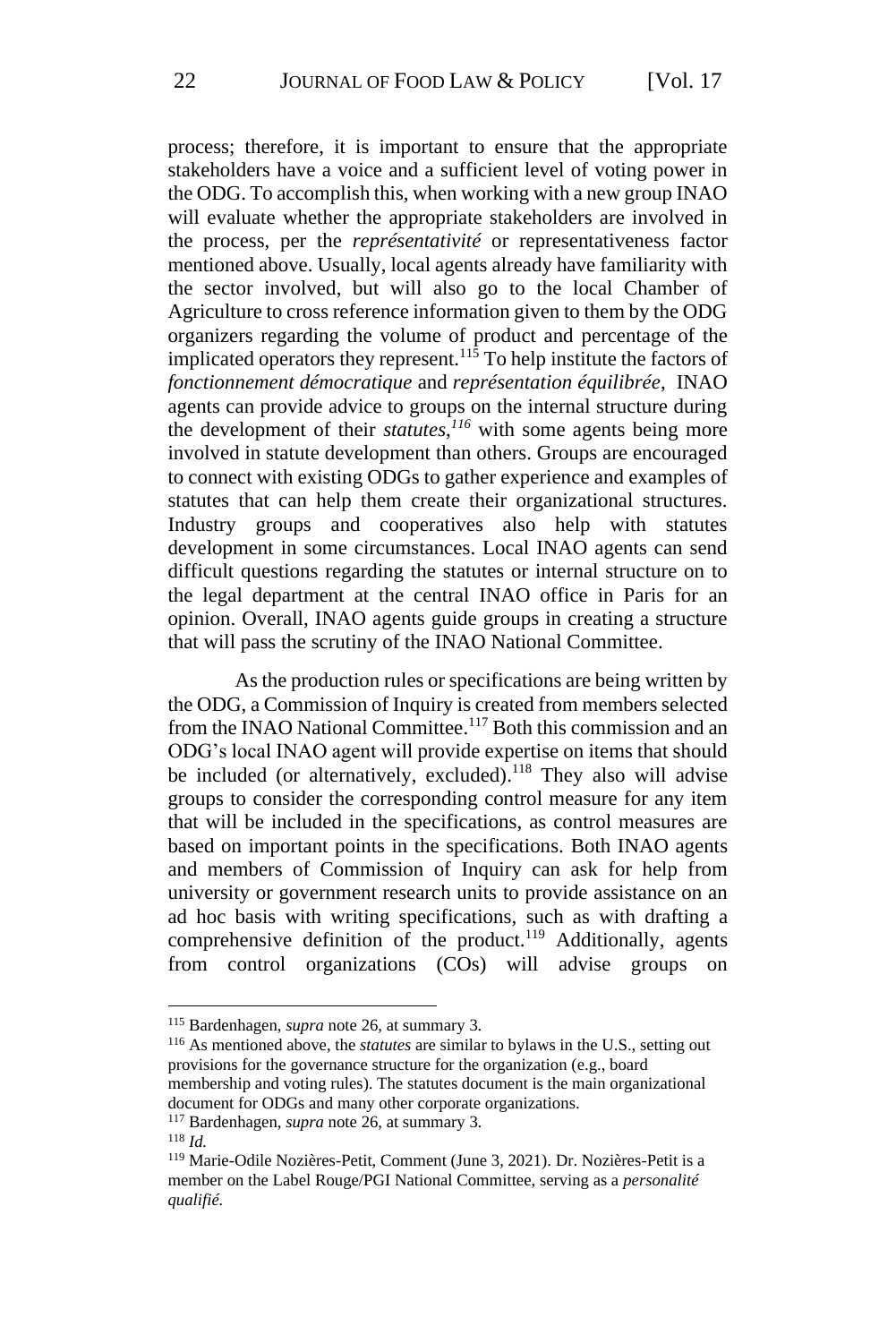specifications and items to consider for the control plan if they are able to connect early on with an ODG.<sup>120</sup>

Where specifications involve defining areas of production, as with PDOs and PGIs, INAO will provide experts to help delimit and define the areas, including geographers.<sup>121</sup> These definitions will eventually become part of the specifications.

Once an ODG's dossier is ready, it is sent to the appropriate INAO National Committee, which oversees and approves applications both for new quality signs and for modifications to an existing quality sign's specifications.<sup>122</sup> The National Committee structure is an important institutional pillar for the French quality sign programs, providing a clear decision-making process for recognition of products and oversight to ODGs.<sup>123</sup> The appropriate committee will look at the ODG's statutes (and *règlement intérieur* if the group has one) to ensure it complies with the Rural Code requirements for structure.<sup>124</sup> The committee will also review and comment on the specifications or modification of the specifications. The French fraud and consumer protection agency (DGCCRF) is part of the committee process and can provide ODGs input on labelling and other items on behalf of consumers.

The INAO agents and members of the Commission of Inquiry serve as liaisons for ODGs at the National Committee meetings.<sup>125</sup> After helping a group to prepare their dossier for committee approval, the local agent and the members of the Commission of Inquiry will attend the meetings (held in Paris) in order to explain the ODGs case, acting both as an advocate for the ODG and as a communication messenger from the National Committee to the ODG.<sup>126</sup>

The process of quality sign development can be quite long, with final approval taking anywhere from two years, to longer than a decade.<sup>127</sup> It can take four or more years to make seemingly simple modifications of the production rules.<sup>128</sup> This is perhaps both a

<sup>120</sup> Bardenhagen, *supra* note 26, at summary 1.

<sup>121</sup> Bardenhagen, *supra* note 26, at summary 3.

<sup>122</sup> Bardenhagen, *supra* note 26, at summaries 2 and 3; *See* Code rural et de la pêche maritime [Rural and Maritime Fisheries Code] art. L642-6 (Fr.)

<sup>&</sup>lt;sup>123</sup> For more about the National Committee structure, including details about the composition of the subcommittee, see *See* Code rural et de la pêche maritime [Rural and Maritime Fisheries Code] art. R642-1–642-12 (Fr.).

<sup>124</sup> Bardenhagen, *supra* note 26, at summary 3.

<sup>125</sup> *Id.*

<sup>126</sup> *Id.*

<sup>127</sup> *Id.*

<sup>128</sup> *Id.*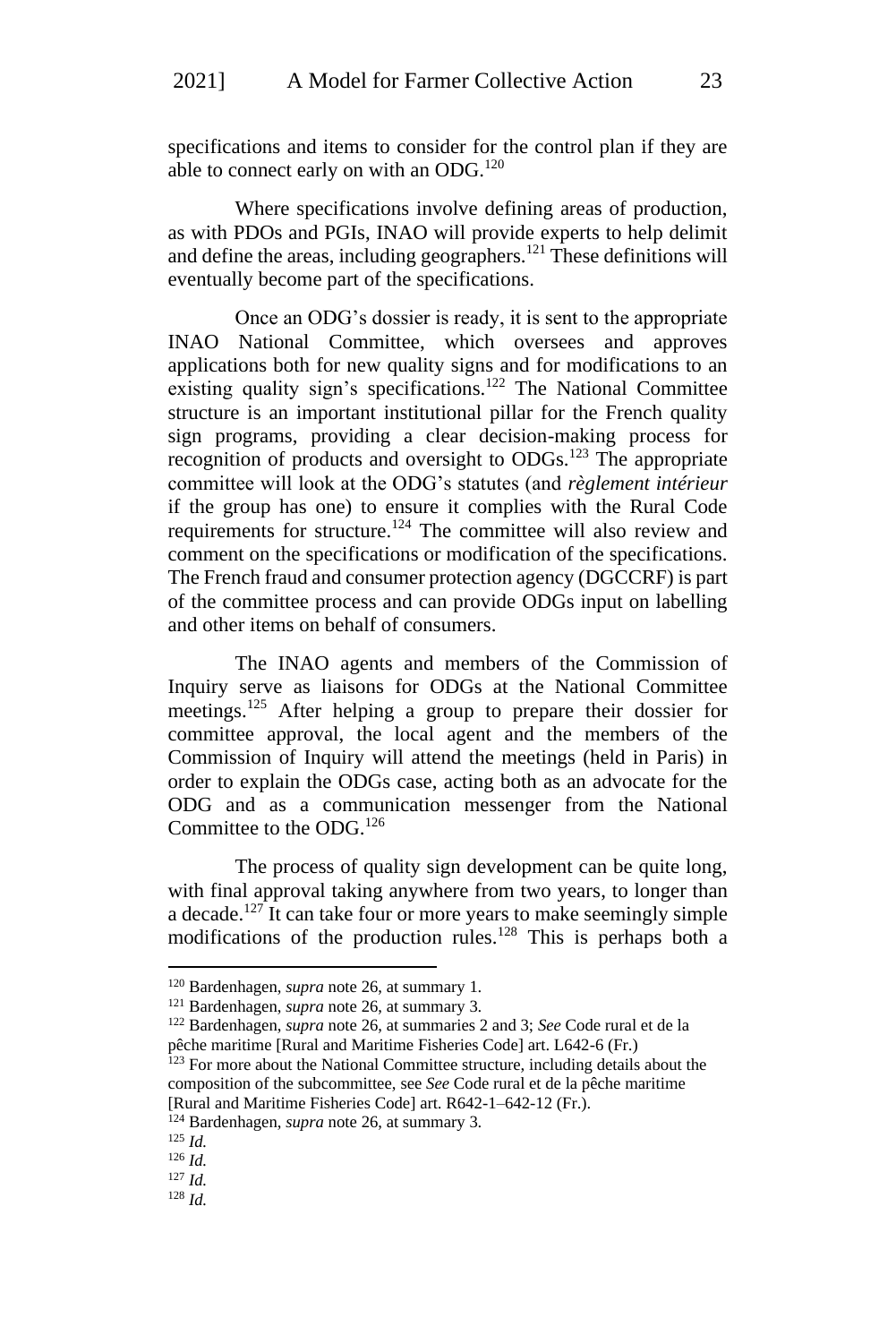weakness and a strength of the quality sign programs—while practical amendments related to technological advances require an onerous process, consumers are essentially provided a higher guarantee that the level of quality will not be eroded. INAO has a policy to not approve any change in specifications that will have a negative impact on the quality of the product, however it is debatable whether this has been adhered to in certain cases.<sup>129</sup>

Once approved, local INAO agents will continue to work with and provide oversight to ODGs. They are invited to the General Assembly meetings, where they can confirm the voting process for annual fees required by law.<sup>130</sup> ODGs are required to annually submit to the local INAO agents the minutes of the General Assembly meetings and a current list of operators.<sup>131</sup> Local agents are normally in frequent communication with ODGs because they regularly seek to make modifications to the production rules, including sometimes minor changes, such as storage container size.

#### ii. Defense and Marketing Support and Other Subsidies

While there is little direct government aid for farmers to adopt quality label production, ODGs and quality signs are supported in a numerous ways. Common agricultural subsidies and farm aid from the EU and France can help farmers to get started with quality sign production, as with other types of production.<sup>132</sup> In some cases regional authorities help farmers in these systems, for example, to make equipment purchases relevant to the region's production. Regional bodies, such as the Chamber of Agriculture, sometimes provide office space and other office support for ODGs.<sup>133</sup> Cooperatives often offer programs for new farmers, who might be edged towards quality signs as viable avenues of production. However, in most cases it seems to be the price premium or

 $129$  For example, in one cheese group, the rules were changed to allow pasteurized milk to be used to make the cheese, enabling much larger farmers to enter the ODG and produce large volumes of cheese, but damaging the reputation of the quality sign and putting downward pressure on quality. *See* Marie-Vivien et al., *supra* note 105, at 3001-02.

<sup>130</sup> Bardenhagen, *supra* note 26, at summary 3.

<sup>131</sup> *Id. See also* Code rural et de la pêche maritime [Rural and Maritime Fisheries Code], art. L642-25.

<sup>132</sup> *See Commission Staff Working Document Evaluation of the Impact of the CAP Measures on the General Objective 'Viable Food Production*,' SWD (2021) 106 final (May 11, 2021). For example, the EU has subsidized 50% or more of the cost of tree plantings in certain areas, and for certain varieties – but these are not limited to quality sign varieties. *See Commission Staff Working Document on the 3 Billion Tree Planting Pledge for* 2030, SWD (2021) 651 final (July 16, 2021). <sup>133</sup> Bardenhagen, *supra* note 26, at summary 3.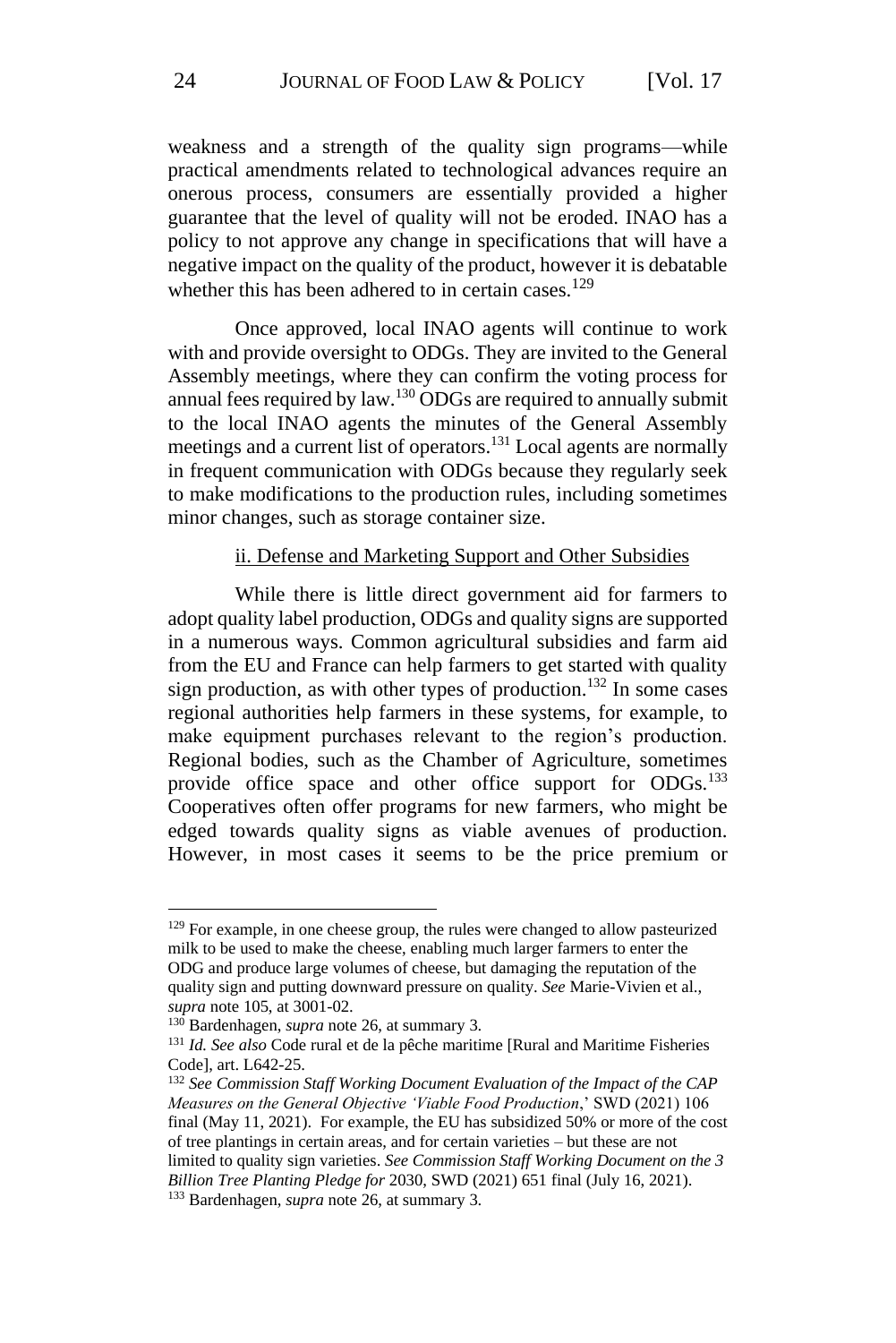reputational edge of quality signs that attracts farmers to work with ODGs in their area.<sup>134</sup>

One of the most important areas of support at the level of the ODG is assistance with defense. As mentioned above, ODGs can write cease and desist letters to people inside and outside their region based on the intellectual property they have been granted in the form of a quality sign. However, when that isn't effective, the ODG can ask INAO to send a cease-and-desist letter, which is backed up by threat of litigation—INAO will share the legal costs with groups.<sup>135</sup> It would be impossible to quantify the value of having a government agency backing up an ODG's intellectual property, but in addition to staff time and the sharing of lawyer's fees that occur from time to time in higher profile cases, many infringers are likely deterred by INAO's cease and desist letters at the outset.

Another area where ODGs garner a significant amount of support is promotion. The EU regularly provides funding that can be used for building reputation for an ODG's products.<sup>136</sup> The amounts can represent a significant percentage of an ODG's marketing budget and provide money for advertisements, such as for national radio spots. Regional authorities also provide substantial support to ODGs, for promotion of the brand, as well as products associated with the region.<sup>137</sup>

In closing this section, it should be emphasized that one of the largest sources of support, which saves substantial ODG resources, is the INAO itself. This institutional framework provides groups a starting point and assistance that would normally have to be undertaken by an entrepreneur, and in an ad-hoc manner, which would likely be less efficient without tested models and processes to adopt. Salient to the topic of marketing supports, INAO agents help with development and oversight using programmatic rules that serve to keep a high level of quality for the products. The umbrella nature of the quality sign labels (Label Rouge, PGI, PDO/AOC) creates a framework that significantly lowers the cost of developing reputation for a group, because of the existing recognition and credibility of the label.

<sup>134</sup>As stated by one ODG manager (translated from French): "Objectively speaking, it's not the subsidies that incite farmers to produce. … What does encourage them is the added value of having a Label Rouge [product] in relation to standard production." – Interview with Anonymous, Business Manager, French Organisme de Défense et de Gestion (Jan. 29, 2019).

<sup>135</sup> Bardenhagen, *supra* note 26, at summary 2.

<sup>136</sup> *Id.*

<sup>137</sup> *Id.*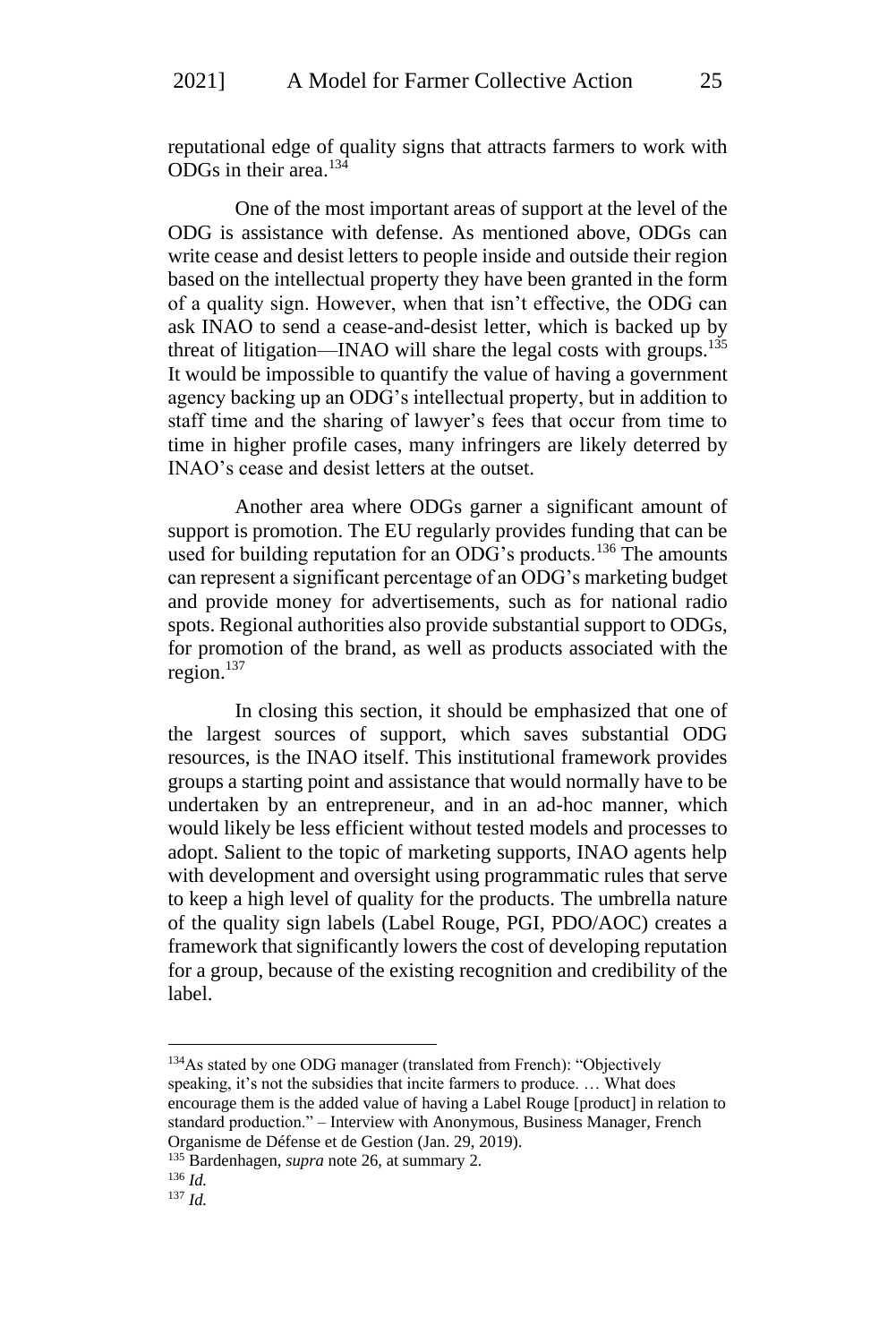#### **III. Legal Methods of Organization of the ODG Mode in the United States**

The central aspect of this model—the development of production specifications and the management of resulting intellectual property—can be accomplished using existing state-level law. Here we use Michigan as an example state legal system and statutory regime. However, there are several important aspects of the French model that would require modifications or special provisions to be put into the organizational documents. Furthermore, there are many benefits stemming from the quality sign programs and other French institutional supports that would require the development of oversight mechanisms. This paper will visit each of these levels in turn.

## *A. Establishing the Core Purpose of Development and Management of Specifications*

Creating an organization that replicated the core purpose of the ODG model in the United States would be relatively simple. However, additional steps need to be taken in order to ensure compliance with anti-trust laws.

In Michigan, the most appropriate entity to use would be a nonprofit association created under the Nonprofit Corporation Act.<sup>138</sup> This act can be used to create a wide range of nonprofit businesses.<sup>139</sup> By electing to use a non-stock membership structure, the group can create an appropriate form based on the circumstances and the value chain actors involved.<sup>140</sup> The organization can be managed on a one member, one vote basis, which is the default basis provided in the law,<sup>141</sup> or different classes of members can be given different voting rights.<sup>142</sup> This would allow for operators to be organized into colleges, each of which has a defined level of representation on the board of directors.

<sup>138</sup> Nonprofit Corporation Act, MICH. COMP. LAWS § 450.2101-.3192 (Westlaw through P.A.2021, No. 81, of the 2021 Reg. Sess., 101st Legis.).

<sup>139</sup> These include nonprofit cooperatives. *See id.* § 450.2123(2)(a). However, due to the commercial nature of the cooperative form, even a nonprofit cooperative would not be appropriate for the ODG mode, particularly if value chain actors other than farmers will be involved, due to antitrust concerns. *See generally* 26

U.S.C.A. § 501; s*ee also* 7 U.S.C.A. §§ 291-292.

<sup>140</sup> *See* MICH. COMP. LAWS § 450.2302 (Westlaw through P.A. 2021, No. 81, of the 2021 Reg. Sess., 101st Legis.1983); *see generally id.* § 450.2304.

<sup>141</sup> *Id.* § 450.2304(3).

<sup>142</sup> *Id.* § 450.2304(2).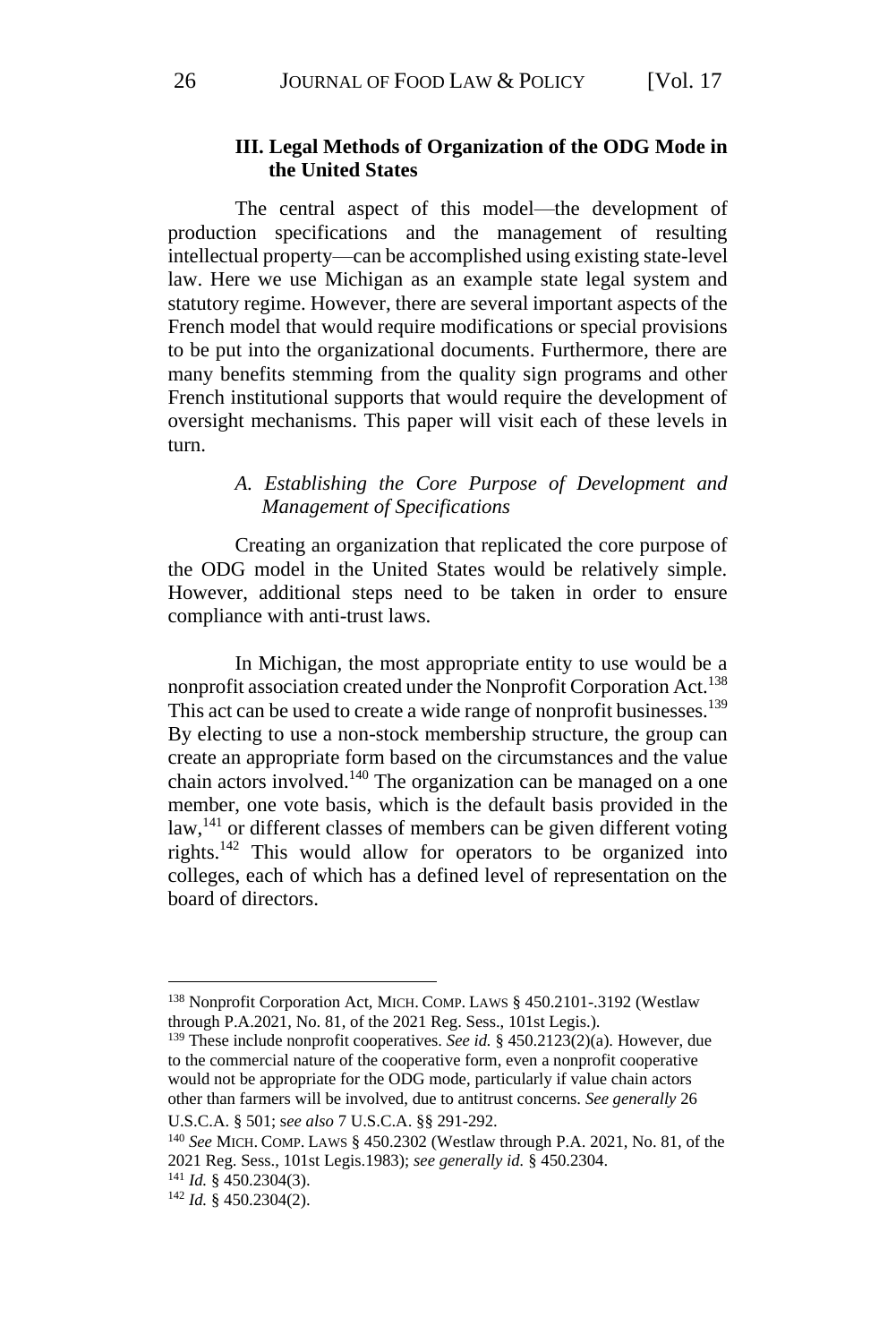It is necessary to elaborate the basic purposes for the organization in the articles of incorporation.<sup>143</sup> While this statement can be somewhat broad (e.g., " …organized for the purpose of branding agricultural products"), it may be prudent to narrow to the main purposes of the ODG mode in order to help clarify the noncommercial nature of the organization: the purpose of the organization is to create of production standards, develop of intellectual property and branding, and promote and defend the brand.<sup>144</sup> While non-commercial, an ODG-mode business is not a charitable organization and therefore would not quality as a  $501(c)3$ organization for federal income tax purposes.<sup>145</sup>

A nonprofit association that has value chain actors other than farmers for members will not be exempt from anti-trust regulations under the Capper-Volstead act,  $146$  making it important to ensure that members are not using the organization to engage in any sort of price setting. Provisions should be included in the articles of incorporation that prohibit real time price fixing or quantity coordination across members. The bylaws should also have a provision that explicitly prohibits discussions regarding prices or efforts to affect quantity at all meetings of the organization. French ODGs similarly comply with antitrust laws by not engaging in commercial activities, and by not allowing members to use ODG meetings and venues to discuss price.<sup>147</sup>

In regard to antitrust and competition law, however, it is sometimes argued that certain production specifications can ultimately affect quantity—directly or indirectly. A full analysis of related French and EU anti-trust jurisprudence is outside of the scope of this article, $148$  but production rules that provide direct constraints

[*Applications of Competition Law to the Agri-Food Secto*r], 277 Économie Rurale

<sup>143</sup> *See id*. § 450.2202(b).

<sup>&</sup>lt;sup>144</sup> This suggestion is made both in keeping to the French ODG model and in providing a safeguard against violation of anti-trust regulations.

<sup>145</sup> *See* 26 U.S.C.A. § 501(c)(3). However, an ODG-mode business organized as a Michigan nonprofit corporation might qualify as a 501(c)6 trade association. *See id.* § 501(c)(6).

<sup>146</sup> *See* 7 U.S.C.A. §§ 291-292. An exception lies with organizations managing federal and state marketing orders, which can include processors in addition to farmers; they are exempt as a result of the Agricultural Marketing Act of 1937. *See id.* § 608b(a).

<sup>147</sup> Bardenhagen, *supra* note 26.

<sup>148</sup> For more on this topic, see Emmanuel Raynaud & Egizio Valceschini*, Collectif ou Collusif? [Collective or Collusive?],* 2 Revue Internationale de Droit Économique 165, 195 (2005); Stéphan Marette & Emmanuel Raynaud,

*Applications du Droit de la Concurrence au Secteur Agroalimentaire* 

<sup>2, 3 (2003);</sup> Emannuel Raynaud & Egizio Valceschini, *Competition Regulation Against Quality Policy: The «Label Rouge» in the French Poultry Industry*, *in*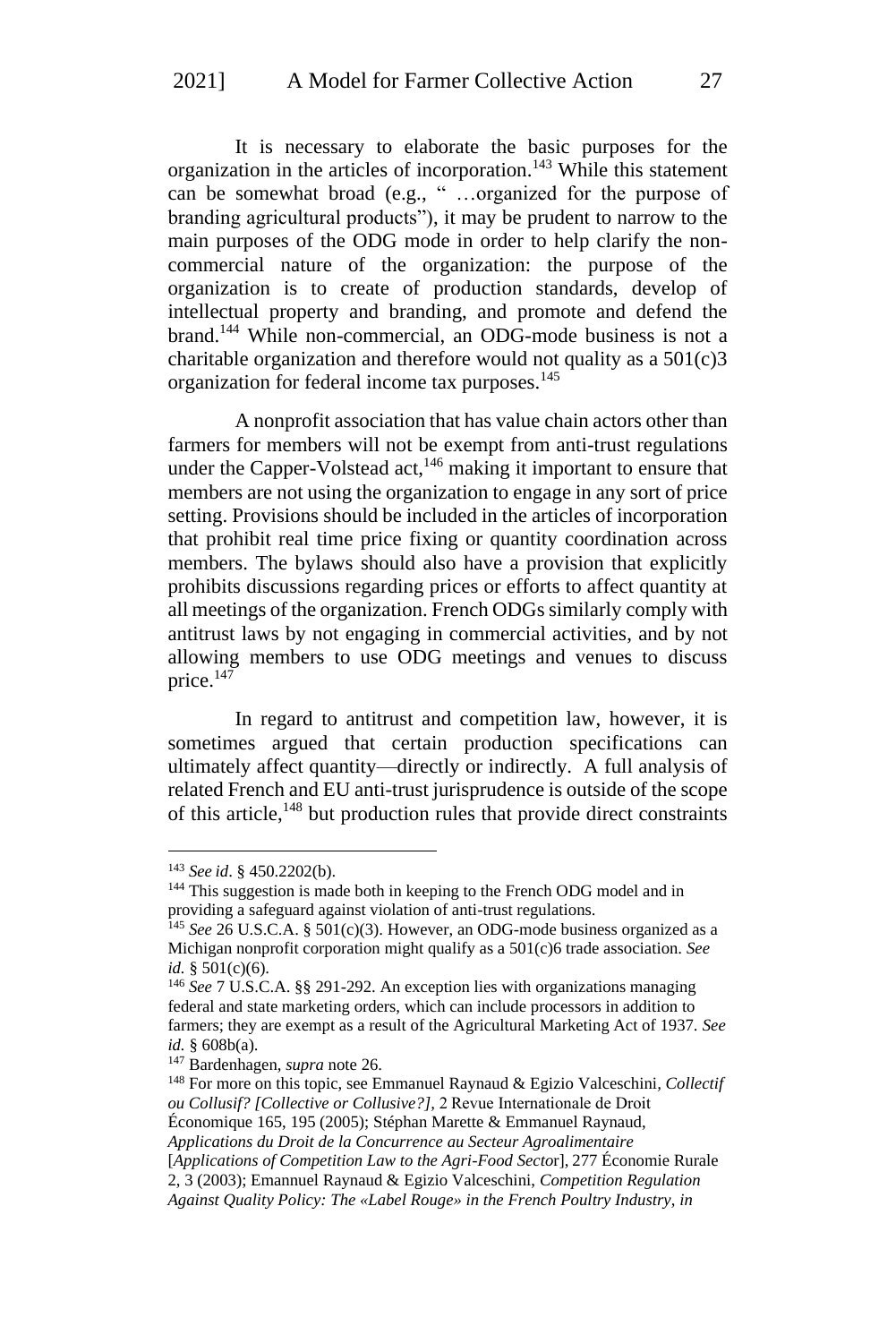on quality, such as limiting the amount of acreage or limitations to entry of new participants, can sometimes survive scrutiny in France and the EU. However, such product specifications should be avoided in the United States until/unless there is clear legislation and/or case law enabling them to be used, or unless there is an applicable legal exemption that a group is working under (for example, a federal marketing order).<sup>149</sup> Production rules that are established in order to develop a particular quality of product, such as geographical origin, varietal or genetic selection, or grading and uniformity rules, do not directly limit quantity and should therefore be safe from an anti-trust perspective.<sup>150</sup> Similarly, production rules that focus on conservation or other sustainable practices should be allowable, given that thirdparty certifications, ecolabels, and food safety rules are widely adopted across farmers without issue, even if these rules have (usually limited) indirect consequences on quantity. However, rules that are ostensibly quality-oriented, but are actually a guise for limiting quantity should not be used; the ODG mode would not protect a group or industry from anti-trust actions in such a situation.<sup>151</sup>

#### *B. Incorporating Other Benefits Resulting from French law*

An organization in the United States seeking to replicate the multiple aspects of fairness prescribed in French law can do so by adding specific provisions to their organizational documents. One of the central tenets of the French quality sign programs is accessibility to the ODG and the resulting brand.<sup>152</sup> All farmers and other actors that comply with the rules should be able to join the ODG, have some level of voice in the decision-making, and utilize the brand or quality

Leather Prods., Inc. v. PSKS, Inc., 551 U.S. 877, 897 (2007)).

<sup>151</sup> *See generally* Monica, *supra* note 94.

TYPICAL AND TRADITIONAL PRODUCTS: RURAL EFFECT AND AGRO-INDUSTRIAL PROBLEMS 529, 530 (F. Arfini & C. Mora, Eds., 1997).

<sup>&</sup>lt;sup>149</sup> Limitations to acreage have been used as a cause of action in the United States. *See* John C. Monica, Jr., *Agricultural Antitrust Liability: What About the* 

*<sup>&</sup>quot;Reasonable Farmer?,"* 22 Drake J. Agric. L. 1, 13 (2017) (discussing agricultural antitrust litigation in the United States).

<sup>150</sup> While price leads antitrust discussion, quality is also a metric that is considered in antitrust actions. *See* ORG. FOR ECON. COOP. & DEV., THE ROLE AND MEASUREMENT OF QUALITY IN COMPETITION ANALYSIS 1 (2013). The United State's brief for the OECD roundtable quotes the U.S. Supreme Court: "The antitrust laws do not require manufacturers to produce generic goods that consumers do not know about or want. The manufacturer strives to improve its product quality or to promote its brand because it believes this conduct will lead to increased demand despite higher prices . . . " *Id.* at 120 (citing Leegin Creative

<sup>152</sup> See discussion *supra* Section II.B.iii; Code rural et de la pêche maritime [Rural and Maritime Fisheries Code] art. L642-18, L642-21 (Fr.); INSTITUT NATIONAL DE L'ORIGINE ET DE LA QUALITÉ, *supra* note 78.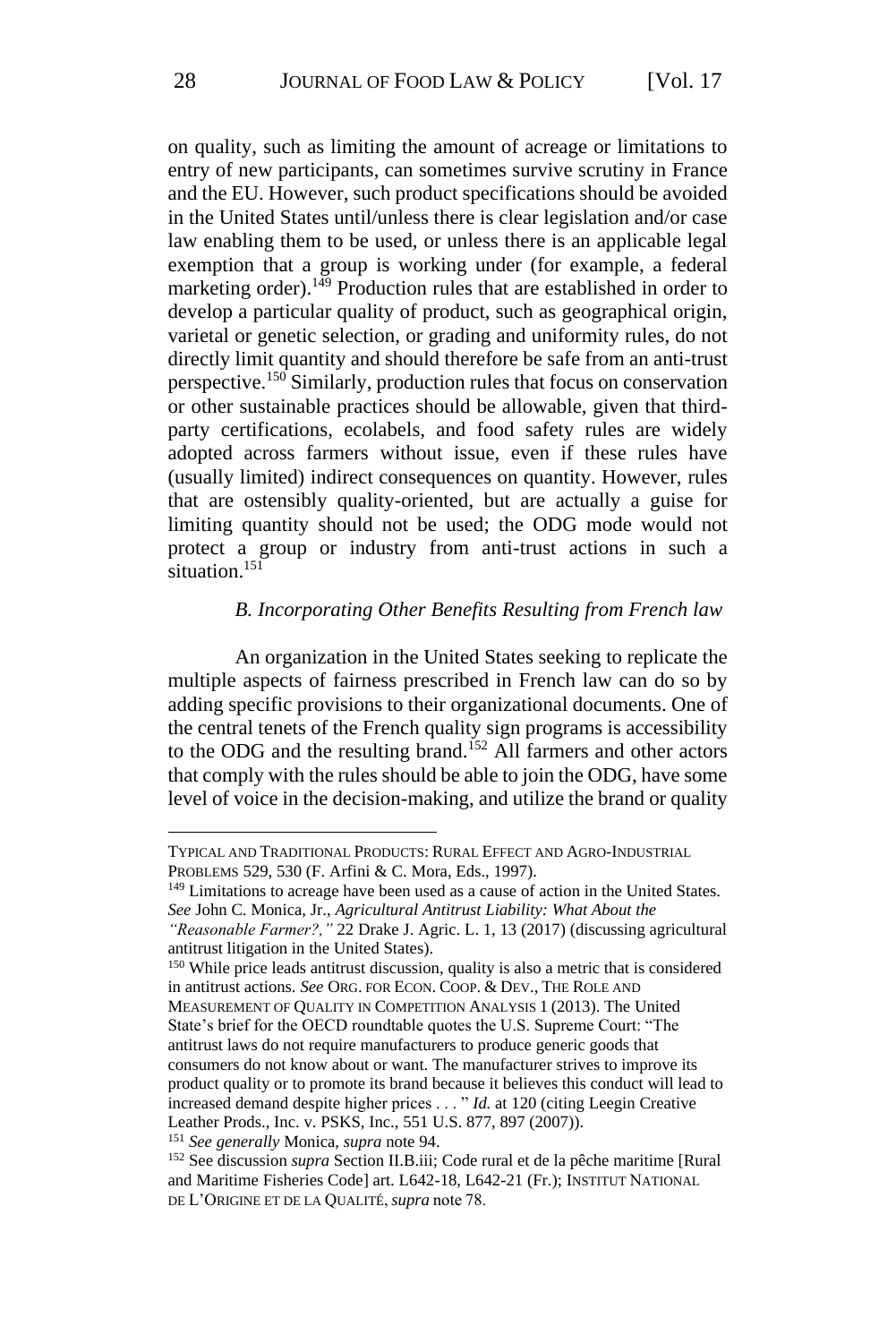sign resulting from the work. To accomplish this using a nonprofit association in the U.S., provisions related to the concept of operators need to be included. "Operators" can be defined as all persons, natural and legal, that are involved in any step of product production that is specifically outlined by the production rules. This means that a processor that uses a specific process or ingredient outlined in the production rules would be considered an operator, whereas a distribution company that simply buys, transports, and sells the product to retails would not. A bylaw giving operators the right to have input and voice in the organization should be included, as well as one providing the right to use the resulting brand if the operator is in compliance with the specifications.<sup>153</sup>

Other important fairness aspects of the ODG mode include representativeness of the operators, democratic functioning, and balanced representation.<sup>154</sup> The first of these, representativeness, relates to the existing industry for a product. In France, a majority of the quality signs are related to geographic areas, so that a quality sign under the PGI or PDO/AOC programs will necessarily implicate the entire industry in that area.<sup>155</sup> This provides significant public policy justification for the ensuring that the industry is well-represented during the ODG development process. Other quality products, including some having Label Rouge status, are not necessarily from a defined region, but often arose from already existing production systems. When developing an organization following the ODG mode in the United States, however, the factor of representativeness may not be necessary nor desired in many circumstances, such as for the development of new products, or when a product is intended to be marketed for its higher quality or special production rules. For example, a farmer group that wanted to work together to grow a specific variety of potato such as fingerlings would not need to involve all of the potato farmers in the state in the development of their organization. However, for a quality product based on a geography and its existing reputation, representativeness would be

<sup>&</sup>lt;sup>153</sup> Note that it is not necessarily the case that all operators need to be fee-paying members in order to enjoy these rights. A provision in French law establishes that all operators are members, but this may in fact be in opposition to certain EU public policies as well as impracticable in certain contexts. Code rural et de la pêche maritime [Rural and Maritime Fisheries Code] art. L642-21 (Fr.). *See also* Marie-Vivien et al, *supra* note 105, at 2996.

<sup>154</sup> See discussion *supra* at Section II.B.iii; Code rural et de la pêche maritime [Rural and Maritime Fisheries Code] art. L642-18 (Fr.); INSTITUT NATIONAL DE L'ORIGINE ET DE LA QUALITÉ, *supra* note 78, at 1.

<sup>155</sup> See discussion *supra* Sections II.B.iii, II.C.i. The structural requirements for ODGs coupled with the programmatic requirements for the PGI and AOC/PDO programs result in the potential for inclusion of all operators in the industry in the delineated region, though participation is voluntary.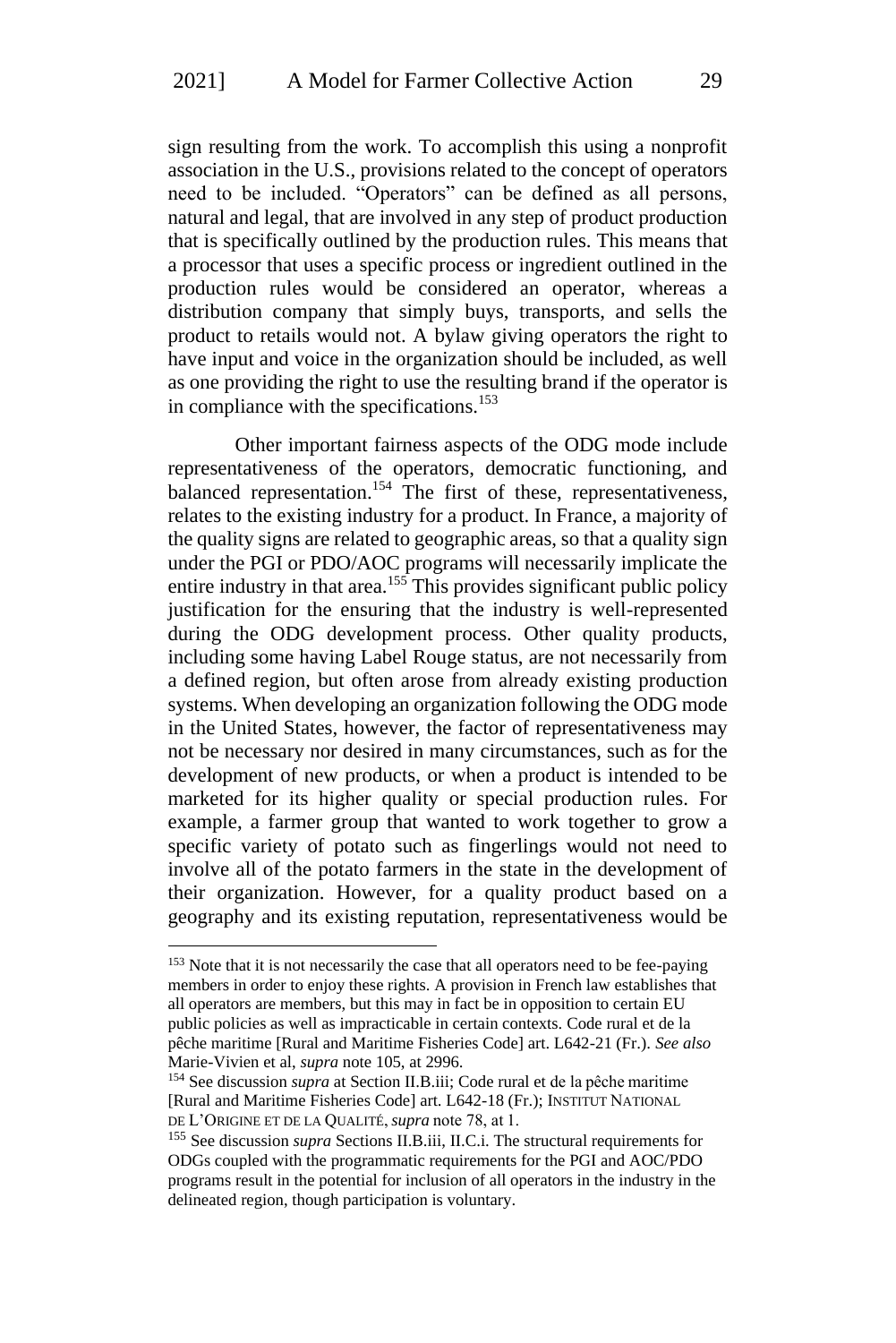appropriate. Having no overarching institutional structure in the U.S., these decisions would be made in an *ad hoc* manner by the organizers.<sup>156</sup>

A group can implement the factors of balanced representation and democratic functioning by creating provisions related to voting rights and board representation that seek to provide an appropriate balance of power between the actors involved. The characteristics of a fair structure will vary based on the circumstances of the operators and their production. Consideration of the amount of input by the different categories of actors should be made, for example, whether most of the work that adds value is done by farmers, processors, or other relevant actors. Representative equality can be implemented by providing decision-making weight to the different categories of actors based on the amounts of production rules and responsibility that falls on each of them, such as by allocation of board seats. However, to ascertain this, it is important for the organizers to create a process for gathering input from all of the relevant operators involved. Otherwise, operators not sufficiently included or heard can become disenfranchised, which may lead to declining quality.

#### *C. Replicating Institutional Supports*

Developing a governmental institutional framework similar to the INAO would likely be extraordinarily costly and politically infeasible, but many of the strengths of the French institutional arrangement could feasibly be replicated using private organizations, and potentially some level of public support. Three main areas of consideration are development support, quality sign programming, and defense. Each of these are detailed separately below, although they also intersect with each other.

#### i. Development Supports

One of the biggest strengths of the French system is the existence of INAO agents, who provide some level of assistance during the development process.<sup>157</sup> These agents work with farmers

<sup>156</sup> However, if an umbrella brand or oversight program is created to provide institutional support, representativeness could be instituted as a required factor. *See*  Code rural et de la pêche maritime [Rural and Maritime Fisheries Code] art. L. 642-6–642-11 (Fr.).

<sup>157</sup>Interviews conducted with the French international development agency CIRAD identified this type of expertise as being one of the most desired, potentially beneficial institutional supports for work in developing countries. *See also*  Delphine Marie-Vivien & Estelle Biénabe, *The Multifaceted Role of the State in the Protection of Geographical Indications: A Worldwide Review*, 98 WORLD DEV.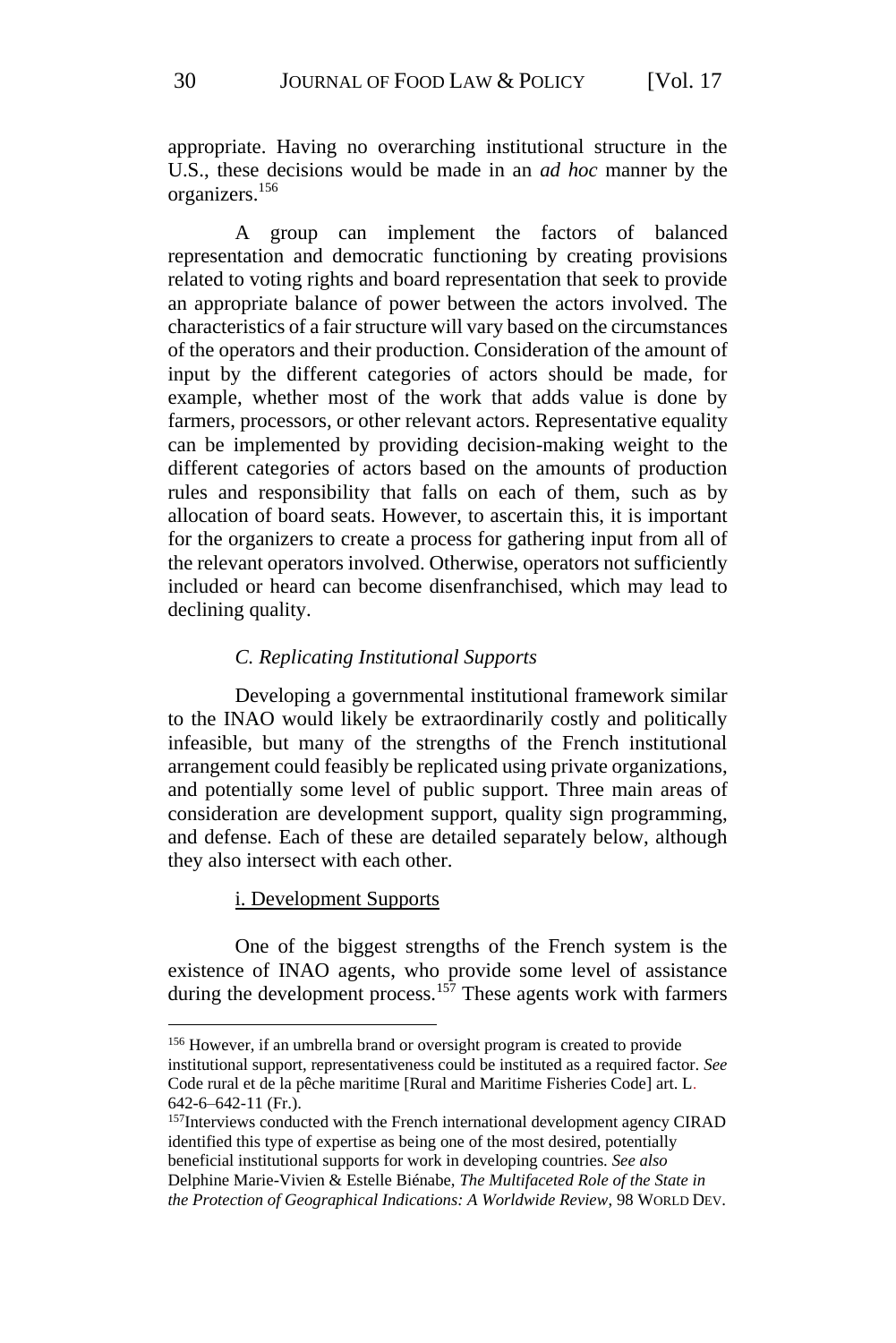in a similar manner as university agricultural extension agents in the United States, developing expertise in the area of farm business outreach over their careers. Similarly, there are cooperative development centers that provide educational outreach, training, and business development advice in the United States.<sup>158</sup> These are often associated with land grant universities and work in partnership with university extension agents.

If similar programming around the ODG mode was developed using these existing land grant resources or via a private organization, only a handful of agents would be needed to provide significant outreach, education, and developmental assistance to groups organizing as ODGs. For example, if a government program similar to cooperative development programming were to be created, training could focus with as few staff members as one agent per business development center, or one extension agent per state.<sup>159</sup>

Agents with ODG mode expertise could help groups with the organizational process, ensuring that the right actors are involved and providing assistance with developing bylaws and production rules. During the development process, agents could work to ensure the principles of balanced representation, democratic functioning, and, where appropriate, representativeness of the extant industry. Agents could also recommend adoption of the principle that all operators who comply with the rules are eligible to join the quality sign organization and use the resulting brand, if that matches the policies promoted by the agents' institutions.

### ii. Quality Sign Programming

Development of a quality sign program at the state level is possible in the United States, but funding and other issues may present significant obstacles that are not feasible to overcome in most states. However, it is possible that a private organization could be developed at to create an umbrella brand for groups of producers to develop products under. While a full assessment of the topic of

<sup>1,</sup> 1-11 (2017). *See* Delphine Marie-Vivien & Estelle Biénabe, *Institutionalizing Geographical Indications in Southern Countries: Lessons Learned from Basmati and Rooibos*, 98 WORLD DEV. 58, 58-67 (2017).

<sup>&</sup>lt;sup>158</sup> For examples, the Michigan State University Product Center's Michigan Cooperative Development Program; the Mid-America Cooperative Council; University of Wisconsin's Center for Cooperatives.

<sup>&</sup>lt;sup>159</sup> On the private side, a relevant example can be found with Cooperative Development Services, which provides consulting services for food cooperatives around the United States. They have several experts who travel to conduct feasibility studies and other food cooperative business development work; however, these agents have developed a specialized expertise that is indispensable. *See* COOP. DEV. SERVS., https://www.cdsus.coop (last visited Sept. 18, 2021).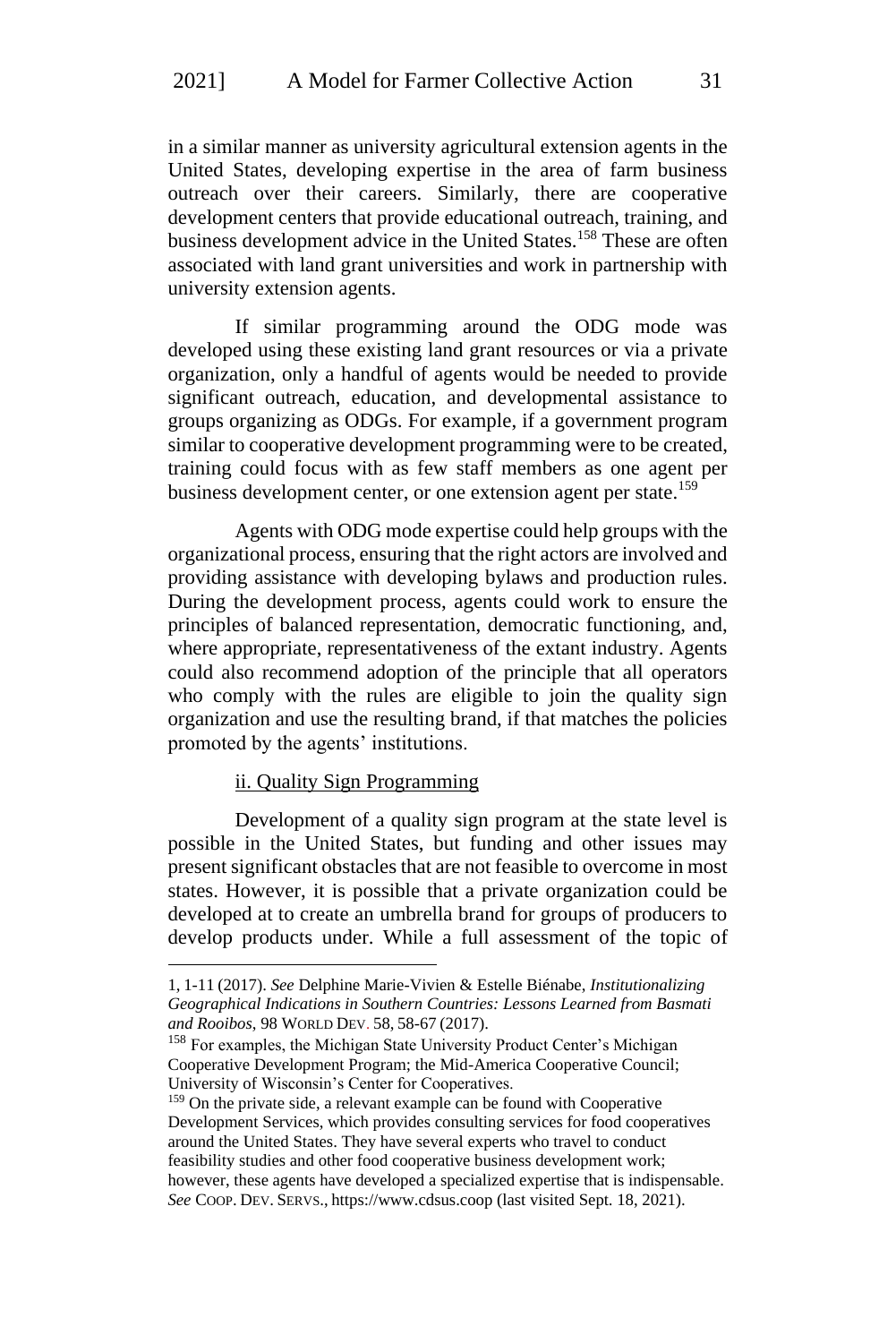organizing an umbrella organization is outside the scope of this study, in this subsection I will visit a few of the key structural aspects needed to replicate important benefits of the French quality sign programs.

A quality sign umbrella organization could develop rules to help shape the ODG-mode organizations and to provide ongoing oversight. It might be beneficial to create a baseline set of standards, such as minimum animal welfare and sustainability practices, that could apply across products.<sup>160</sup> The organization could limit the program to a particular geographical area, such as a region within Michigan, or a wider foodshed such as the Great Lakes. However, any umbrella brand organization would need to define what is different about its products and require groups to define the specificities of their products. In a practical sense, the success of the brand might rest on having higher intrinsic levels of quality, in addition to any other qualities such as geography or being grown with sustainable practices.

Once the main rules were developed, this umbrella organization could develop logos and apply for a certification mark or a collective mark (both marks are types of trademarks) that would become the basis for a branding program. The organization would allow ODG-type farmer groups that comply with its rules to use the resulting logo for branding.

Such an umbrella organization would want to keep its standards high in order to develop its reputation and establish credibility. A significant amount of strength and detail of control is mandated for the French quality sign programs, presumably to ensure a high level of integrity, and that the signs and products can withstand scrutiny of policymakers and the consuming public. This justifies the use of third-party certification organizations. However, the level of control needed for an umbrella label in the United States could vary. For some efforts, third-party certification might be prudent to help provide legitimacy of the brand and program, whereas for others,

<sup>160</sup> The Label Rouge program in France has baseline production rules for a variety of product types, for example, beef, poultry and lamb. Groups seeking the Label Rouge quality sign must meet these rules at a minimum, and also create their own specific standards in order to develop a unique product. *See generally Label Rouge*  [*Red Label*], INSTITUT NATIONAL DE L'ORIGINE ET DE LA QUALITÉ,

https://www.inao.gouv.fr/eng/Official-signs-identifying-quality-and-origin/Label-Rouge-Red-Label (last visited Sept. 18, 2021).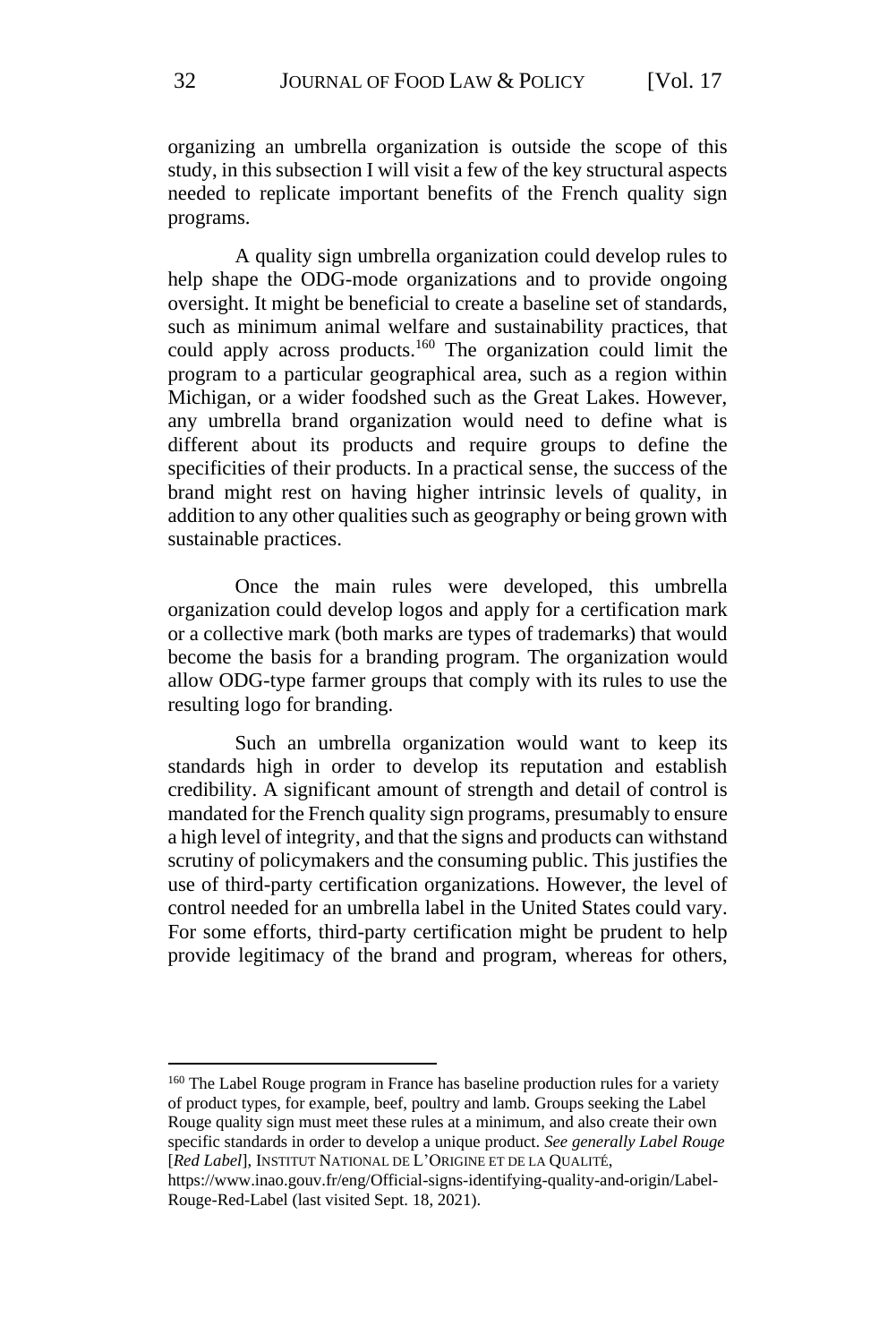such as where consumer trust is high, control checks could be carried out by the umbrella brand itself.<sup>161</sup>

Developing financial capital for such an umbrella brand effort would present a substantial challenge. Due to the large amount of up-front funding that would be needed to help with the establishment and organization of the ODG-type production groups, as well as the resources for the promotion and advertising needed to successfully develop brand recognition in early years, the participation of an investment fund could be critical to the feasibility of the effort. The purpose of developing branding for farmers is not generally charitable (unless it is tied to another charitable purpose such as helping underserved communities), and for this reason, the involvement or creation of a community development financial institution (CDFI) to create a funding pool may be unlikely to be successful. Standard venture capital groups are unlikely to work either, because the venture capitalists will likely want some say in the programmatic rule development in order to allow flexibility to adjust to the market. However, this desire would be in direct opposition to the rigidity of standards needed for long-term brand development needed. Additionally, venture capitalists will likely demand relatively high rates of returns to their investment.

However, there are alternatives to CDFIs. One possibility is to utilize a Benefit Corporation, a burgeoning type of socialentrepreneurship entity, to garner investment from socially conscious individuals and impact investors who are interested in regional food system development. These investors may be willing to take a lower rate of return,<sup>162</sup> and a Benefit Corporation can be used to ensure that the original purposes of the corporation (developing regional branding for farmers) are adhered to, even if it is less profitable than other ventures. However, the corporation would have to deal with securities registration and subsequent advertising of investment opportunities.

<sup>161</sup> Participatory guarantee programs can provide an alternative to conventional third-party certification; *see,* for examples, Kornelia Kirchner, *Overview of Participatory Guarantee Systems in 2014, in* THE WORLD OF ORGANIC AGRICULTURE: STATISTICS & EMERGING TRENDS 2015 134, 134 (Helga Willer & Julia Lernoud eds., 2015). Patrick Mundler & Stéphane Bellon, *Les Systèmes Participatifs de Garantie : Une Alternative à la Certification par Organismes Tiers ?* [*Participatory Guarantee Systems: An Alternative to Third Party Certifiation?*], 5 POUR 57, 57-65 (2011). Paulo Niederle et al., *Social Movements and Institutional Change in Organic Food Markets: Evidence from Participatory Guarantee Systems in Brazil and France*, 78 J. Rural Stud. 282, 282-291 (2020). <sup>162</sup> *See* Philip Roundy et al., *Finance or Philanthropy? Exploring the Motivations and Criteria of Impact Investors*, 13 SOC. RESP. J. 491, 491-512 (2017).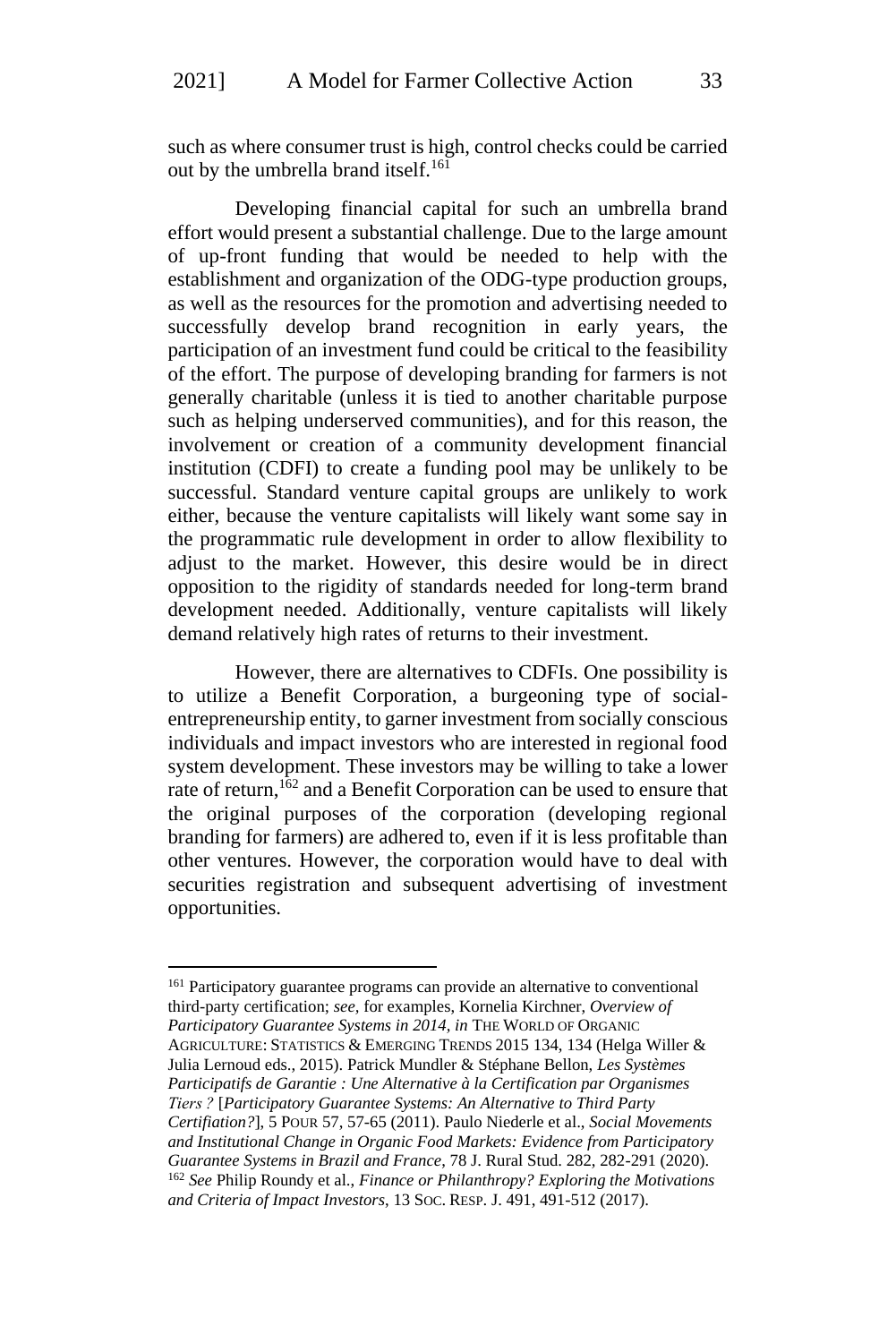If an umbrella organization manages to overcome these funding and brand development challenges, and eventually gets to the point where it is running smoothly with numerous member groups and products, the organization could be used to provide the expert agents mentioned in the subsection above. Per unit fees have potential as a sustainable source of funding for those agents and other operational needs, if the label results in price premiums and increased sales volumes that make these fees economically feasible to charge operators. The Label Rouge program, for example, is funded in part in this manner  $163$ 

#### iii. Defense

ODGs in France enjoy a significant benefit in the form of government aid for the defense of intellectual property.<sup>164</sup> Both the sending of cease-and-desist letters, and assistance with litigation by INAO, act as deterrents to domestic and foreign usurpation, and provide support to ODGs in their defense efforts.

Similar support for intellectual property defense could be provided to some extent by an umbrella brand organization. An umbrella organization could centralize defense activities for each of its groups' products, writing cease and desist letters, and initiating the enforcement of US intellectual property laws where necessary. Template cease and desist letters could be drafted and used for different circumstances (for one example, local farmer usurpation in direct markets, in another example infringement of the logo or brand name by an outside business). If an umbrella organization is successful financially, per unit fees could be collected from groups to use for defense of the brand in courts when necessary. Such costs of litigation and/or mediation could be substantial.

State departments of agriculture (e.g., Michigan Department of Agriculture and Rural Development) provide another possibility. A single group or an umbrella organization could negotiate an arrangement to provide aid with defense efforts. Such a relationship with a state's agriculture department could be mutually beneficial, protecting the reputation of both the quality sign organization and the state's agricultural sector, especially if the umbrella organization uses state or an internal region geography as part of the label. This would likely require new legislation, which might be more feasible if it were applicable to other agricultural groups based in the state (for example, if the Michigan Apple Committee could also request

<sup>163</sup> Code rural et de la pêche maritime [Rural and Maritimene Fisheries Code] art. L642-13 (Fr.).

<sup>164</sup> *See* discussion *supra* Section II.C.ii.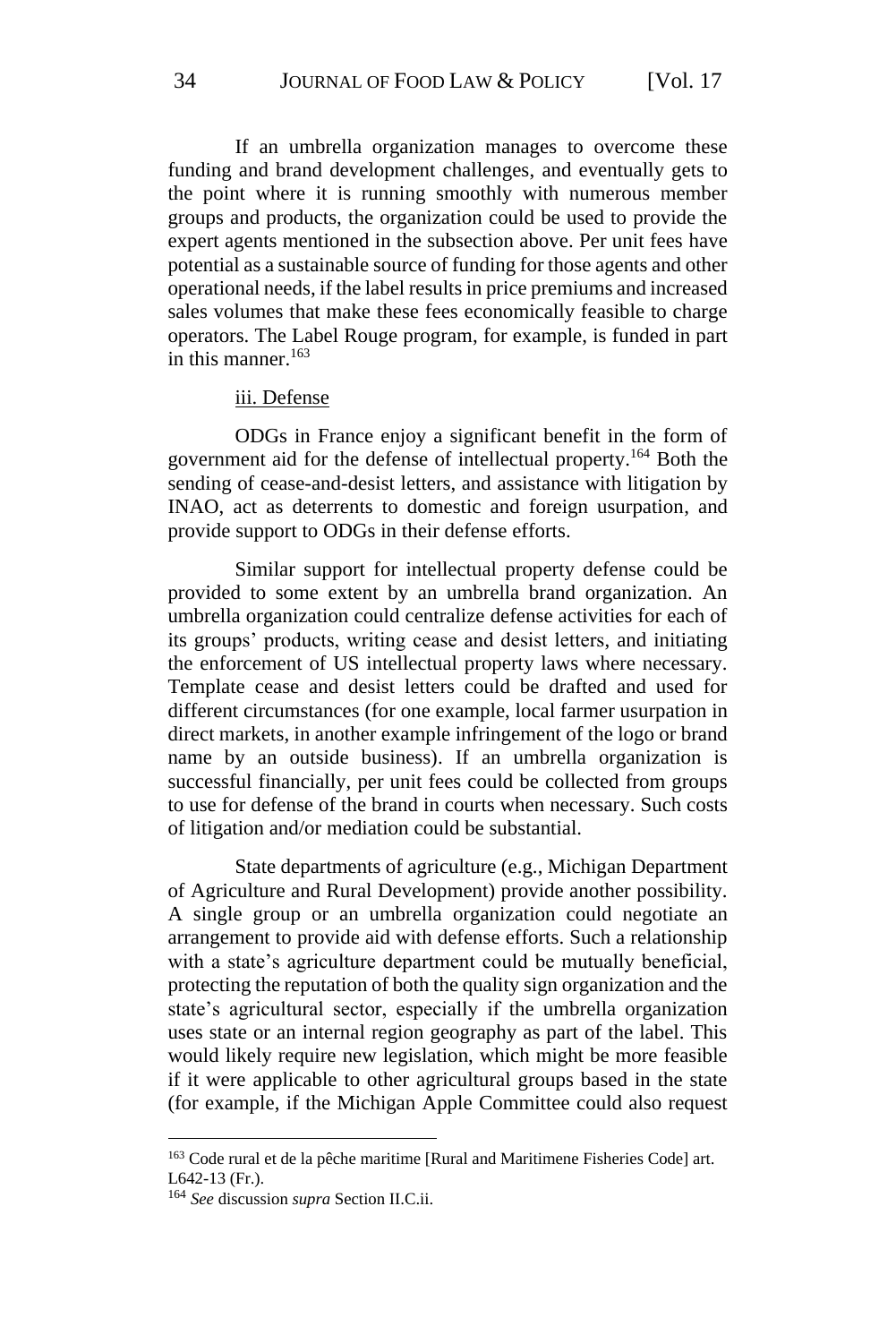state assistance when their label is being infringed upon). Cease and desist letters written by the state would be a relatively low-cost method of meeting these mutual goals,<sup>165</sup> and in a best-case scenario, assistance with funding the costs of litigation by the state could be provided.

## **IV. Appropriateness of the ODG Mode for Different Contexts in the United States**

The utility of the ODG mode of organization will vary based on the particular circumstances of a value chain or producer group. Here we consider the "fit" of the ODG for various contexts in the United States, and conversely situations where the ODG mode would likely not be an appropriate fit.

#### *A. More Ideal Contexts for the ODG Mode*

The ODG mode has many strengths as an organizational tool and may be beneficial for groups to use in the right circumstances. First, as with any value-added food production effort, it is necessary to have a strong customer base and market for the group's products, whether that is achieved through local proximity, shortness of supply chain, or access to a wide geography using conventional distribution channels. Additionally, the group of farmers must be amenable to cooperation. Below is a list of circumstances where the ODG model would have a more ideal fit:

### i. Where groups of farmers want to work in common on branding a value-added product.

The branding could be intended to develop reputation for a specific quality of the product (region, variety, growing process), or could be used for highlighting sustainable practices, or some combination of these criteria. Take, for example, market gardener farmers in Southern Michigan, many of whom grow garlic, and use non-certified organic practices. Working with the assumption that many of these farmers have the capacity to grow more garlic, an ODG-mode organization could be formed to create rules and develop and manage a brand and logo. Farmers could use this label to signal quality attributes—the chosen variety, sustainable practices, and geography—to direct market and other types of purchasers. As consumer awareness of the label grows through, for example, regular promotion (e.g., posters or flyers) used by members during farmers

<sup>&</sup>lt;sup>165</sup> After the initial development of a template cease and desist letter form, it may be fair to estimate about two to four hours of MDARD staff time would be needed, between communication about the issue with the stakeholder group representative and writing and sending the letter (for a simple matter.)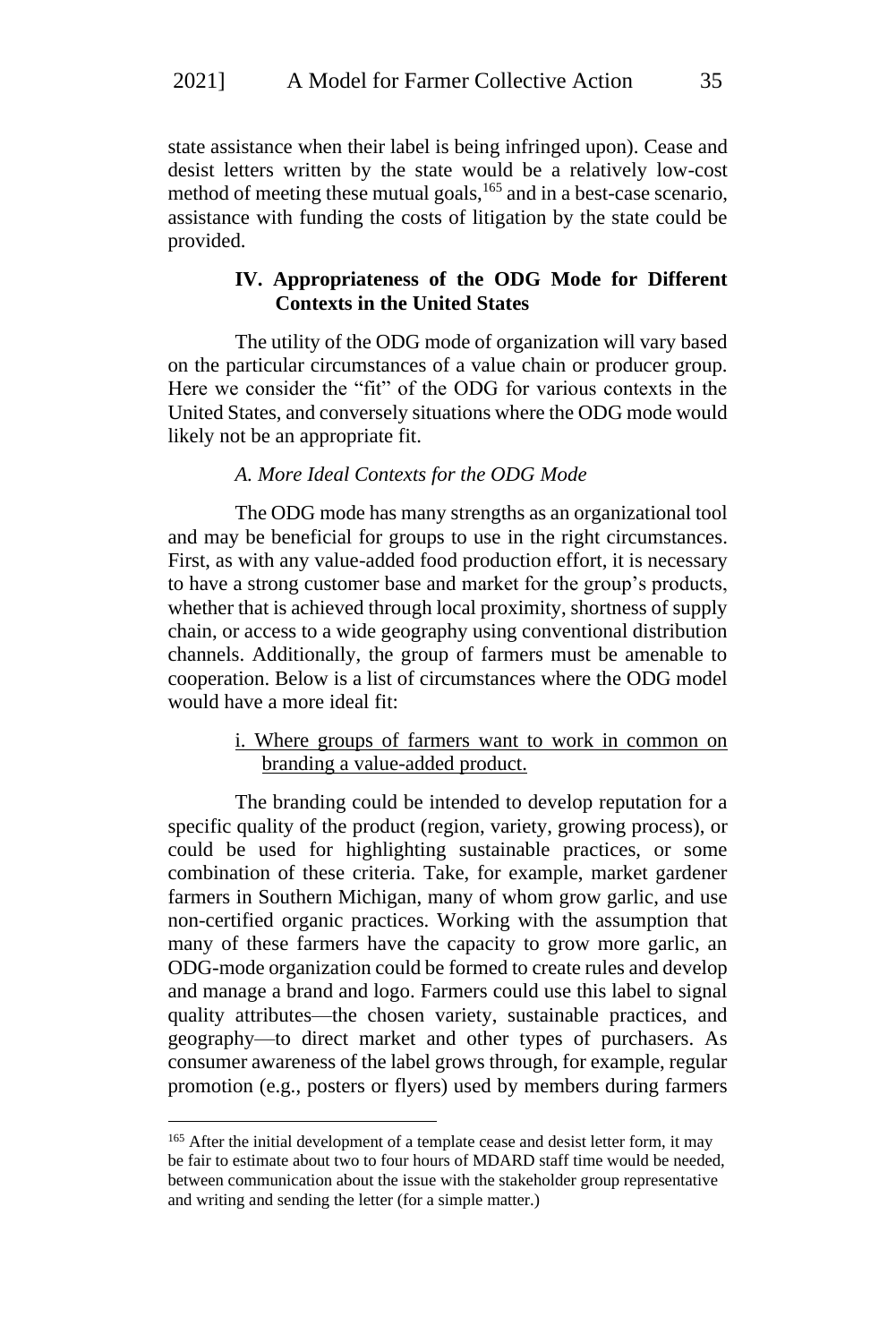markets across the state, demand for the product could also grow, provided the high quality of the product is maintained.

> ii. Where it would be beneficial to have other value chain actors besides farmers involved (e.g., upstream or downstream actors).

A strength of the ODG mode is that a variety of value chain actors can be organized in a manner that is not in opposition to antitrust laws. In contrast, cooperatives cannot normally have other value chain actors involved without violating antitrust laws, due in large part to their commercial nature.<sup>166</sup> One example of a product that would need downstream operators to be involved is Honeycrisp variety apples from Northwest Michigan, which are known to have a higher quality due to their coloration, taste, and other factors. In order to market a fairly uniform, high quality product, a group of farmers would need to create sizing, coloration, and sucrose content rules for apples to be sold under the label. Only a small percentage of regional farmers' Honeycrisps would make the grade, and the equipment facilities needed to do the sorting could run into the tens of millions of dollars in upfront costs. However, many or most apple farmers already work with packers that have this equipment, and have the ability to segregate and store apples for marketing over the year. The Northwest Michigan growers would want to work closely with one or more of these packers on production standards and management of ongoing operations.

## iii. Where aggregation is required to meet the needs of large buyers, such as supermarkets and institutions.

Production standard development is conducive to the aggregation of farmer's products, because of the resulting consistency of quality, and the ability to create the sizing and grading uniformity rules acceptable to supermarkets.<sup>167</sup> The ability to aggregate numerous farmers' products should enable the distribution of larger product volumes and sales in wider geographical areas (statewide, nationally, internationally). Furthermore, the specific set of standards that is developed can be protected as intellectual property for purposes of branding and reputation development. This circumstance could apply to both the garlic and the Northwest Michigan Honeycrisp groups mentioned above. The Honeycrisp

<sup>166</sup> See John C. Monica, Jr., *Agricultural Anti-Trust Liability: What About the "Reasonable Farmer?"* 22 DRAKE J. AGRIC. L. 1, 1-2 (2017).

<sup>167</sup> *See* Getachew Abatekassa & H. Christopher Peterson, *Market Access for Local Food Through the Conventional Food Supply Chain,* 14 INT'L FOOD & AGRIBUSINESS MGMT. REV. 41, 41-60 (2011).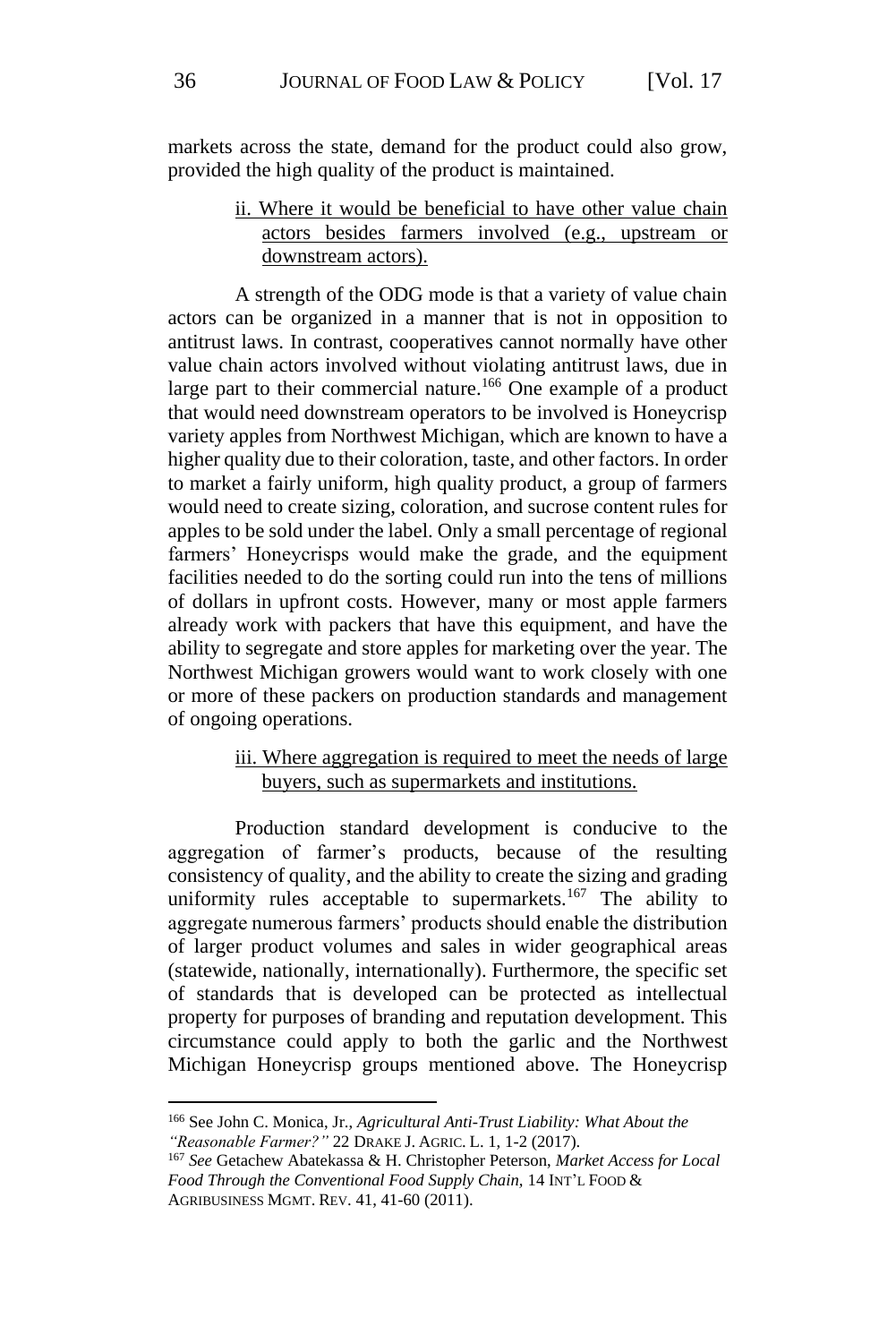group likely will require a wider distribution than its growing region to make the effort feasible, so working with larger retailers in the Great Lakes region could be an ideal fit. The Southern Michigan garlic group might find that distribution around the state is feasible and within their aggregate capacity, given a sufficient price premium or net return.

## iv. Where voluntary organizations are preferable to mandatory organizations (e.g., marketing orders $^{168}$ ).

Whereas marketing orders impose requirements and taxes on all the farmers in a region that are growing a particular product, the ODG mode could be used to set up an organization that is voluntary to join.<sup>169</sup> The garlic group mentioned above provides an illustrative example. The subset of garlic growers that are interested in creating a value-added product could organize without implicating all garlic growers in the delineated area, as a marketing order would. Furthermore, to ensure that the opportunity extends to all growers, ODGs are designed to have open membership for any new producers

<sup>168</sup> State and federal marketing orders in the United States impose fees (and rules in some circumstances) on all of the farmers in the area that grow the particular product. These are voted in often by a simple majority of producers, sometimes by slim margins. State marketing orders have oversight by the states (*See e.g.,* Michigan, see the Agricultural Commodities Marketing Act, MCL § 290.651-.674 (Westlaw current through P.A. 2021, No. 81, of the Reg. Sess., 101st Legis.)), and federal marketing orders are overseen by the US Department of Agriculture, who authority to approve or disapprove actions by the group or board managing the marketing order. 7 U.S.C.A. § 601. In relation to marketing orders, ODGs may be more farmer-centric and have less heavy ongoing political and government involvement once started (for example, members of the Michigan state agricultural marketing committees are appointed by the governor.)

Antitrust exemptions are made for marketing orders via the Agricultural Marketing Act of 1937, and processors are allowed to be involved (for example, the tart cherry federal marketing order is voted on by growers but creates duties for processors). 7 U.S.C.A. § 608(b). As such, one strength of marketing orders is that quantity control measures can legally be taken by the industry in an attempt to provide consistency of price, and in some cases such as tart cherries, availability of product inventory to ensure consistent supply to buyers. However, these quantity control measures require growers to 'set aside' or even dump product on the ground by law; and strong disagreements can occur within the industry.

ODGs are voluntary; while farmers and other operators are required to comply with the production rules and often to pay annual fees in order to market their products using the ODGs quality sign/brand name, farmers are free to sell their products in other markets, including commodities markets. Furthermore ODGs can have not only processors, but as many other upstream and downstream value chain actors as is practicable.

<sup>&</sup>lt;sup>169</sup> This applies generally to development in the U.S., and to certain quality sign ODGs in France. However, while with PGI and PDO/AOC groups membership is not mandatory, farmers in the region cannot legally use the regional brand developed without following the specifications and joining the ODG.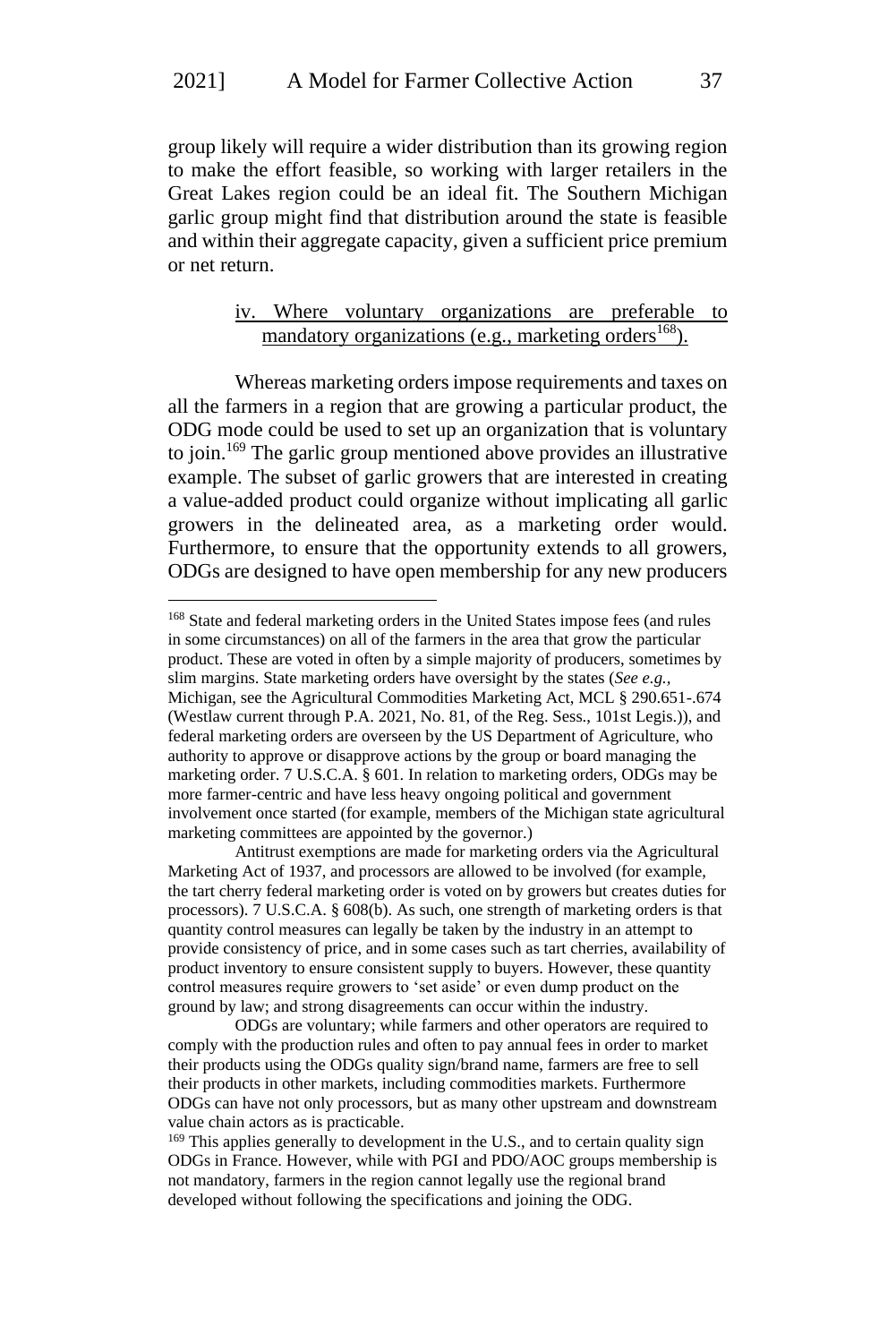willing to follow the production rules. The result is that the voluntary aspect of ODGs does not lead to an exclusive closed club.

## v. Where fairness and equity between value chain actors is a need.

Fairness is an integral part of the French ODG model, due to specific requirements for a balance of power between actors in an ODG, and to an underlying focus on fairness in contracts under French law. As detailed in Section II above, these aspects could be infused into an ODG-mode organization in the United States using specific provisions in organizational documents and/or, if necessary, by creating oversight mechanisms (although these oversight mechanisms might have a significant cost). Take, for example, a product such as a type of cheese organized by Michigan milk producers, which is produced for larger-scale distribution in the Great Lakes region. Processors and/or transformers would need to be involved to process the milk, create, shape, and ripen the cheese, and then package it for distribution. Given that processors are often very concentrated in the dairy industry, farmers could use an ODG to both involve the downstream actors, and protect their decisionmaking voice and power within the organization.

#### *B. Less Ideal Contexts for the ODG Mode*

As with any mode or entity, the ODG mode would not be an ideal fit with every circumstance, and does not promise to be a panacea. Below are a few circumstances where the ODG mode should clearly be avoided:

1. The ODG mode would not work well for marketing a large number of individual products, because it would be difficult to create production standards for each product. An example would be a multiple-farm CSA collaboration for grouping numerous market garden products, whether through seasonal subscription or through a common online ordering system—instead, a cooperative or LLC would likely be better fit. However, a strong umbrella brand for market garden products could facilitate the creation of production standards for a large number of products over time.

2. The ODG mode would not be a good fit for the conventional version of commodity products such as corn, soybeans, or oranges. The ODG mode is mainly applicable to value-added products, because the production rules are intended to provide something different or additional in comparison to the commodity version of the product, such as varietal or regional qualities.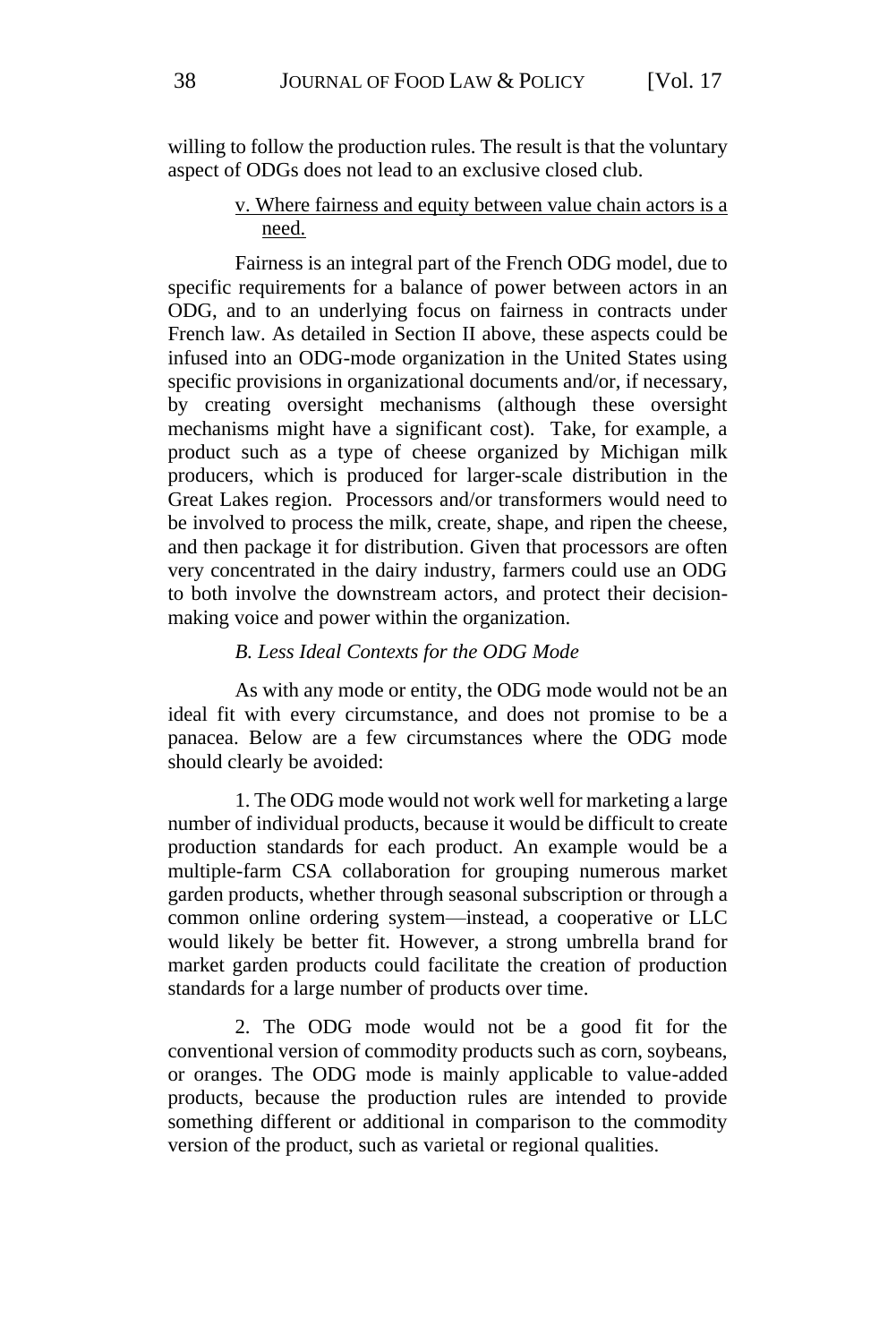3. The ODG mode would not be a good fit for products that have a large variability in size, appearance, or variety, if the intent is to aggregate for larger-scope wholesale markets, such as supermarkets. This is because supermarkets normally require a significant amount of uniformity.<sup>170</sup> For example, if a group of farmers wants to work together to market a certain variety of peach, but there is great variability between size and color of peaches from each of the different farmers, an ODG mode would be less appropriate.

#### **V. Conclusion**

French ODGs provide one model for regionally-based food product organization. Geographical indications have been comprehensively studied as an intellectual property umbrella that farmers can gather under, boasting well-known products from France and around the world.<sup>171</sup> However, less is known about the nature of the collective management organizations underlying those products. This research investigated the legal underpinnings as well as institutional supports that affect the structure of these collectively managed entities in France. France's statutory and regulatory regimes for ODGs have unique attributes and strengths, including a focus on fairness and balance in structure, and an ability to include not only farmers, but also packers, processors, cheese ripeners, and other value chain actors.<sup>172</sup> Each of the relevant actors for a particular product can potentially be involved in determining the product rules that will apply to them.

Many of the strengths found in the French context can indeed be translated to the context of the United States. Some aspects of ODGs are relatively simple to replicate, given the relatively similar state background institutions, legal systems,<sup>173</sup> and property rights enforcement (rule of law). Other aspects of ODGs are more difficult

<sup>170</sup> Jennifer Jo Thompson & Julia Gaskin, *An Extension Specialist's Reflections from the Field: Discovering Ag of the Middle in the Shift from Direct Sale to Wholesale Vegetable Production,* 40 CULTURE, AGRIC., FOOD & ENV'T, 124, 124, 127 (2018).

<sup>171</sup> *See*, e.g., Barham, *supra* note 19, at 127-30; Ulrike Grote, *Environmental Labeling, Protected Geographical Indications and the Interests of Developing Countries,* 10 ETSEY CENTRE J. INT'L L. & TRADE Pol'y 94, 96-

<sup>100</sup> (2009); William Van Caenegem et al., *Pride and Profit: Geographical Indications as Regional Development Tools in Australia,* 16 J. ECON. & SOC. POL'Y 1, 1, 7-10 (2014).

<sup>172</sup> See discussion *supra* Section II.B.iii; Code R rural et de la pêche maritime [Rural and Maritime Fisheries Code] art. L642-3, L642-21.

<sup>&</sup>lt;sup>173</sup> While France has a civil law system as opposed to the common law system used in the United States, contract, corporate, and commercial law are quite similar in each country.